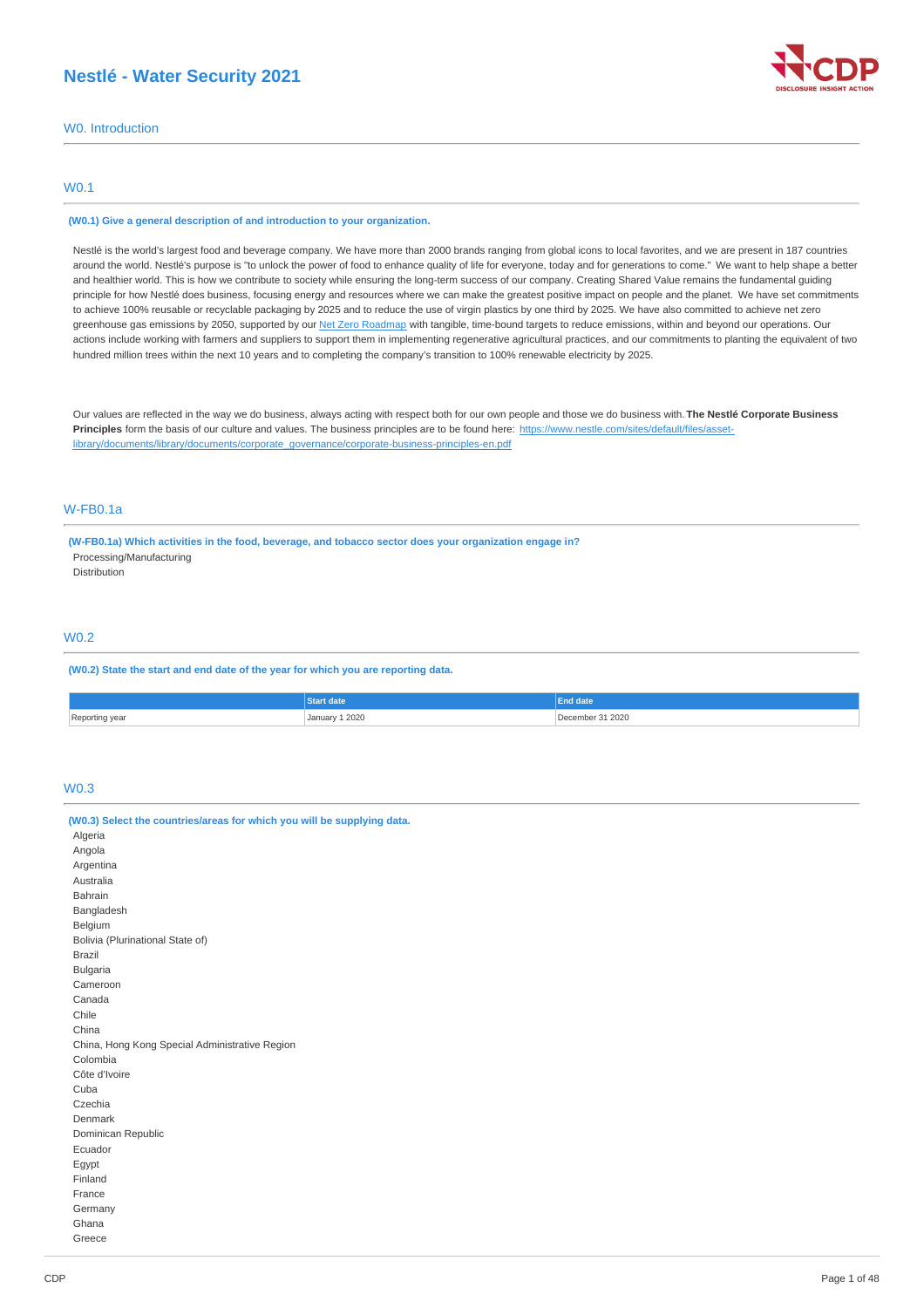Guatemala Hungary India Indonesia Iran (Islamic Republic of) Ireland Israel Italy Japan Jordan Kenya Lebanon Malaysia Mexico Morocco Myanmar Netherlands New Zealand Nicaragua Nigeria Pakistan Panama Papua New Guinea Peru Philippines Poland Portugal Qatar Republic of Korea Russian Federation Saudi Arabia Senegal Serbia Singapore Slovakia South Africa Spain Sri Lanka Sweden Switzerland Thailand Trinidad and Tobago Tunisia Turkey Ukraine United Arab Emirates United Kingdom of Great Britain and Northern Ireland United States of America Uruguay Uzbekistan Venezuela (Bolivarian Republic of) Viet Nam Zimbabwe

## W0.4

**(W0.4) Select the currency used for all financial information disclosed throughout your response.** CHF

## W0.5

(W0.5) Select the option that best describes the reporting boundary for companies, entities, or groups for which water impacts on your business are being **reported.**

Companies, entities or groups over which operational control is exercised

# W0.6

(W0.6) Within this boundary, are there any geographies, facilities, water aspects, or other exclusions from your disclosure? Yes

W0.6a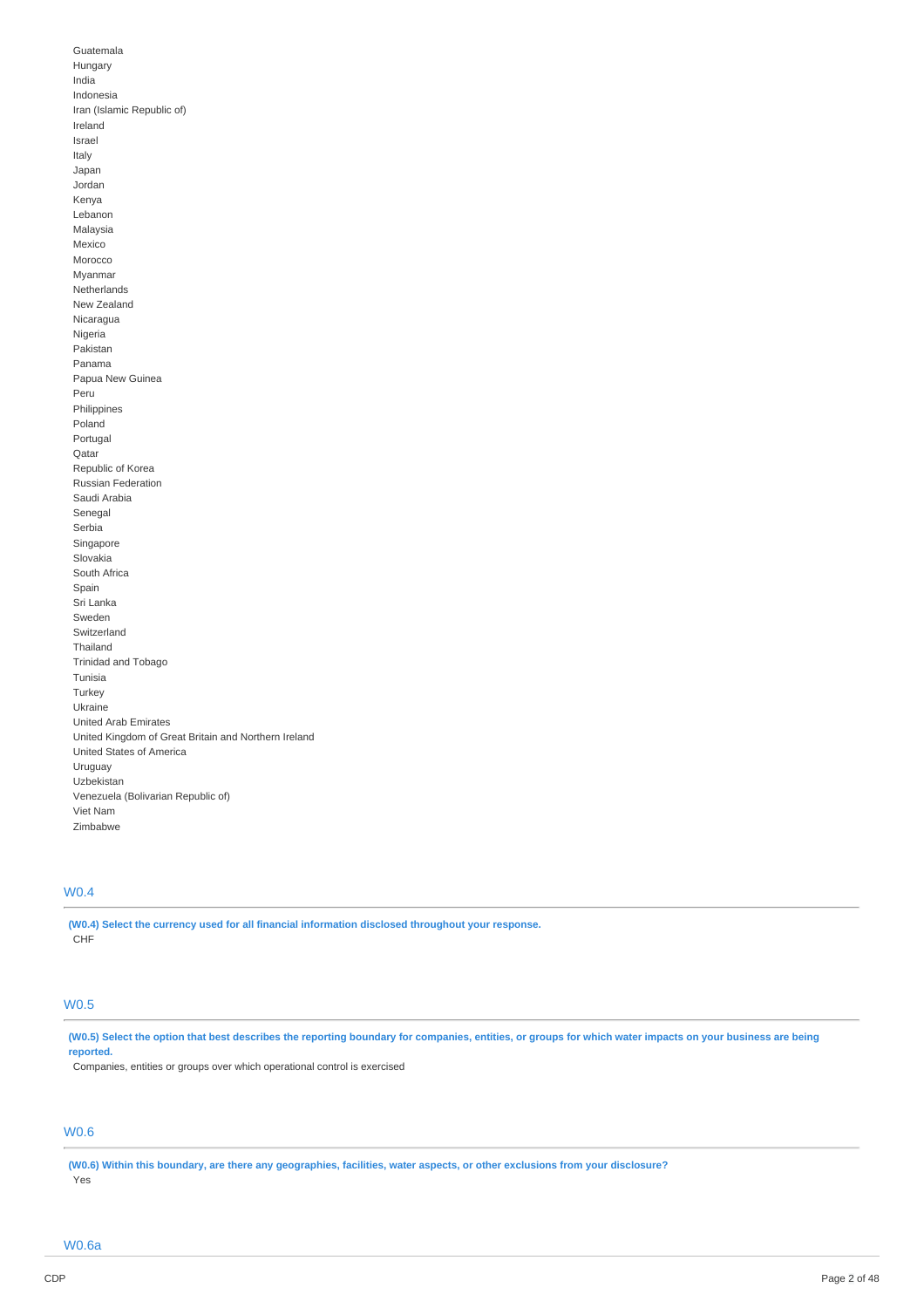## **(W0.6a) Please report the exclusions.**

|                                               | <b>Exclusion Please explain</b>                                                                                                                                                                                                                                                                                                                                                                                                                                                                              |
|-----------------------------------------------|--------------------------------------------------------------------------------------------------------------------------------------------------------------------------------------------------------------------------------------------------------------------------------------------------------------------------------------------------------------------------------------------------------------------------------------------------------------------------------------------------------------|
| Head<br><b>Offices</b><br>and Sales<br>Points | Nestlé does not consolidate at global level the water inputs/outputs in its Head Offices and Sales Points. They represent only a marginal, minimal volume of water compared to the total water withdrawal<br>of the whole company (less than 1%). Nestlé is currently focused on its biggest water inputs/outputs, which occur in its industrial activities. Nevertheless, Nestlé has already started the process of<br>implementing a new consolidation system that includes Head Offices and Sales Points. |
| R&D                                           | Nestlé's global level of water inputs/outputs in its R&D centers represents about 2% of all its water withdrawals. They represent only a marginal, minimal volume of water compared to the total water                                                                                                                                                                                                                                                                                                       |
| Centers                                       | withdrawal of the whole company. Nestlé is currently focusing on its biggest water inputs/outputs, which occur in its industrial activities.                                                                                                                                                                                                                                                                                                                                                                 |
| Distributio                                   | Nestlé's global level of water inputs/outputs in its Distribution Centers represents about 0.5% of all its water withdrawals. They represent only a marginal, minimal volume of water compared to the total                                                                                                                                                                                                                                                                                                  |
| In Centers                                    | water withdrawal of the whole company. Nestlé is currently focused on its biggest water inputs/outputs, which occur in its industrial activities.                                                                                                                                                                                                                                                                                                                                                            |
| Some                                          | Some recent acquisitions have not yet been implemented the Nestlé reporting system to track the water withdrawals at corporate level. New factories represent only a marginal, minimal volume of water                                                                                                                                                                                                                                                                                                       |
| recently                                      | compared to the total water withdrawal of the whole company and only temporarily. For new acquisitions, a time frame for compliance with the Nestlé Environmental Requirements (NER) of no more                                                                                                                                                                                                                                                                                                              |
| acquired                                      | than 3 years is mandatory for the implementation of environmental tracking system at corporate level. As part of this, an action plan for achieving compliance with these requirements must be                                                                                                                                                                                                                                                                                                               |
| factories                                     | established and documented.                                                                                                                                                                                                                                                                                                                                                                                                                                                                                  |

## W<sub>1</sub>. Current state

## W1.1

## (W1.1) Rate the importance (current and future) of water quality and water quantity to the success of your business.

|                                                                                                               | <b>Direct use</b><br>importance use<br>rating | <b>Indirect</b><br>importance | <b>Please explain</b>                                                                                                                                                                                                                                                                                                                                                                                                                                                                                                                                                                                                                                                                                                                                                                                                                                                                                                                                                                                                                                                                                                                                                                                                                                                                                                                                                                                                                                                                                                                                                                                                                                                                                                                                                                                                                                                                                                                   |
|---------------------------------------------------------------------------------------------------------------|-----------------------------------------------|-------------------------------|-----------------------------------------------------------------------------------------------------------------------------------------------------------------------------------------------------------------------------------------------------------------------------------------------------------------------------------------------------------------------------------------------------------------------------------------------------------------------------------------------------------------------------------------------------------------------------------------------------------------------------------------------------------------------------------------------------------------------------------------------------------------------------------------------------------------------------------------------------------------------------------------------------------------------------------------------------------------------------------------------------------------------------------------------------------------------------------------------------------------------------------------------------------------------------------------------------------------------------------------------------------------------------------------------------------------------------------------------------------------------------------------------------------------------------------------------------------------------------------------------------------------------------------------------------------------------------------------------------------------------------------------------------------------------------------------------------------------------------------------------------------------------------------------------------------------------------------------------------------------------------------------------------------------------------------------|
|                                                                                                               |                                               | rating                        |                                                                                                                                                                                                                                                                                                                                                                                                                                                                                                                                                                                                                                                                                                                                                                                                                                                                                                                                                                                                                                                                                                                                                                                                                                                                                                                                                                                                                                                                                                                                                                                                                                                                                                                                                                                                                                                                                                                                         |
| Sufficient<br>amounts<br>of good<br>quality<br>freshwater<br>available<br>for use                             | Vital                                         | Vital                         | Direct use: It is vital for Nestlé operations to have direct use of sufficient amounts of good quality freshwater. In our approximately 375 factories, water is needed for many<br>purposes (i.e. food processing, the bottled water business, industrial cleaning (CIP) and employee facilities (hygiene and drinking water). - Direct use rating: A sufficient<br>amount of good quality freshwater is a vital resource for Nestlé's operations and the future of its business. Without good quality freshwater, Nestlé simply cannot run its<br>business. - Indirect use: The indirect use of sufficient freshwater of good quality is also vital for Nestlé. As a food and beverage company, it relies heavily on agricultural raw<br>materials, which need water. In addition, consumers need clean freshwater to prepare and consume our products. - Indirect use rating: Water is vital throughout the entire<br>Nestlé value chain, from its supply of raw materials, to processing and manufacturing and the consumption of products. Sufficient amounts of water, adequate sanitation<br>services and access to safe drinking water are needed to ensure the sustainability of the Nestlé value chain (from suppliers, employees, customers and to consumers). -<br>Future (in)direct freshwater water use dependency: In future, Nestlé expects its need for good quality freshwater to remain vital. Direct water use is expected to remain stable<br>or to increase slightly with business growth (nonetheless maintaining/improving our internal water use efficiency). Nestlé's indirect dependency on good quality freshwater, in<br>its supply chain and for its consumers remains vital as well. Both its direct and indirect water use may face stresses in future. Nestlé is already working on implementing<br>projects to avoid any disruption in its factories, supply chain or for its customers and consumers. |
| Sufficient<br>amounts<br>l of<br>recycled,<br>brackish<br>and/or<br>produced<br>water<br>available<br>for use | Important                                     | Important                     | Direct use: Recycled and produced water is mainly used directly for cleaning operations and employee facilities. In some cases, it is used for food processing and<br>compliance with safety standards. ZerEau technology is implemented in 20 factories for the dairy and nutrition (infant formula) product categories. ZerEau technology extracts<br>water from fresh milk. This "milk water" is used in different industrial processes. Nestlé also has coffee and Petcare factories that use different water recycling technologies. -<br>Direct use rating: The direct use of recycled water is important because it is one solution (among others) to avoid direct water withdrawal. This relieves pressure on local water<br>resources and helps to increase water availability for local communities. - Indirect use: The indirect use of recycled water in many countries where Nestlé operates is for<br>irrigation in agriculture. - Indirect use rating: Recycled water is important for the irrigation of agricultural raw materials that Nestlé sources. It can reduce withdrawals and help<br>increase water availability for local communities. - Future (in)direct recycled water use dependency: In water-stressed locations, the implementation of technologies that allow<br>for the recycling and reuse of water is expected to increase in the future. In addition, collaboration between Nestlé operations and local agricultural communities is expected to<br>grow in the future. This will increase and improve the use of recycled (treated) industrial water in irrigation.                                                                                                                                                                                                                                                                                                                                |

## W-FB1.1a

(W-FB1.1a) Which water-intensive agricultural commodities that your organization produces and/or sources are the most significant to your business by **revenue? Select up to five.**

| <b>Agricultural</b>                            | % of revenue<br>commodities dependent on<br>these<br>agricultural<br>commodities | and/or<br>sourced | <b>Produced Please explain</b>                                                                                                                                                                                                                                                                                                                                                                                                                                                                                                                                      |
|------------------------------------------------|----------------------------------------------------------------------------------|-------------------|---------------------------------------------------------------------------------------------------------------------------------------------------------------------------------------------------------------------------------------------------------------------------------------------------------------------------------------------------------------------------------------------------------------------------------------------------------------------------------------------------------------------------------------------------------------------|
| Other, please 21-40<br>specify<br>(Fresh Milk) |                                                                                  | Sourced           | Fresh milk is an important commodity for Nestlé product categories related to dairy, nutrition and confectionery. According to Nestlé's 2020 financial statement, dairy<br>and nutrition (infant formula) account for 27% of Company sales. This figure reaches 36% if the confectionery product category is added. Based on Hoekstra and<br>Mekonnen (2012, The Water Footprint of Humanity) and 2020 internal data, dairy products account for 19.5% of Nestlé's water footprint of raw agricultural materials<br>(cumulative green and blue water footprint).    |
| Other, please 21-40<br>specify<br>(Coffee)     |                                                                                  | Sourced           | Coffee is an important commodity for Nestlé's powdered and liquid beverage product category. According to Nestlé's 2020 financial statement, the powdered and<br>liquid beverage product category accounted for 26% of Company sales. Based on Hoekstra and Mekonnen (2012, The Water Footprint of Humanity) and 2020<br>internal data, coffee accounts for 17.4% of the water footprint of Nestlé's agricultural raw materials (cumulative green and blue water footprint).                                                                                        |
| Other, please 21-40<br>specify<br>(Cereals)    |                                                                                  | Sourced           | Cereals are important commodities for Nestlé. According to Nestlé's 2020 financial statement, the Nutrition and Health Science, Prepared Dishes and cooking aids,<br>and PetCare product categories accounted for 14%, 14% and 17% of Company sales, respectively. Based on Hoekstra and Mekonnen (2012, The Water Footprint of<br>Humanity) and 2020 internal data, cereals account for 8% of the cumulative green and blue water footprint of Nestlé's agricultural raw materials, and 20% of the blue<br>water footprint of Nestlé's agricultural raw materials. |
| Other, please 21-40<br>specify<br>(Sugar)      |                                                                                  | Sourced           | Sugar is present in many Nestlé product categories. Based on Hoekstra and Mekonnen (2012, The Water Footprint of Humanity) and 2020 internal data, sugar<br>accounts for 4% of the cumulative green and blue water footprint of Nestlé's agricultural raw materials; but 19% of the blue water footprint of Nestlé's agricultural raw<br>materials.                                                                                                                                                                                                                 |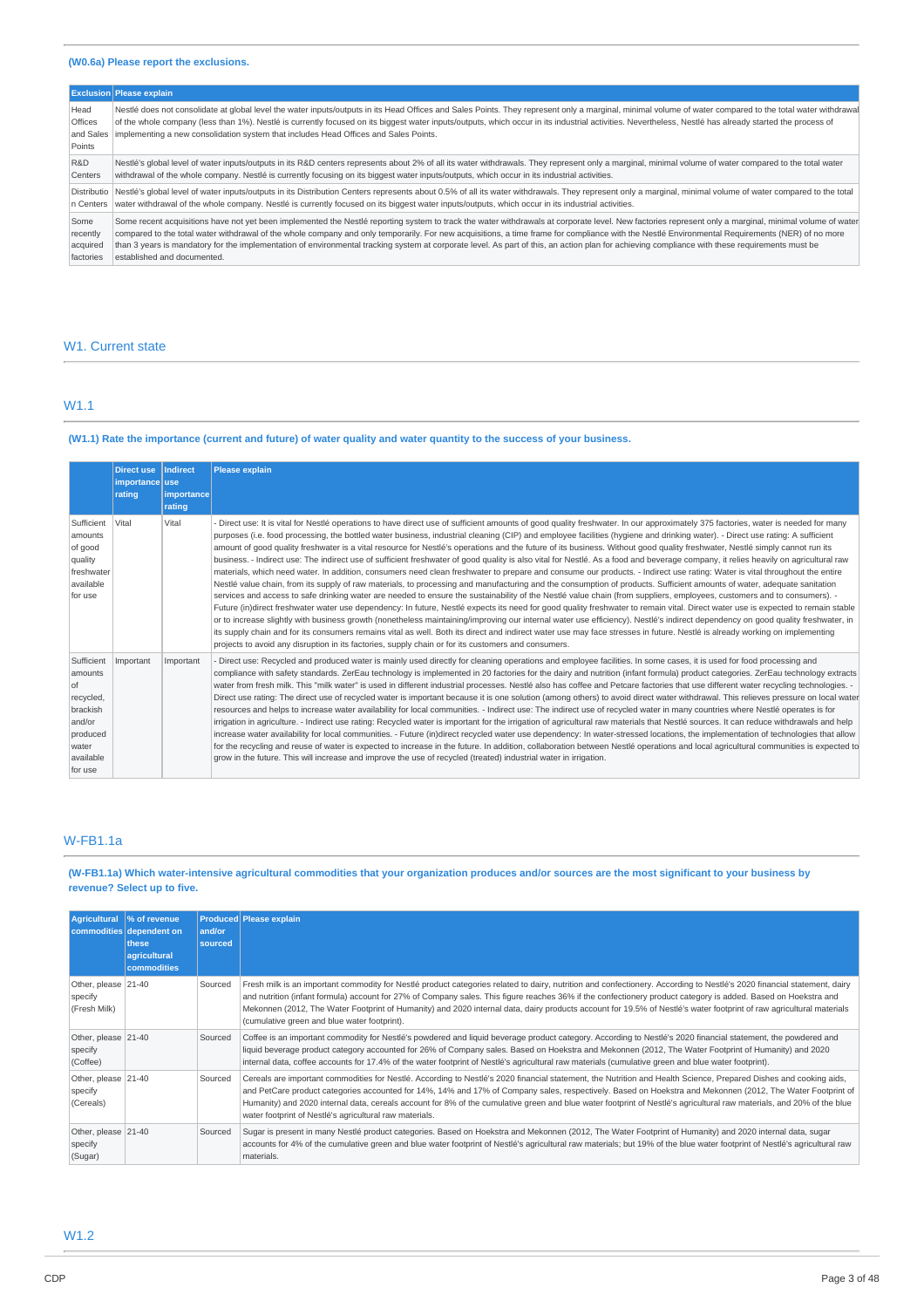## (W1.2) Across all your operations, what proportion of the following water aspects are regularly measured and monitored?

|                                                                                                                                                 | % of<br>sites/facilities/operations | <b>Please explain</b>                                                                                                                                                                                                                                                                                                                                                                                                                                                                                                                                                                                                                                                                                                                                                                                                                                                                                                                                                                                                  |
|-------------------------------------------------------------------------------------------------------------------------------------------------|-------------------------------------|------------------------------------------------------------------------------------------------------------------------------------------------------------------------------------------------------------------------------------------------------------------------------------------------------------------------------------------------------------------------------------------------------------------------------------------------------------------------------------------------------------------------------------------------------------------------------------------------------------------------------------------------------------------------------------------------------------------------------------------------------------------------------------------------------------------------------------------------------------------------------------------------------------------------------------------------------------------------------------------------------------------------|
| Water withdrawals -<br>total volumes                                                                                                            | 100%                                | This information is consistent across most indicators addressed in W1.2. Water withdrawals are monitored in 100% of our factories. This parameter is part of our<br>standard internal environmental monitoring and reporting routine. It is measured "in continuous" by flow-meters in each of our factories and consolidated on a<br>monthly basis at factory level and reported in our internal environmental reporting system: SHE-PM. The data is then consolidated at corporate level, in Vevey,<br>Switzerland. The data is used to track and evaluate our internal water-use efficiency as well as our overall environmental performance. It is reported to different<br>stakeholders within the company (including executive management) to continuously drive improvement and is publicly reported in our Annual CSV report:<br>https://www.nestle.com/csv/performance                                                                                                                                        |
| Water withdrawals -<br>volumes by source                                                                                                        | 100%                                | This information is consistent across most indicators addressed in W1.2. Water withdrawals are monitored in 100% of our factories. This parameter is part of our<br>standard internal environmental monitoring and reporting routine. It is measured "in continuous" by flow-meters in each of our factories and consolidated monthly<br>at factory level and reported in our internal environmental reporting system: SHE-PM. The data is then consolidated at corporate level, in Vevey, Switzerland. The<br>data is used to track and evaluate our internal water-use efficiency as well as our overall environmental performance. It is reported to different stakeholders within<br>the company (including executive management) to continuously drive improvement and is publicly reported in our Annual CSV report:<br>https://www.nestle.com/csv/performance                                                                                                                                                   |
| <b>Entrained water</b><br>associated with your<br>metals & mining<br>sector activities -<br>total volumes [only<br>metals and mining<br>sector] | <not applicable=""></not>           | <not applicable=""></not>                                                                                                                                                                                                                                                                                                                                                                                                                                                                                                                                                                                                                                                                                                                                                                                                                                                                                                                                                                                              |
| Produced water<br>associated with your<br>oil & gas sector<br>activities - total<br>volumes [only oil and<br>gas sector]                        | <not applicable=""></not>           | <not applicable=""></not>                                                                                                                                                                                                                                                                                                                                                                                                                                                                                                                                                                                                                                                                                                                                                                                                                                                                                                                                                                                              |
| Water withdrawals<br>quality                                                                                                                    | 100%                                | This parameter is monitored in 100% of our factories. It is part of our standard internal environmental monitoring and reporting routine. Compliance with local and<br>internal water quality regulations is measured "in continuous" by dedicated quality sensors and probes in each of our factories. Additional monitoring for specific<br>local quality parameters is added, when necessary, based on regular sampling and analysis of local water quality. All this information is consolidated monthly at<br>factory level and reported in our internal environmental reporting system: SHE-PM. The data is then consolidated at corporate level, in Vevey, Switzerland. The<br>data is used to track and evaluate our internal water quality and overall environmental performance. It is reported to different stakeholders within the company<br>(including executive management) to continuously drive improvement and is publicly reported in our Annual CSV report: https://www.nestle.com/csv/performance |
| Water discharges -<br>total volumes                                                                                                             | 100%                                | This information is consistent across most indicators addressed in W1.2. Water discharges are monitored in 100% of our factories. This parameter is part of our<br>standard internal environmental monitoring and reporting routine. It is measured "in continuous" by flow-meters in each of our factories. It is consolidated monthly<br>at factory level and reported in our internal environmental reporting system: SHE-PM. The data is then consolidated at corporate level, in Vevey, Switzerland. The<br>data is used to track and evaluate our internal water use efficiency as well as our overall environmental performance. It is reported to different stakeholders within<br>the company (including executive management) to continuously drive improvement and is publicly reported in our Annual CSV report:<br>https://www.nestle.com/csv/performance                                                                                                                                                 |
| Water discharges -<br>volumes by<br>destination                                                                                                 | 100%                                | This information is consistent across most indicators addressed in W1.2. Water discharges are monitored in 100% of our factories. this parameter is part of our<br>standard internal environmental monitoring and reporting routine. It is measured "in continuous" by flow-meters in each of our factories. It is consolidated monthly<br>at factory level and reported in our internal environmental reporting system: SHE-PM. The data is then consolidated at the HQ level of the company, in Vevey,<br>Switzerland. The data is used to track and evaluate our internal water use efficiency as well as potential impact on downstream users and ecosystems. It is<br>reported to different stakeholders within the company (including executive management) to continuously drive improvement.                                                                                                                                                                                                                   |
| Water discharges -<br>volumes by<br>treatment method                                                                                            | 100%                                | This information is consistent across most indicators addressed in W1.2. Water discharges are monitored in 100% of our factories. This parameter is part of our<br>standard internal environmental monitoring and reporting routine. It is measured "in continuous" by flow-meters in each of our factories. It is consolidated monthly<br>at factory level and reported in our internal environmental reporting system: SHE-PM. The data is then consolidated at corporate level, in Vevey, Switzerland. The<br>data is used to track and evaluate our internal water use efficiency as well as potential impact on downstream users and ecosystems. It is reported to different<br>stakeholders within the company (including executive management) to continuously drive improvement.                                                                                                                                                                                                                               |
| Water discharge<br>quality - by standard<br>effluent parameters                                                                                 | 100%                                | This information is consistent across most indicators addressed in W1.2. Water discharges are monitored in 100% of our factories. This parameter is part of our<br>standard internal environmental monitoring and reporting routine. It is measured "in continuous" by flow-meters in each of our factories. It is consolidated monthly<br>at factory level and reported in our internal environmental reporting system: SHE-PM. The data is then consolidated at corporate level, in Vevey, Switzerland. The<br>data is used to track and evaluate our internal water use efficiency as well as potential impact on downstream users and ecosystems. It is reported to different<br>stakeholders within the company (including executive management) to continuously drive improvement.                                                                                                                                                                                                                               |
| Water discharge<br>$quality -$<br>temperature                                                                                                   | 100%                                | This information is consistent across most indicators addressed in W1.2. Water discharges are monitored in 100% of our factories. This parameter is part of our<br>standard internal environmental monitoring and reporting routine. It is measured "in continuous" by flow-meters in each of our factories. It is consolidated monthly<br>at factory level and reported in our internal environmental reporting system: SHE-PM. The data is then consolidated at corporate level, in Vevey, Switzerland. The<br>data is used to track and evaluate our internal water use efficiency as well as potential impact on downstream users and ecosystems. It is reported to different<br>stakeholders within the company (including executive management) to continuously drive improvement.                                                                                                                                                                                                                               |
| Water consumption<br>- total volume                                                                                                             | 100%                                | This information is consistent across most indicators addressed in W1.2. Water consumption is monitored in 100% of our factories. This parameter is part of our<br>standard internal environmental monitoring and reporting routine. It is measured "in continuous" by flow-meters in each of our factories. It is consolidated monthly<br>at factory level and reported in our internal environmental reporting system: SHE-PM. The data is then consolidated at corporate level, in Vevey, Switzerland. The<br>data is used to track and evaluate our internal water use efficiency as well as our overall environmental performance. It is reported to different stakeholders within<br>the company (including executive management) to continuously drive improvement and is publicly reported in our Annual CSV Report:<br>https://www.nestle.com/csv/performance                                                                                                                                                 |
| Water<br>recycled/reused                                                                                                                        | 100%                                | This information is consistent across most indicators addressed in W1.2. Water reused/recycled is monitored in 100% of our factories. This parameter is part of<br>our standard internal environmental monitoring and reporting routine. It is measured "in continuous" by flow-meters in each of our factories. It is consolidated<br>monthly at factory level and reported in our internal environmental reporting system: SHE-PM. The data is then consolidated at corporate level, in Vevey,<br>Switzerland. The data is used to track and evaluate our internal water use efficiency as well as our overall environmental performance. It is reported to different<br>stakeholders within the company (including executive management) to continuously drive improvement.                                                                                                                                                                                                                                         |
| The provision of fully- 100%<br>functioning, safely<br>managed WASH<br>services to all<br>workers                                               |                                     | Nestlé is a signatory of the WBCSD WASH Pledge and is committed to the implementation and continuous improvement of leading industry best practice on<br>access to safe WASH practices in the workplace. Nestlé monitors implementation, progress and improvement in all its factories through annual self-assessments,<br>follow-up and reporting. Nestlé performs follow-up assessments/audits every 2-3 years in factories. The data is collected and consolidated at corporate level, in<br>Vevey, Switzerland. It is used to track and evaluate our compliance with the WBCSD WASH Pledge. It is reported to different stakeholders within the company<br>(including executive management) to continuously drive improvement and publicly in our Annual Report.                                                                                                                                                                                                                                                   |

## W1.2b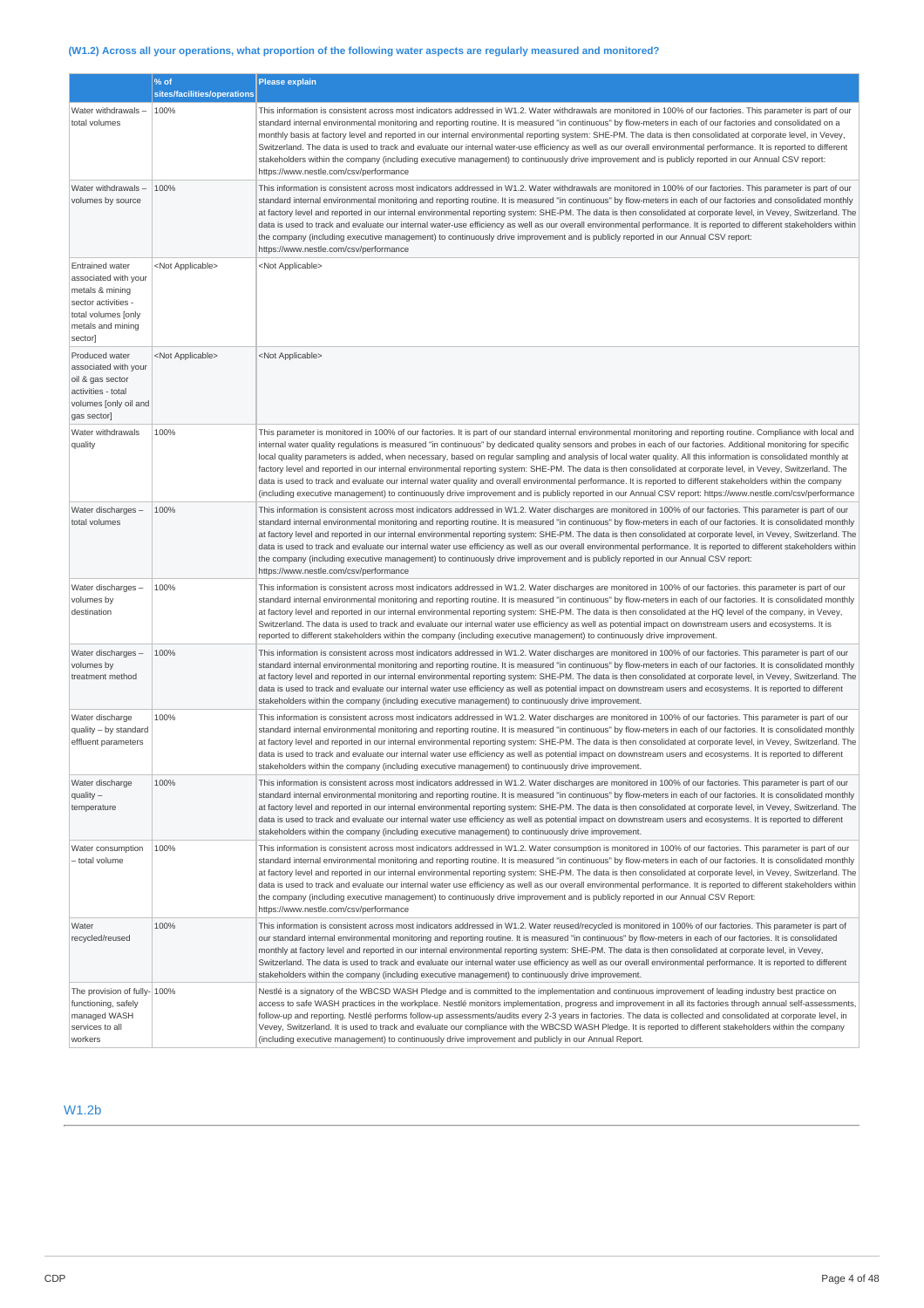## (W1.2b) What are the total volumes of water withdrawn, discharged, and consumed across all your operations, and how do these volumes compare to the **previous reporting year?**

|                      | <b>Volume</b><br>(megaliters/year) with | previous<br>reporting<br>vear | Comparison Please explain                                                                                                                                                                                                                                                                                                                                                                                                                                                                                                                                                                                                                                                                                                                                                                                                                                                                                                                                                                                                                                                                                                                                                                                                                                                                                                                                                                                                                                                                                                                                                                                                       |
|----------------------|-----------------------------------------|-------------------------------|---------------------------------------------------------------------------------------------------------------------------------------------------------------------------------------------------------------------------------------------------------------------------------------------------------------------------------------------------------------------------------------------------------------------------------------------------------------------------------------------------------------------------------------------------------------------------------------------------------------------------------------------------------------------------------------------------------------------------------------------------------------------------------------------------------------------------------------------------------------------------------------------------------------------------------------------------------------------------------------------------------------------------------------------------------------------------------------------------------------------------------------------------------------------------------------------------------------------------------------------------------------------------------------------------------------------------------------------------------------------------------------------------------------------------------------------------------------------------------------------------------------------------------------------------------------------------------------------------------------------------------|
| Total<br>withdrawals | 115400                                  | Lower                         | Over the years, Nestlé has consistently reduced its water withdrawals even though its production volumes have increased. This is explained by its continuous efforts<br>to improve internal water-use efficiency. Water efficiency programs in its operations ensure the implementation of "water-saving" projects in factories, eventually<br>leading to lower water needs, even when Nestlé increases production volumes. Nestlé expects that its business will continue to grow with a continued focus and<br>commitment to improve water efficiency at factories whenever possible, both in terms of opportunities and available technologies. Nestlé will continue its work on<br>being a leader in the industry on water use efficiency within it factories. It will also start to diversify and invest strongly in external water saving initiatives, at<br>catchment level, by conserving local resources, and through water stewardship initiatives. In the future, Nestlé expects total water withdrawals to remain within the<br>same proportion while continuing to increase production of finished goods. This number, which Nestlé officially discloses on its website, is slightly lower than the sum<br>of the figures reported in W1.2h as it excludes produced water, which Nestlé does not classify as a withdrawal. This is because Nestlé considers 1) its process of<br>extracting water from milk is in line with CDP's definition of produced water; 2) it already accounts for the indirect water use of its milk products; and 3) it does not<br>need to withdraw further water from the environment. |
| Total<br>discharges  | 59000                                   | Lower                         | Over the years, Nestlé has consistently reduced its water discharges even though production volumes have increased. This is explained by Nestlé's continuous<br>efforts to improve its internal water use efficiency. Water efficiency programs in Nestlé operations ensure that the implementation of "water-saving" projects in<br>factories leads to lower water needs even when production volumes increase. Nestlé will continue to be a leader in the industry on water use efficiency within its<br>factories. Nestlé expects that its business will continue to grow. It will continue to improve water efficiency at factories whenever possible, both in terms of<br>opportunities and available technologies. It will also start to diversify and invest strongly in external water saving initiatives, at catchment level, by conserving local<br>resources, and through water stewardship initiatives. In future, Nestlé expects total water discharges to remain within the same proportion while continuing to<br>increase its production of finished goods.                                                                                                                                                                                                                                                                                                                                                                                                                                                                                                                                                     |
| Total<br>consumption | 56000                                   | About the<br>same             | Over the years, Nestlé has consistently reduced its water consumption even though its production volumes increased. Therefore, annual water consumption has<br>remained stable because of its continuous efforts to improve internal water use efficiency. Nestlé operations implement "water-saving" projects in factories which<br>eventually lead to lower water needs, even when there is an increase in production volumes. Nestlé expects that its business will continue to grow and that it will<br>continue to focus on ways to improve water efficiency at factories whenever possible, both in terms of opportunities and available technologies. Nestlé will also start<br>to diversify and invest strongly in external water saving initiatives, at catchment level, by conserving local resources, and through water stewardship initiatives. In<br>future, Nestlé expects total water consumption to remain within the same proportion while continuing to increase its production of finished goods.                                                                                                                                                                                                                                                                                                                                                                                                                                                                                                                                                                                                            |

## W1.2d

## **(W1.2d) Indicate whether water is withdrawn from areas with water stress and provide the proportion.**

|         | <b>Withdrawals</b> %<br>are from<br>areas with<br>water stress areas with reporting | withdrawn with<br><b>Ifrom</b><br>water<br><b>stress</b> | <b>previous</b><br>vear | tool            | Comparison Identification Please explain                                                                                                                                                                                                                                                                                                                                                                                                                                                                                                                                                                                                                                                                                                                                                                                                                                                                                      |
|---------|-------------------------------------------------------------------------------------|----------------------------------------------------------|-------------------------|-----------------|-------------------------------------------------------------------------------------------------------------------------------------------------------------------------------------------------------------------------------------------------------------------------------------------------------------------------------------------------------------------------------------------------------------------------------------------------------------------------------------------------------------------------------------------------------------------------------------------------------------------------------------------------------------------------------------------------------------------------------------------------------------------------------------------------------------------------------------------------------------------------------------------------------------------------------|
| Row Yes |                                                                                     | $11 - 25$                                                | About the<br>same       | WRI<br>Aqueduct | Nestlé has developed a robust an internal reporting method called the Combined Water Stress Index (CWSI) which is based on data from four<br>independent sources to assess water stress at the location of all our factories. This method not only uses data from WRI-Aqueduct, but also includes<br>data from WWF-WRF, Pfister-WSI and Earth Stat Water Depletion. Each Nestlé factory is scored using these four datasets. The average score of<br>physical water risk gives the CWSI score. The 2020 CWSI assessment scores show that an average of 25% of Nestlé water withdrawals occur in<br>water-stressed areas. These withdrawals occur in 26% of Nestlé's approximately 375 factories worldwide that are located in water-stressed locations,<br>as defined by the CWSI assessment. The proportions of both factories and water withdrawals in water-stressed regions in 2020 are within the same<br>range as 2019. |

## W-FB1.2e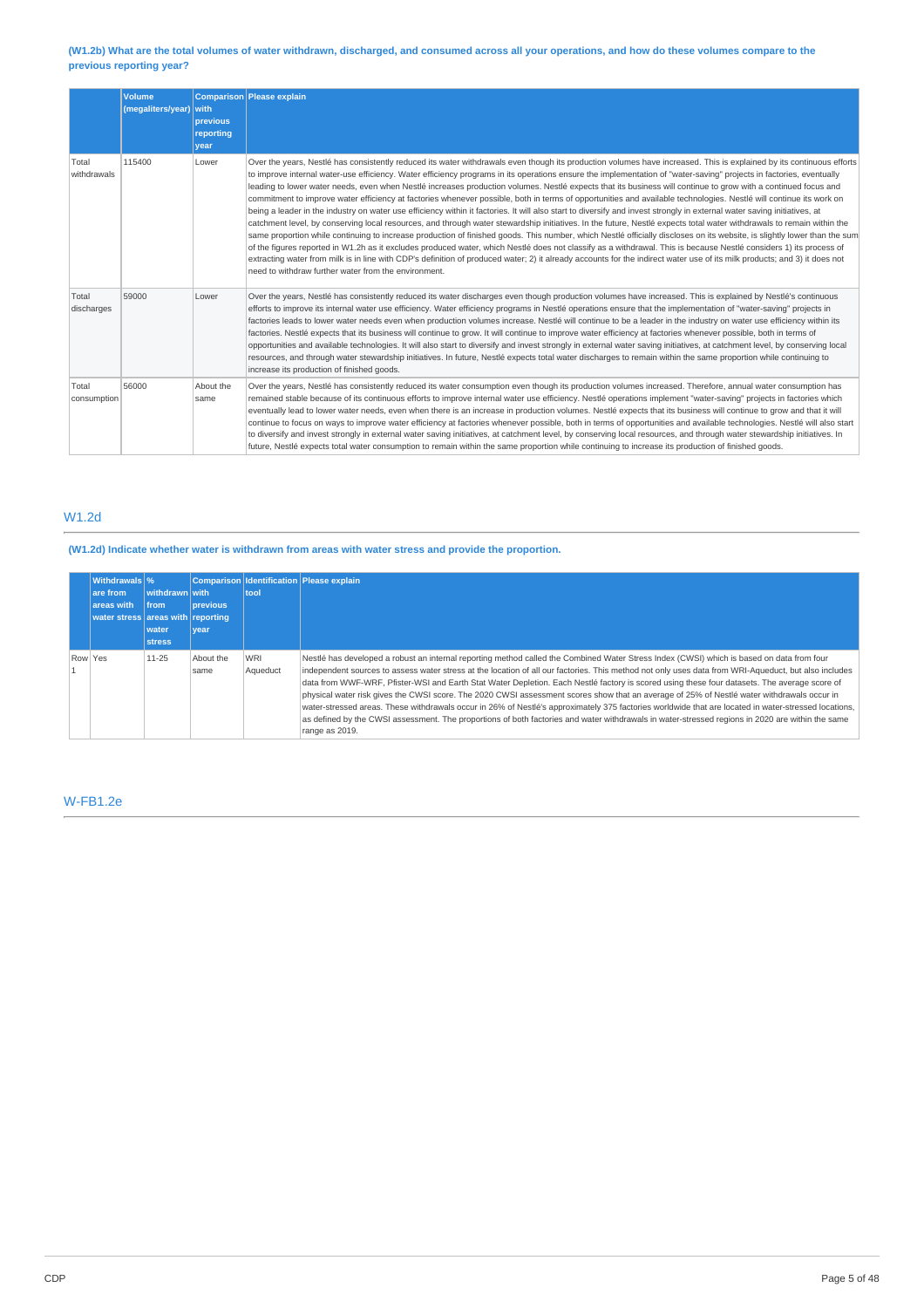## (W-FB1.2e) For each commodity reported in question W-FB1.1a, do you know the proportion that is produced/sourced from areas with water stress?

| <b>Agricultural</b><br>commodities                                              | <b>The</b><br>proportion<br>of this<br>commodity<br>produced<br>in areas<br>with water<br>stress is<br>known | <b>The</b><br>proportion<br>of this<br>commodity<br>sourced<br>from areas<br>with water<br>stress is<br>known | <b>Please explain</b>                                                                                                                                                                                                                                                                                                                                                                                                                                                                                                                                                                                                                                                                                                                                                                                                                                                                                                                                                                                                                                                                                                               |
|---------------------------------------------------------------------------------|--------------------------------------------------------------------------------------------------------------|---------------------------------------------------------------------------------------------------------------|-------------------------------------------------------------------------------------------------------------------------------------------------------------------------------------------------------------------------------------------------------------------------------------------------------------------------------------------------------------------------------------------------------------------------------------------------------------------------------------------------------------------------------------------------------------------------------------------------------------------------------------------------------------------------------------------------------------------------------------------------------------------------------------------------------------------------------------------------------------------------------------------------------------------------------------------------------------------------------------------------------------------------------------------------------------------------------------------------------------------------------------|
| Other<br>commodities<br>from W-<br>FB1.1a,<br>please<br>specify<br>(Fresh Milk) | <b>Not</b><br>applicable                                                                                     | Yes                                                                                                           | Nestlé does not produce any agricultural raw materials. It sources agricultural raw materials through direct sourcing programs and/or third-party suppliers. The milk supply<br>chain is assessed/mapped in terms of vulnerability to water-stress by identifying the geographical origin of the milk supply. Tracing back to the origin where agricultural<br>raw materials are produced allows Nestlé to map and define water-related risks and opportunities. Water-related risks in Nestlé supply chains are assessed through<br>annual assessments of water risks at the sourcing locations of key agricultural commodities, using the CWSI method which combines results from four publicly available<br>tools: WRI Aqueduct, WWF Water Risk Filter, Pfister Water Stress Index and the Water Depletion dataset by EarthStat, applied here to entire "sourcing areas". Nestlé<br>also uses the WRI Aqueduct 2040 global water risk to understand future trends. The mapping allows it to implement relevant actions to address water-related issues and<br>prevent serious future issues.                                     |
| Other<br>commodities<br>from W-<br>FB1.1a,<br>please<br>specify<br>(Coffee)     | <b>Not</b><br>applicable                                                                                     | Yes                                                                                                           | Nestlé does not produce any agricultural raw materials. It sources agricultural raw materials through direct sourcing programs and/or third-party suppliers. The coffee<br>supply chain is assessed/mapped in terms of vulnerability to water-stress by identifying its geographical origin. Tracing the origin of agricultural raw materials as close as<br>possible to the location where it was produced allows Nestlé to map and define water-related risks and opportunities. Water-related risks in Nestlé supply chains are<br>assessed through annual assessments of water risks at the sourcing locations of key agricultural commodities, using the CWSI method which combines results from four<br>publicly available tools: WRI Aqueduct, WWF Water Risk Filter, Pfister Water Stress Index and the Water Depletion dataset by EarthStat, applied here to entire "sourcing<br>areas". Nestlé also uses WRI Aqueduct 2040 global water risk to understand future trends. The mapping allows Nestlé to implement relevant actions to address water-<br>related issues and prevent serious future issues.                  |
| Other<br>commodities<br>from W-<br>FB1.1a,<br>please<br>specify<br>(Cereals)    | <b>Not</b><br>applicable                                                                                     | Yes                                                                                                           | Nestlé does not produce any agricultural raw materials. It sources agricultural raw materials through direct sourcing programs and/or third-party suppliers. The Nestlé<br>cereals supply chain is assessed/mapped in terms of vulnerability to water-stress by identifying its geographical origin. Tracing the origin of agricultural raw materials as<br>close as possible to the location where it was produced allows Nestlé to map and define water-related risks and opportunities. Water-related risks in Nestlé supply chains<br>are assessed through annual assessments of water risks at the sourcing location of key agricultural commodities, using the CWSI method which combines results from<br>four publicly available tools: WRI Aqueduct, WWF Water Risk Filter, Pfister Water Stress Index and the Water Depletion dataset by EarthStat, applied here to entire<br>"sourcing areas". Nestlé also uses the WRI Aqueduct 2040 global water risk to understand future trends. The mapping allows Nestlé to implement relevant actions to<br>address water-related issues and prevent serious future issues.        |
| Other<br>commodities<br>from W-<br>FB1.1a,<br>please<br>specify<br>(Sugar)      | <b>Not</b><br>applicable                                                                                     | Yes                                                                                                           | Nestlé does not produce any agricultural raw materials. It sources agricultural raw materials through direct sourcing programs and/or third-party suppliers. The Nestlé<br>sugar supply chain is assessed/mapped in terms of vulnerability to water-stress by identifying its geographical origin. Tracing the origin of agricultural raw materials as<br>close as possible to the location where it was produced allows Nestlé to map and define water-related risks and opportunities. Water-related risks in Nestlé supply chains<br>are assessed through annual assessments of water risks at the sourcing location of key agricultural commodities, using the CWSI method which combines results from<br>four publicly available tools: WRI Aqueduct, WWF Water Risk Filter, Pfister Water Stress Index and the Water Depletion dataset by EarthStat, applied here to entire<br>"sourcing areas". Nestlé also uses the WRI Aqueduct 2040 global water risk is also used to understand future trends. The mapping allows it to implement relevant actions<br>to address water-related issues and prevent serious future issues. |

## W-FB1.2g

## (W-FB1.2g) What proportion of the sourced agricultural commodities reported in W-FB1.1a originate from areas with water stress?

| <b>Agricultural</b><br>commodities                                                         | % of total<br>agricultural<br>commodity<br>sourced from<br>areas with<br>water stress | <b>Please explain</b>                                                                                                                                                                                                                                                                                                                                                                                                                                                                                                                                                                                                                                                                                                                                                                                                                                       |
|--------------------------------------------------------------------------------------------|---------------------------------------------------------------------------------------|-------------------------------------------------------------------------------------------------------------------------------------------------------------------------------------------------------------------------------------------------------------------------------------------------------------------------------------------------------------------------------------------------------------------------------------------------------------------------------------------------------------------------------------------------------------------------------------------------------------------------------------------------------------------------------------------------------------------------------------------------------------------------------------------------------------------------------------------------------------|
| Other sourced 26-50<br>commodities<br>from W-<br>FB1.2e.<br>please specify<br>(Fresh Milk) |                                                                                       | This figure is based on a preliminary internal assessment of mapping of sourcing origin and related water-stress. According to current future climatic scenarios (IPCC), if no water<br>stewardship initiatives are implemented in the coming years, it is expected that the proportion of agricultural raw material sourced from water-stressed regions will increase in future.<br>including in many parts of the world where Nestlé sources milk such as India, Pakistan and South Africa. Nestlé tracks the proportion of milk sourced from water-stressed locations.<br>To avoid critical water-related issues and ensure access to water in all in these regions, Nestlé follows the principles Water Stewardship. This also helps to prevent supply chain<br>slow-down or disruption.                                                                |
| Other sourced 26-50<br>commodities<br>from W-<br>FB1.2e.<br>please specify<br>(Coffee)     |                                                                                       | This figure is based on a preliminary internal assessment of mapping of sourcing origin and related water-stress. According to current future climatic scenarios (IPCC), if no water<br>stewardship initiatives are implemented in the coming years, it is expected that the proportion of agricultural raw materials sourced for water-stressed regions will increase in future,<br>in many parts of the world where Nestlé sources coffee, such as Vietnam. Brazil and Mexico. Nestlé tracks the proportion of coffee sourced from water-stressed locations. To avoid<br>critical water-related issues and ensure access to water in all in these regions, Nestlé follows the principles Water Stewardship. This also helps to prevent supply chain slow-down or<br>disruption in some areas for example in Vietnam and Brazil.                           |
| Other sourced 26-50<br>commodities<br>from W-<br>FB1.2e.<br>please specify<br>(Cereals)    |                                                                                       | This figure is based on a preliminary internal assessment of mapping of sourcing origin and related water-stress. According to current future climatic scenarios (IPCC), if no water<br>stewardship initiatives are implemented in the coming years, it is expected that the proportion of agricultural raw materials sourced from water-stressed regions will increase in<br>future, in many parts of the world where Nestlé sources cereals, such as the USA, India and Mexico. Nestlé tracks the proportion of cereals sourced from water-stressed locations.<br>To avoid critical water-related issues and ensure access to water in all in these regions, Nestlé follows the principles Water Stewardship. This also helps to prevent supply chain<br>slow-down or disruption in some areas for example in some critical regions of the USA and India. |
| Other sourced 26-50<br>commodities<br>from W-<br>FB1.2e.<br>please specify<br>(Sugar)      |                                                                                       | This figure is based on a preliminary internal assessment of mapping of sourcing origin and related water-stress. According to current future climatic scenarios (IPCC), if no water<br>stewardship initiatives are implemented in the coming years, it is expected that the proportion of agricultural raw material sourced from water-stressed regions will increase in future.<br>in many parts of the world where we source sugar, such as Thailand, Brazil and Mexico. We track the proportion of sugar sourced from water-stressed locations. To avoid critical<br>water-related issues and ensure access to water in all in these regions, Nestlé follows the principles Water Stewardship. This also helps to prevent supply chain slow-down or<br>disruption in some critical areas such as Thailand.                                              |

## W1.2h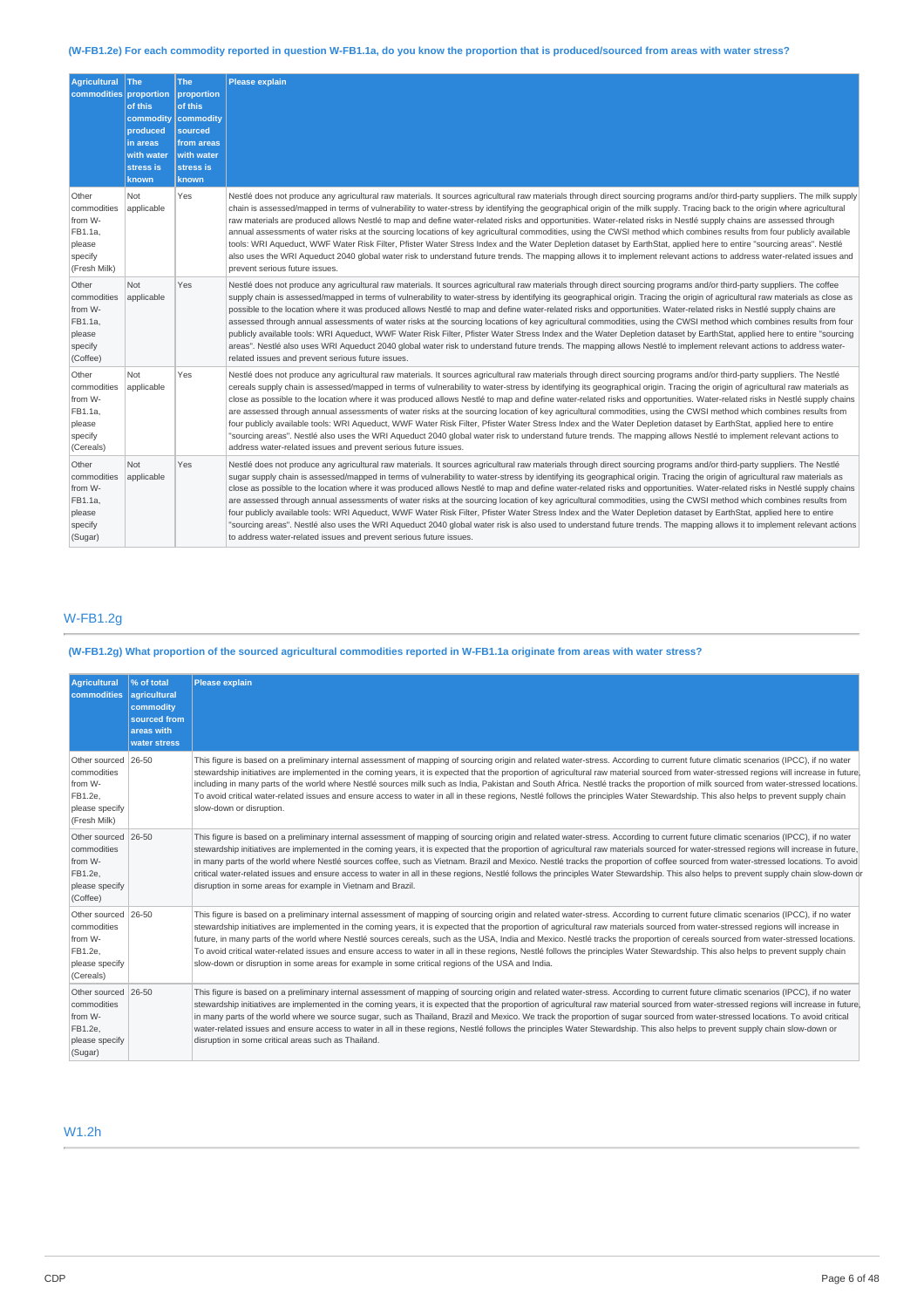## **(W1.2h) Provide total water withdrawal data by source.**

|                                                                                           | <b>Relevance Volume</b> | (megaliters/year)         | with.<br>previous<br>reporting<br>vear | Comparison Please explain                                                                                                                                                                                                                                                                                                                                                                                                                                                                                                                                                                                                     |
|-------------------------------------------------------------------------------------------|-------------------------|---------------------------|----------------------------------------|-------------------------------------------------------------------------------------------------------------------------------------------------------------------------------------------------------------------------------------------------------------------------------------------------------------------------------------------------------------------------------------------------------------------------------------------------------------------------------------------------------------------------------------------------------------------------------------------------------------------------------|
| Fresh surface water.<br>including rainwater,<br>water from wetlands.<br>rivers, and lakes | Relevant                | 9100                      | About the<br>same                      | As a food and beverage company, Nestlé needs good quality water in its daily operations, and freshwater is its third source of water (by<br>volume). Even though the business is growing, Nestlé is committed to continuously improving the water use efficiency of its operations. All<br>environmental KPIs are tracked and publicly reported on the company's website: https://www.nestle.com/sites/default/files/2021-03/creating-<br>shared-value-cnepi-definitions.xlsx                                                                                                                                                 |
| <b>Brackish surface</b><br>water/Seawater                                                 | Not<br>relevant         | <not applicable=""></not> | $<$ Not<br>Applicable>                 | Brackish/Seawater is not a source of water Nestlé uses. Unlike other industries, as a food and beverage company, this type of water source is<br>not relevant, from a qualitative point of view, nor financially viable as it requires specific technology. All environmental KPIs are tracked and<br>publicly reported on the company's website: https://www.nestle.com/sites/default/files/2021-03/creating-shared-value-cnepi-definitions.xlsx                                                                                                                                                                             |
| Groundwater-<br>renewable                                                                 | Relevant                | 68000                     | Lower                                  | As a food and beverage company, Nestlé needs good quality water in its daily operations and groundwater is the first source of water (by<br>volume), especially for the bottled water business (spring and mineral water). Even though the business is growing, Nestlé is committed to<br>improving the water use efficiency of its operations. This has led to a reduction in the volume of groundwater Nestlé withdraws annually. All<br>environmental KPIs are tracked and publicly reported on the company's website: https://www.nestle.com/sites/default/files/2021-03/creating-<br>shared-value-cnepi-definitions.xlsx |
| Groundwater - non-<br>renewable                                                           | Not<br>relevant         | <not applicable=""></not> | $<$ Not<br>Applicable>                 | Nestlé strives to ensure that the groundwater it uses is managed sustainably, in line with its commitment on Water Stewardship and mandatory<br>internal Nestlé Environmental Requirements (NER). All environmental KPIs are tracked and publicly reported on the company's website:<br>https://www.nestle.com/sites/default/files/2021-03/creating-shared-value-cnepi-definitions.xlsx                                                                                                                                                                                                                                       |
| Produced/Entrained<br>water                                                               | Relevant                | 1300                      | Higher                                 | As a food and beverage company, Nestlé needs good quality water in its daily operations and produced water is an alternative source of water<br>that helps preserve local natural water resources. Using our ZerEau technology, in 2020, Nestlé was able to "recover" more than a million cubic<br>meters (1.3) of water from fresh milk. This volume is slightly higher than last year. As Nestlé continues to implement ZerEur technology in as<br>many factories as possible, the volume of water should increase. This technology was first implemented in 2011.                                                          |
| Third party sources                                                                       | Relevant                | 38300                     | Lower                                  | As a food and beverage company, Nestlé needs good quality water, in sufficient quantity, in its daily operations, and third party sources are our<br>second source of water (by volume). Even as the business is growing, Nestlé is committed to improve the water use efficiency of its operations.<br>This has led to a decrease in the volume of third-party water it uses annually. All environmental KPIs are tracked and publicly reported on the<br>company's website: https://www.nestle.com/sites/default/files/2021-03/creating-shared-value-cnepi-definitions.xlsx                                                 |

## W1.2i

## **(W1.2i) Provide total water discharge data by destination.**

|                                              | Relevance Volume | (megaliters/year) with    | <b>previous</b><br>reporting<br>vear | Comparison Please explain                                                                                                                                                                                                                                                                                                                                                                                                                                                                                                                                                                                                                                                                                                                                                                                                                                                                                                                                                                                                |
|----------------------------------------------|------------------|---------------------------|--------------------------------------|--------------------------------------------------------------------------------------------------------------------------------------------------------------------------------------------------------------------------------------------------------------------------------------------------------------------------------------------------------------------------------------------------------------------------------------------------------------------------------------------------------------------------------------------------------------------------------------------------------------------------------------------------------------------------------------------------------------------------------------------------------------------------------------------------------------------------------------------------------------------------------------------------------------------------------------------------------------------------------------------------------------------------|
| Fresh surface<br>water                       | Relevant         | 30000                     | Lower                                | Even though the Nestlé business is growing, continuous efforts in water efficiency within operations, and the promotion of water recycling and<br>improvements in effluent treatment have led to a decrease in the volume of water it discharges annually in surface freshwater bodies. Many factories<br>operate their own effluent treatment plant to ensure that water discharged to the environment not only complies with local regulations but also with<br>internal standards on water quality returned to the environment. This is important, as all volumes treated on Nestlé sites are returned to surface<br>freshwater bodies. Depending on future business needs and growth, Nestlé expects these volumes to remain stable, as it continues to promote<br>recycling and efficiency technologies within our factories. All environmental KPIs are tracked and publicly reported on the company's website:<br>https://www.nestle.com/sites/default/files/2021-03/creating-shared-value-cnepi-definitions.xlsx |
| <b>Brackish</b><br>surface<br>water/seawater | Not<br>relevant  | <not applicable=""></not> | $<$ Not<br>Applicable>               | Nestlé does not discharge effluents into brackish surface water or seawater. This is not relevant to Nestlé as all volumes treated on its sites are<br>returned to surface freshwater bodies. All environmental KPIs are tracked and publicly reported on the company's website:<br>https://www.nestle.com/sites/default/files/2021-03/creating-shared-value-cnepi-definitions.xlsx                                                                                                                                                                                                                                                                                                                                                                                                                                                                                                                                                                                                                                      |
| Groundwater                                  | Not<br>relevant  | <not applicable=""></not> | $<$ Not<br>Applicable>               | Nestlé does not discharge water into groundwater bodies. This is not relevant to Nestlé as all volumes treated on its sites are returned to surface<br>freshwater bodies. All environmental KPIs are tracked and publicly reported on the company's website:<br>https://www.nestle.com/sites/default/files/2021-03/creating-shared-value-cnepi-definitions.xlsx                                                                                                                                                                                                                                                                                                                                                                                                                                                                                                                                                                                                                                                          |
| Third-party<br>destinations                  | Relevant         | 29000                     | Lower                                | Although the Nestlé business continues to grow, efforts in water efficiency within its operations and the promotion of water recycling have led to a<br>decrease in the volume of water discharged annually to third parties for effluent treatment. For the factories not operating internal effluent treatment<br>plants, Nestlé relies on third-party operated plants to treat its effluents. Even though it does not operate these, it ensures that they comply with local<br>regulations. This is relevant for Nestlé since >50% of its effluents are treated by third parties. Nestlé expects these volumes to remain stable, as it<br>continues to promote recycling and efficiency technologies within its factories. All environmental KPIs are tracked and publicly reported on the<br>company's website: https://www.nestle.com/sites/default/files/2021-03/creating-shared-value-cnepi-definitions.xlsx                                                                                                      |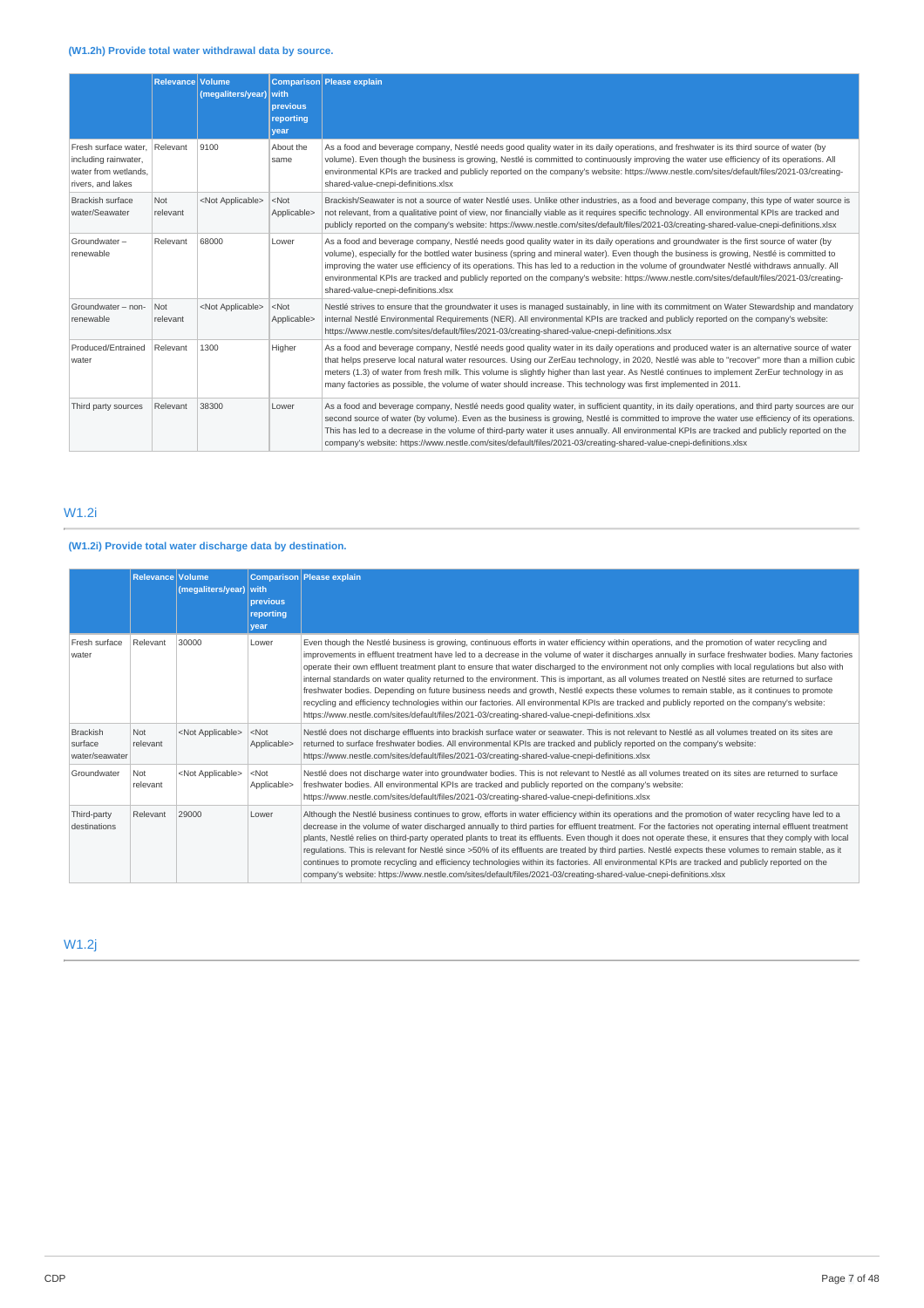## **(W1.2j) Within your direct operations, indicate the highest level(s) to which you treat your discharge.**

|                                                                    | <b>Relevance</b><br>of<br>treatment<br>level to<br>discharge | Volume<br>(megaliters/year)            | Comparison of \% of your<br>with previous<br>reporting year | treated volume sites/facilities/operations<br>this volume applies to | <b>Please explain</b>                                                                                                                                                                                                                                                                                                                                                                                                                                                                        |
|--------------------------------------------------------------------|--------------------------------------------------------------|----------------------------------------|-------------------------------------------------------------|----------------------------------------------------------------------|----------------------------------------------------------------------------------------------------------------------------------------------------------------------------------------------------------------------------------------------------------------------------------------------------------------------------------------------------------------------------------------------------------------------------------------------------------------------------------------------|
| Tertiary<br>treatment                                              | Relevant                                                     | 13500                                  | About the same                                              | 21-30                                                                | Twenty-three percent of the water Nestlé discharges to the environment annually is treated at tertiary level within its<br>own (internally operated) effluent treatment plants (ETP). The internal Nestlé Environmental Requirement (NER)<br>defines strict water quality standards before discharge and aligns with both local regulations and international<br>standards on water quality.                                                                                                 |
| Secondary<br>treatment                                             | Relevant                                                     | 32000                                  | About the same                                              | $ 41 - 50$                                                           | Fifty-four percent of the water Nestlé discharges to the environment annually is treated at secondary level within its<br>own (internally operated) effluent treatment plants (ETP). The internal Nestlé Environmental Requirement (NER)<br>defines strict water quality standards before discharge and aligns with both local regulations and international<br>standards on water quality.                                                                                                  |
| Primary<br>treatment only                                          |                                                              | Not relevant <not applicable=""></not> | $<$ Not<br>Applicable>                                      | <not applicable=""></not>                                            | All the water requiring treatment according to local regulations and the internal Nestlé Environmental Requirement<br>(NER) before being discharged into the environment is treated to at least the primary level within its own (internally<br>operated) effluent treatment plants (ETP). The internal Nestlé Environmental Requirement (NER) defines strict water<br>quality standards before discharge and aligns to both local regulations and international standards on water quality. |
| Discharge to<br>the natural<br>environment<br>without<br>treatment | Relevant                                                     | 0.36                                   | About the same 1-10                                         |                                                                      | Only 0.001% of the water that Nestlé discharges to the environment annually requires no treatment according to the<br>internal Nestlé Environmental Requirement (NER). The internal Nestlé Environmental Requirement (NER) defines<br>strict water quality standards before discharge and is aligned to both local regulations and international standards on<br>water quality.                                                                                                              |
| Discharge to a<br>third party<br>without<br>treatment              | Relevant                                                     | 13500                                  | About the same 31-40                                        |                                                                      | Twenty-three percent of annual factory effluents are treated by third-parties. These third-party partners are audited<br>against our internal Nestlé Environmental Requirement (NER), which defines strict water quality standards before<br>discharge and is aligned to both local regulations and international standards on water quality.                                                                                                                                                |
| Other                                                              |                                                              | Not relevant <not applicable=""></not> | $<$ Not<br>Applicable>                                      | <not applicable=""></not>                                            | All the water volumes Nestlé discharges annually from its factories are covered in the categories above.                                                                                                                                                                                                                                                                                                                                                                                     |

## W-FB1.3

### **(W-FB1.3) Do you collect/calculate water intensity for each commodity reported in question W-FB1.1a?**

| <b>Agricultural</b><br>commodities                                       | <b>Water intensity</b><br>information for this<br>produced<br>commodity is<br>collected/calculated | <b>Water intensity</b><br>information for this<br>sourced commodity<br>is.<br>collected/calculated | <b>Please explain</b>                                                                                                                                                                                                                                                                                                                                                                                                                                                                                                                                                            |
|--------------------------------------------------------------------------|----------------------------------------------------------------------------------------------------|----------------------------------------------------------------------------------------------------|----------------------------------------------------------------------------------------------------------------------------------------------------------------------------------------------------------------------------------------------------------------------------------------------------------------------------------------------------------------------------------------------------------------------------------------------------------------------------------------------------------------------------------------------------------------------------------|
| Other<br>commodities<br>from W-FB1.1a.<br>please specify<br>(Fresh Milk) | Not applicable                                                                                     | Yes                                                                                                | This information is consistent across all our commodities. Nestlé does not produce any agricultural raw materials. It sources agricultural raw<br>materials through direct sourcing programs and/or third-party suppliers. Nestlé assesses the water footprint of fresh milk it purchases annually, using<br>the method and data from The Water Footprint Network (Hoekstra and Mekonnen, 2012, the Water Footprint of Humanity,<br>https://waterfootprint.org/en/). In addition, where available, Nestlé uses specific, local figures, calculated by our agricultural services. |
| Other<br>commodities<br>from W-FB1.1a.<br>please specify<br>(Coffee)     | Not applicable                                                                                     | Yes                                                                                                | This information is consistent across all Nestlé commodities. Nestlé does not produce any agricultural raw materials. It sources agricultural raw<br>materials through direct sourcing programs and/or third-party suppliers. Nestlé assesses the water footprint of coffee it purchases annually, using the<br>method and data from The Water Footprint Network (Hoekstra and Mekonnen, 2012, the Water Footprint of Humanity,<br>https://waterfootprint.org/en/). In addition, where available, Nestlé uses specific, local figures, calculated by our agricultural services.  |
| Other<br>commodities<br>from W-FB1.1a.<br>please specify<br>(Cereals)    | Not applicable                                                                                     | Yes                                                                                                | This information is consistent across all our commodities. Nestlé does not produce any agricultural raw materials. It sources agricultural raw<br>materials through direct sourcing programs and/or third-party suppliers. Nestlé assesses the water footprint of cereals it purchase annually, using the<br>method and data from the Water Footprint Network (Hoekstra and Mekonnen, 2012, The Water Footprint of Humanity,<br>https://waterfootprint.org/en/). In addition, where available, Nestlé uses specific, local figures, calculated by our agricultural services.     |
| Other<br>commodities<br>from W-FB1.1a.<br>please specify<br>(Sugar)      | Not applicable                                                                                     | Yes                                                                                                | This information is consistent across all our commodities. Nestlé does not produce any agricultural raw materials. It sources agricultural raw<br>materials through direct sourcing programs and/or third-party suppliers. Nestlé assesses the water footprint of sugar it purchase annually, using the<br>method and data from The Water Footprint Network (Hoekstra and Mekonnen, 2012, the Water Footprint of Humanity,<br>https://waterfootprint.org/en/). In addition, where available, it uses specific, local figures, calculated by our agricultural services.           |

## W-FB1.3b

(W-FB1.3b) Provide water intensity information for each of the agricultural commodities identified in W-FB1.3 that you source.

## **Agricultural commodities**

Other sourced commodities from W-FB1.3, please specify (Fresh Milk)

#### **Water intensity value (m3)** 6100000000

### **Numerator: Water aspect**

Other, please specify (Total Green and Blue Water (Mekonnen and Hoekstra, 2012))

## **Denominator**

Tons

## **Comparison with previous reporting year**

## About the same **Please explain**

The water intensity value is calculated using internal annual purchased volumes and water footprint data from Mekonnen & Hoekstra. Nestlé does not expect this value to increase more than business growth (only a few % change from one year to another), therefore the water footprint of Fresh Milk remains more or less the same. This data is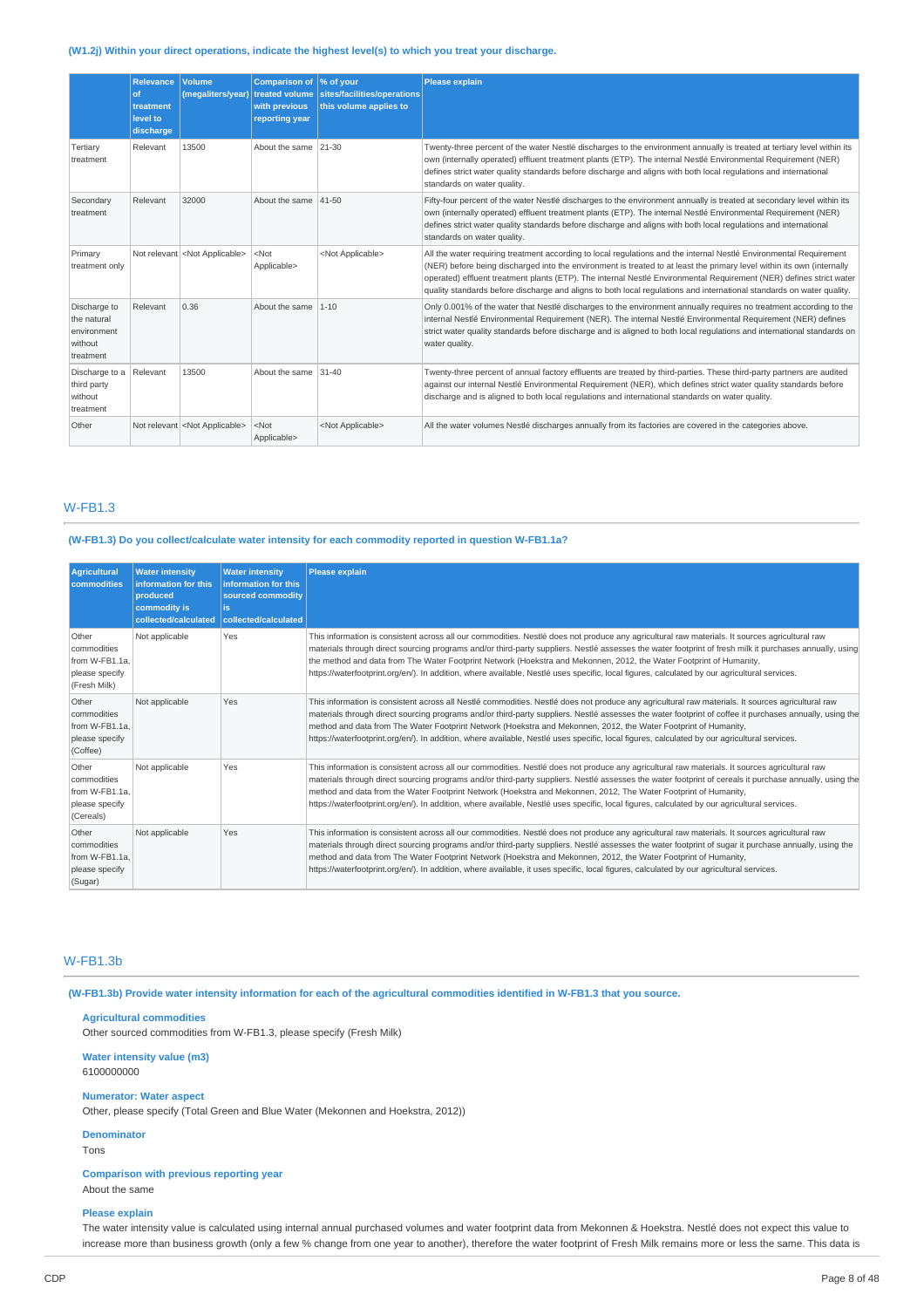used to prioritize commodities with the biggest impact in order to define and implement actions accordingly. This is how Nestlé selected fresh milk as one of the biggest "virtual" water footprint volumes within the range of our agricultural supply chain commodities. Focusing on regions and commodities with the greatest impact and opportunities, such as India, Pakistan and South Africa, we promote and implement targeted actions aimed at better water management practices. In addition, Nestlé has teams of agronomists in its R&D centers working on selecting varieties/species of lower water intensity and/or better adapted to water-scarce locations. Nestlé promotes the adoption of such varieties/species by local farmers through our network of agronomists worldwide.

### **Agricultural commodities**

Other sourced commodities from W-FB1.3, please specify (Coffee)

**Water intensity value (m3)** 15500000000

### **Numerator: Water aspect**

Other, please specify (Total Green and Blue Water (Mekonnen and Hoekstra, 2012))

**Denominator**

Tons

## **Comparison with previous reporting year**

Higher

#### **Please explain**

The water intensity value is calculated using internal annual purchased volumes and water footprint data from Mekonnen & Hoekstra. Nestlé does not expect this value to increase more than business growth (only a few % change from one year to another), or slightly higher due to Market and Sales inter-annual fluctuations (as was the case in 2020, due to new acquisitions in the coffee sector). This data is used to prioritize commodities with the biggest impact in order to define and implement actions accordingly. This is how Nestlé has selected Coffee as one of the biggest "virtual" water footprint volumes within the range of its agricultural supply chain commodities Focusing on regions and commodities with the greatest impact and opportunities, such as Vietnam. Brazil and Mexico, Nestlé promotes and implements targeted actions aimed at better water management practices. In addition, Nestlé has teams of agronomists in R&D centers working on selecting varieties/species of lower water intensity and/or better adapted to water-scarce locations. Nestlé promotes the adoption of such varieties/species by local farmers through its network of agronomists worldwide.

#### **Agricultural commodities**

Other sourced commodities from W-FB1.3, please specify (Cereals)

**Water intensity value (m3)** 7000000000

### **Numerator: Water aspect**

Other, please specify (Total Green and Blue Water (Mekonnen and Hoekstra, 2012))

**Denominator** Tons

**Comparison with previous reporting year** About the same

#### **Please explain**

The water intensity value is calculated using internal annual purchased volumes and water footprint data from Mekonnen & Hoekstra. Nestlé does not expect this value to increase more than business growth (only a few % change from one year to another), therefore the water footprint of Cereals remains approximately the same. This data is used to prioritize commodities with the biggest impact in order to define and implement actions accordingly. This is how Nestlé selected cereals as one of the biggest "virtual" water footprint volumes within the range of its agricultural supply chain commodities. Focusing on regions and commodities with the greatest impact and opportunities, such as the USA, India and Mexico, Nestlé promotes and implements targeted actions aimed at better water management practices. In addition, Nestlé has teams of agronomists in our R&D centers working on selecting varieties/species of lower water intensity and/or better adapted to water-scarce locations. Nestlé promotes the adoption of such varieties/species by local farmers through our network of agronomists worldwide.

#### **Agricultural commodities**

Other sourced commodities from W-FB1.3, please specify (Sugar)

**Water intensity value (m3)** 3500000000

### **Numerator: Water aspect**

Other, please specify (Total Green and Blue Water (Mekonnen and Hoekstra, 2012))

## **Denominator**

Tons

**Comparison with previous reporting year** Lower

#### **Please explain**

The water intensity value is calculated using internal annual purchased volumes and water footprint data from Mekonnen & Hoekstra. Nestlé does not expect this value to increase more than business growth (only a few % change from one year to another), or slightly decrease due to Market and Sales inter-annual fluctuations (as was the case in 2020). This data is used to prioritize commodities with the biggest impact in order to define and implement actions accordingly. This is how Nestlé selected sugar as one of the biggest "virtual" water footprint volumes within the range of its agricultural supply chain commodities. Focusing on regions and commodities with the greatest impact and opportunities, such as Thailand, Brazil and Mexico, Nestlé promotes and implement targeted actions aimed at better water management practices. In addition, Nestlé has teams of agronomists in its R&D centers working on selecting varieties/species of lower water intensity and/or better adapted to water-scarce locations. Nestlé promotes the adoption of such varieties/species by local farmers through our network of agronomists worldwide.

## $M1.4$

**(W1.4) Do you engage with your value chain on water-related issues?** Yes, our suppliers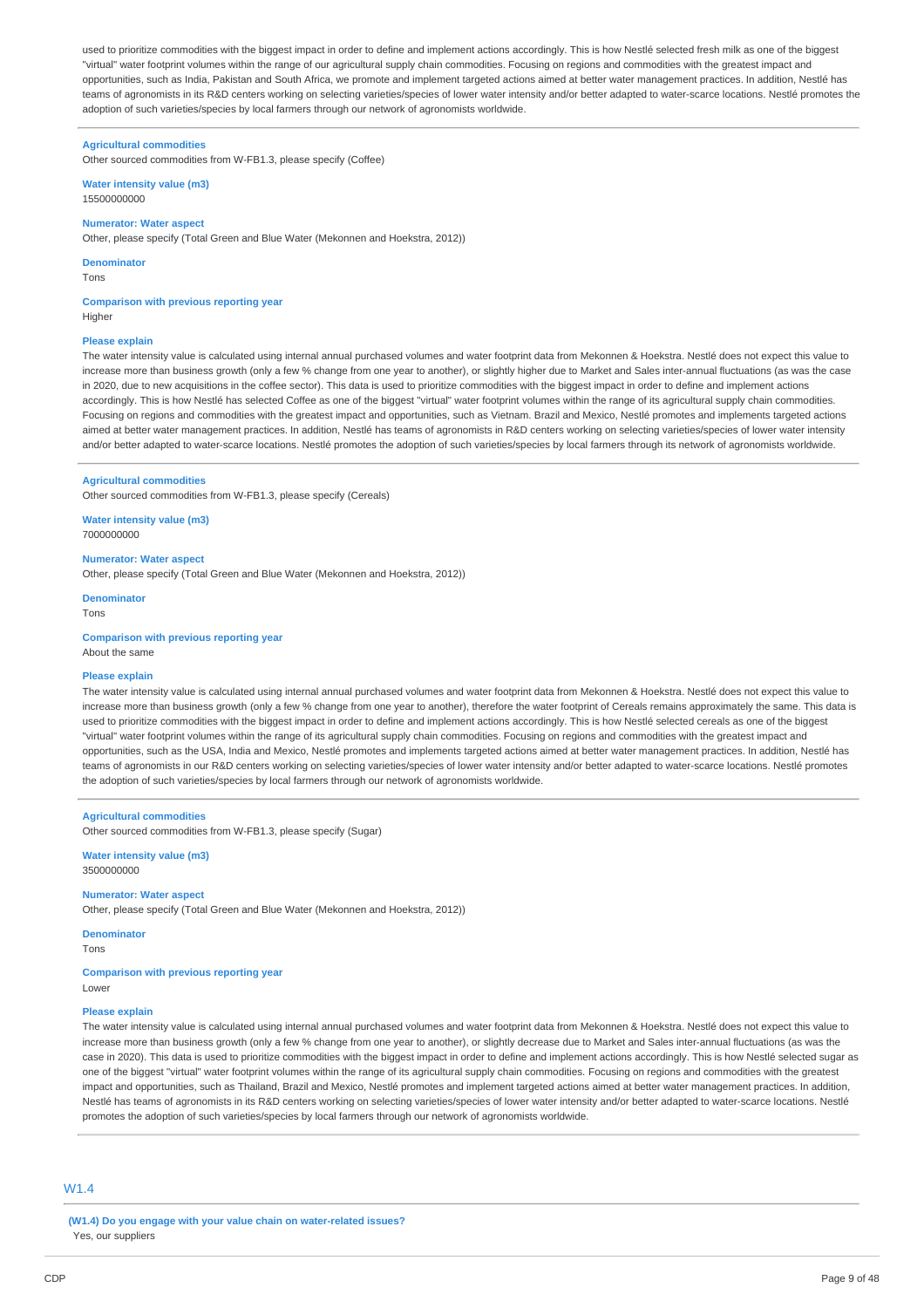## W1.4a

(W1.4a) What proportion of suppliers do you request to report on their water use, risks and/or management information and what proportion of your procurement **spend does this represent?**

#### **Row 1**

**% of suppliers by number**

76-100

**% of total procurement spend** 76-100

## **Rationale for this coverage**

Nestle works with 165,000 direct suppliers (https://supplier.nestle.com/) and 625,000 individual farmers worldwide (https://www.nestle.com/csv/impact/rural-livelihoods). Our Nestlé Responsible Sourcing Standard describes the requirements and ways of working that Nestlé applies together with all our 165,000 direct suppliers and 625,000 farmers, in order to ensure the sustainable long-term supply of materials and services to Nestlé. The Nestlé Responsible Sourcing Standard is a non-negotiable, integral part of all purchase orders and supply contracts - both for direct suppliers and farmers. The Nestlé Responsible Sourcing Standard is how Nestlé equips suppliers to report on their water use and water management practices. It sets out basic, non-negotiable standards as well as important and urgent sustainability practices - including Water Resource Management Practices - that Nestlé asks its suppliers, employees, agents and subcontractors to respect and adhere to at all times when conducting business. Nestlé is committed to fostering responsible practices in our supply chain, while ensuring that its sourcing and supplier relationships deliver a competitive advantage and meet our social, environmental and ethical requirements.

#### **Impact of the engagement and measures of success**

Nestlé committed to sourcing more than 80% of total spend and volume from audited and compliant tier-1 suppliers by 2020. Results end-2020 were 84%. Through its Sustainable Sourcing Tier-1 program, Nestlé verifies compliance with its Nestlé Responsible Sourcing Standard of direct suppliers through independent, third-party audits, following the SMETA Best Practice Guidance. Nestlé also committed to 80% of spend and volume of priority categories being traceable and 70% responsibly sourced, by 2020. Results end-2020 were 73%. Nestlé has identified 15 key commodities that present higher risk of environmental and/or social issues. Nestlé works closely with its direct suppliers and partners to conduct mappings of upstream supply chains and carry out farm assessments, together with partner organizations. In many cases, issues identified require long-term, tailored interventions to tackle their root causes for greater impact.

#### **Comment**

If non-compliance, issues or gaps with the Nestlé Responsible Sourcing Standard are found, a time-bound action plan is developed and implemented by the supplier. The implementation of this plan will be later verified by the auditor. In the event that a supplier refuses to undergo an audit or to collaborate on closing identified gaps, Nestlé may consider terminating the business relationship.

### W1.4b

#### **(W1.4b) Provide details of any other water-related supplier engagement activity.**

#### **Type of engagement**

Incentivizing for improved water management and stewardship

#### **Details of engagement**

Water management and stewardship action is integrated into your supplier evaluation

Water management and stewardship is featured in supplier awards scheme

Offer financial incentives to suppliers reducing your operational water impacts through the products they supply to you

Offer financial incentives to suppliers improving water management and stewardship across their own operations and supply chain

In selected Markets, premiums on the supplied raw material is given to farmers who implemented sustainable practices.

#### **% of suppliers by number**

26-50

**% of total procurement spend** 26-50

#### **Rationale for the coverage of your engagement**

Nestlé's greatest challenge to reducing water consumption lies in addressing the impacts of its complex agricultural supply chains. Water management and conservation is very area-specific and often varies in time as well. Nestlé research indicates that it can already achieve significant improvements in water use by introducing better agricultural techniques at a farm level. Nestlé's approach to ensure sustainable water use in its agricultural supply chain is based on the principle of 'Do what matters, where it matters'. Nestlé is currently involved in several major projects in agricultural supply chains located in water-stressed areas.

#### **Impact of the engagement and measures of success**

In Pakistan, Morocco and Iran, where drought and water-stressed areas are of concern, Nestlé is working with dairy farmers to implement the use of water meters and develop water saving techniques for animal feed production. In Brazil, Nestlé is supporting farmers to install water meters and improve manure management techniques. Together with Embrapa, the Brazilian Agricultural Research Corporation, Nestlé is working on projects to train farmers in good farming and manure management practices. A major project in Vietnam, in partnership with the Swiss Development and Cooperation trained close to 50,000 farmers on best irrigation practices. This project resulted in 50 million m3 of water saved annually and generated more than USD8 million in the local economy of smallholder coffee growers. Based on these successful results, Nestlé now has a similar project in Brazil.

#### **Comment**

In addition to best water management practices in agriculture. Nestlé respects the human right to water and supports access to water in communities surrounding its operations and in its upstream supply chains. In 2020, Nestlé continued to roll out its Nestlé Guidelines on Respecting the Human Rights to Water and Sanitation, to ensure its operations and upstream supply chain do not have a negative impact on the human right to water.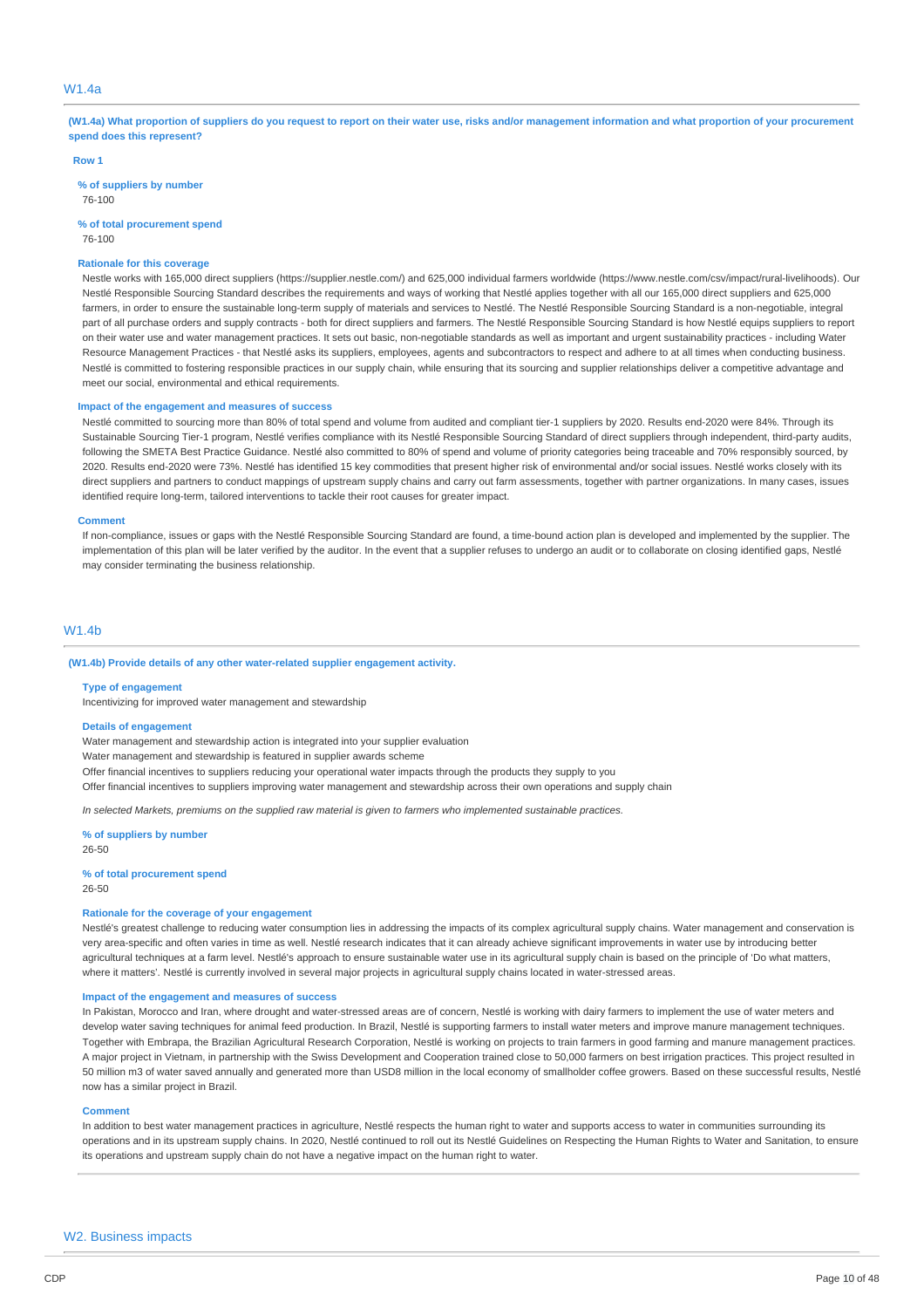## W2.1

**(W2.1) Has your organization experienced any detrimental water-related impacts?**

Yes

## W2.1a

(W2.1a) Describe the water-related detrimental impacts experienced by your organization, your response, and the total financial impact.

### **Country/Area & River basin**

**China** Dong Jiang

## **Type of impact driver & Primary impact driver**

Physical Flooding and the contract of the contract of the contract of the contract of the contract of the contract of the contract of the contract of the contract of the contract of the contract of the contract of the cont

#### **Primary impact**

Impact on company assets

#### **Description of impact**

In May 2020, a heavy rainstorm caused flooding at Coffee Plant of Nestlé Dongguan Ltd. (NDL) and damaged assets in one of Nestlé's factories in China. Water damage occurred to property including machinery, mechanical devices, electronic parts, inner facilities, stocking goods and miscellaneous contents contained in the factory.

#### **Primary response**

Other, please specify (Infrastructure maintenance )

## **Total financial impact**

813000

### **Description of response**

The response consisted of a timely fixing and re-building of the damaged assets.

### **Country/Area & River basin**

India Ganges - Brahmaputra

### **Type of impact driver & Primary impact driver**

## **Primary impact**

Impact on company assets

### **Description of impact**

Product stock was lost due to the ingress of rain water from a damaged warehouse roof, as a result of the cyclonic storm, AMPHAN. The insurer was requested to consider Rs. 1,725,196 towards the indemnification of loss. The claim is still open and some reserves have been put aside.

#### **Primary response**

Other, please specify (Infrastructure maintenance)

#### **Total financial impact** 16801

## **Description of response**

The response consisted of a timely fixing and re-building of the damaged assets.

## W2.2

(W2.2) In the reporting year, was your organization subject to any fines, enforcement orders, and/or other penalties for water-related regulatory violations? No

## W3. Procedures

## W-FB3.1

#### Physical Flooding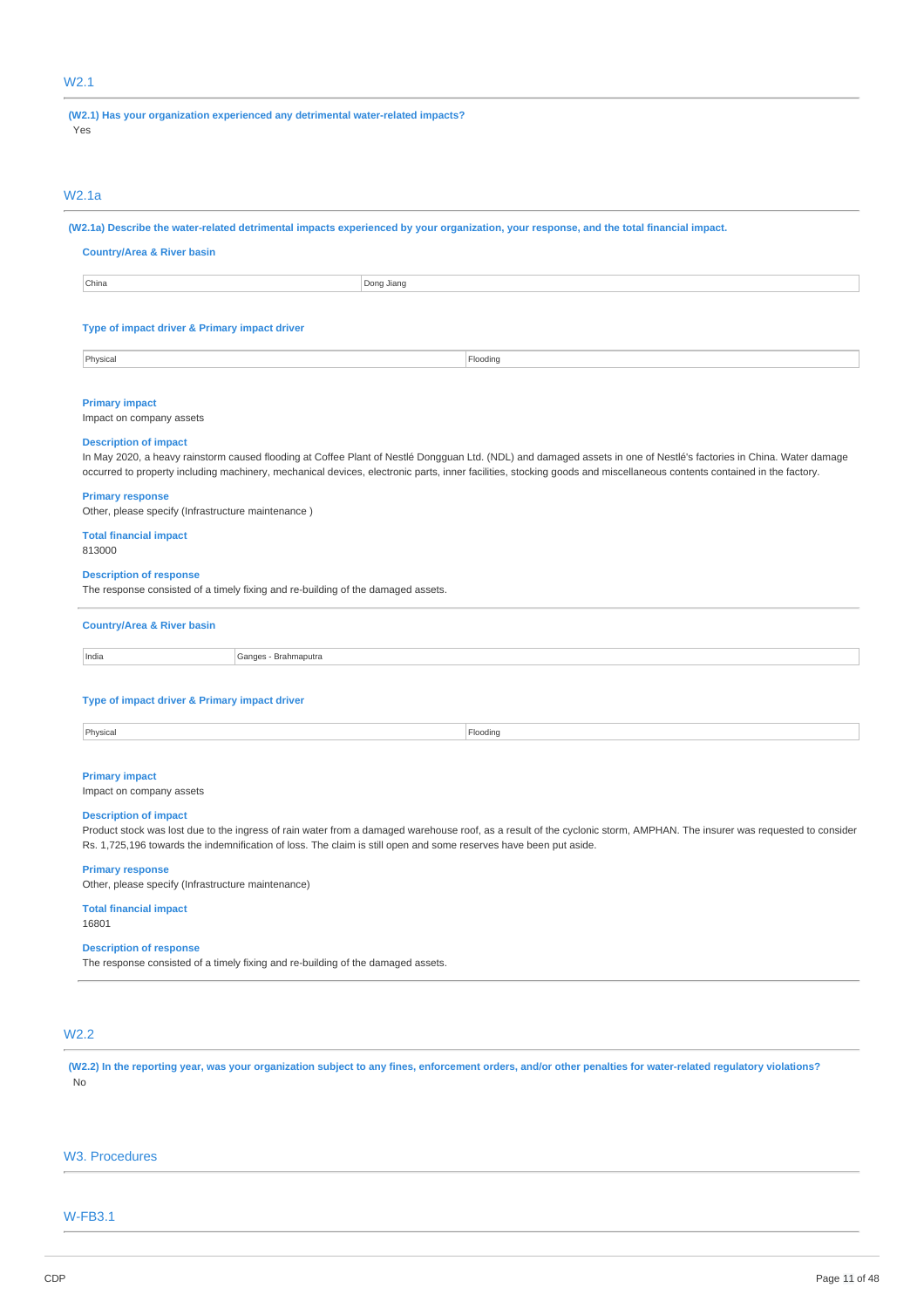### (W-FB3.1) How does your organization identify and classify potential water pollutants associated with its food, beverage, and tobacco sector activities that could **have a detrimental impact on water ecosystems or human health?**

The internal (mandatory) Nestlé Environmental Requirements (NER) defines mandatory safety measures and threshold limits to prevent any detrimental impact to ecosystems or human health due to our activities. For instance, increased turbidity, eutrophication, pH/redox variations, contamination by hydrocarbon or any hazardous material and over-exploitation (limiting water volume with consequences on dissolved elements concentration) can all have detrimental consequences on natural water ecosystems, fauna and flora as well as human beings.

That is why the NER standard aims at preventing such issues, covering construction norms within our factories (prevent contaminant spills), operations of water wells within our factories and threshold value limits of various physico-chemical parameters in our effluent water.

Example of sources of contamination requiring specific buildings/operations include:

- oils, grease and lubricants from scrap,
- impounded rainwater within chemical storage spill containment (bunding), and similar,
- bio solids from waste activated sludge
- compressor and compressed air blowdown
- oil containment measures include permeable surfaces, oil water separators, absorbents, infiltration ditches, soakways etc.

The sustainability of an internally operated water well, withdrawing water from a local resource, must be demonstrated through a local hydrogeological study. This prevents over-exploitation of water resources and potential detrimental damages to local water-dependent ecosystems. This must be renewed every five years.

Any water discharged into rivers and waterways must be treated effectively to ensure the water returned to the environment is of a high quality. Nestlé applies the most efficient technologies and internal standards to treat the water it uses, prior to reuse or release into the environment. The following physico-chemical parameters are continuously monitored in its effluents (reported monthly), with defined thresholds for: pH, Biochemical Oxygen Demand (BOD), Chemical Oxygen Demand (COD), Total Suspended Solids, Total Nitrogen, Total Phosphorus, Oil and Grease, Color.

The types of risks, as well as the most adapted response(s), vary across the Nestlé operations (worldwide). However, the NER standard covers a wide range of parameters to ensure a comprehensive assessment of the situation. To ensure that, Nestlé has rolled out a digital NER compliance assessment and monitoring tool to ensure all its plants comply with the standard. Nestlé has also improved training on water effluents through its Environmental Sustainability workshops.

## W-FB3.1a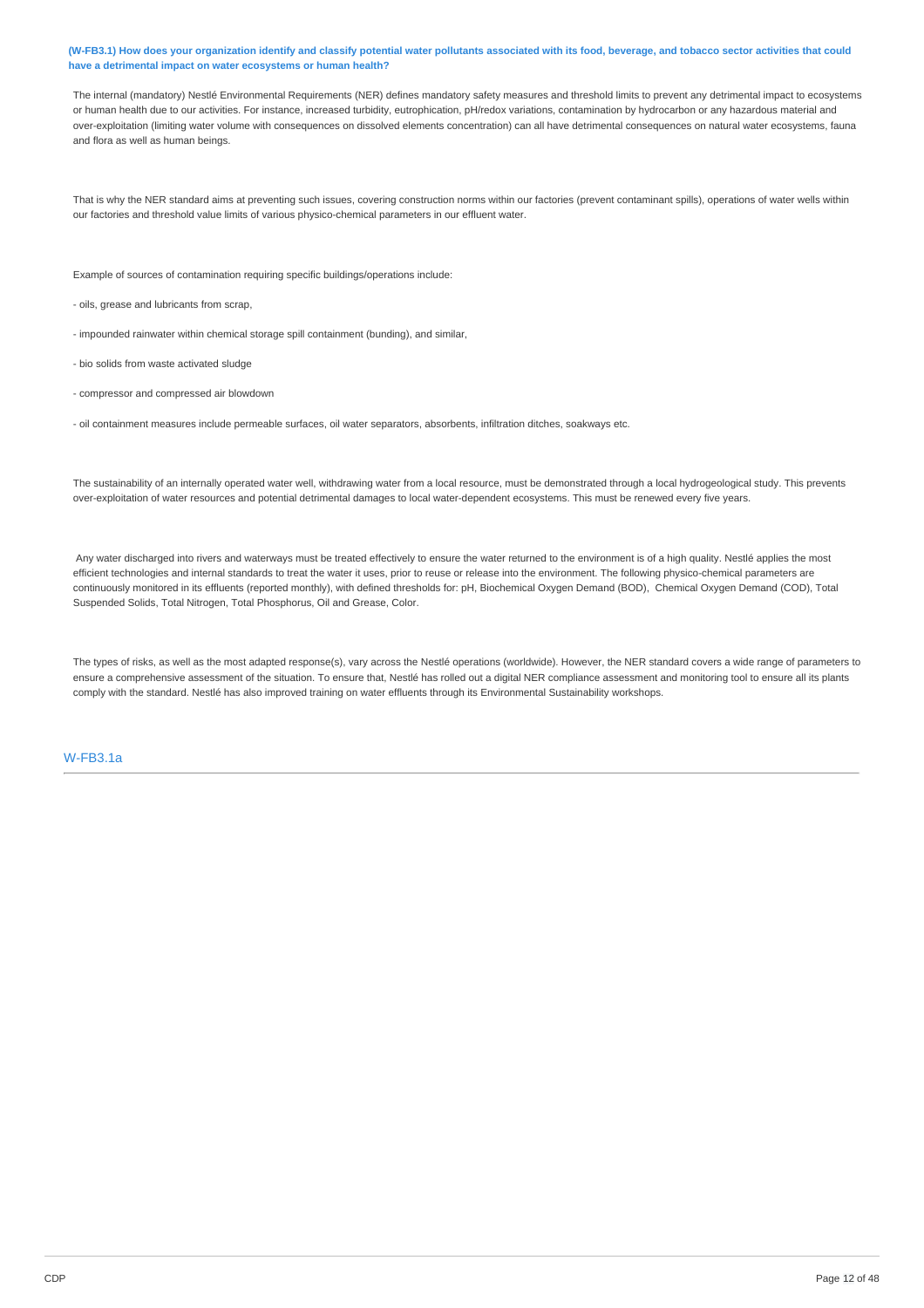(W-FB3.1a) Describe how your organization minimizes the adverse impacts of potential water pollutants on water ecosystems or human health associated with **your food, beverage, and tobacco sector activities.**

#### **Potential water pollutant**

Other, please specify (Chemical Oxygen Demand (COD))

#### **Activity/value chain stage**

Manufacturing – direct operations

### **Description of water pollutant and potential impacts**

Effluent water generated from Nestlé operating sites and factories is managed in on-site treatment plants or diverted to a local third-party facility. In 2020, Nestlé continued to invest in maintenance and improved treatment facilities. Through such actions, the average water quality it discharged in 2020 was 59.8 mg COD (Chemical Oxygen Demand) per liter. Nestlé has also reduced the amount of water discharged per ton of product by 47% since 2010 (10 years). COD is an indicator of load of organic matter present in effluent water. High load(s) of organic matter in effluent water can have a negative impact on the environment. High COD is natural water can lead to anaerobic conditions, which is harmful to higher aquatic life forms. As a consequence, this can be detrimental to co-dependent ecosystems, food-chains and/or human activities. Many governments impose strict regulations regarding the maximum chemical oxygen demand allowed in waste water before waste water or industrial water can be returned to the environment.

## **Management procedures**

Waste water management Follow regulation standards Adapt food containers and packaging

#### **Please explain**

By quantifying the amount of oxidizable pollutants found in (waste)water, COD is useful when it comes to water quality as it provides a global metric to determine the effect an effluent will have on the receiving water body. By monitoring (and reporting) closely on this indicator, we ensure the water we discharge to the environment will not be harmful to water ecosystem and/or downstream users. Many governments impose strict regulations regarding the maximum chemical oxygen demand allowed in waste water before they can be returned to the environment. For example, in Switzerland, a maximum chemical oxygen demand between 200 and 1000 ppm must be reached before waste water or industrial water can be returned to the environment. Our internal limit, mandatory in all our Operations, is 125 ppm. We measure success of compliance with this threshold value by consolidating 12 month rolling average values for each of our factories discharging water in water bodies. This is the minimum internal requirement. When local regulations are stricter than our internal regulations, we must comply with local (stricter) regulations To ensure our COD level remain within limits, we implement various techniques ranging from flocculation, ozone oxidation or specific chemical reactants. We monitor the COD level "in-line" and know instantaneously what the levels are and perform necessary adjustments if needed. In addition to ensuring high quality standard of the water we discharge from our factories, Nestlé committed to have 100% of its packaging recyclable or reusable by 2025. The vision is that none of its packaging, including plastics, ends up in landfill, in oceans, lakes and rivers. Nestlé is determined to reduce its use of single-use plastics, by introducing reusable packaging, new delivery systems and innovative business models everywhere it operates and sells products. Building on its commitment, it will reduce the use of virgin plastics by one third by 2025. To drive innovation and understanding of a circular economy for plastics, Nestlé became a partner of the New Plastics Economy. This initiative, led by the Ellen MacArthur Foundation, was designed to bring together key stakeholders to rethink and redesign the future of plastic.

## W3.3

**(W3.3) Does your organization undertake a water-related risk assessment?** Yes, water-related risks are assessed

## W3.3a

**(W3.3a) Select the options that best describe your procedures for identifying and assessing water-related risks.**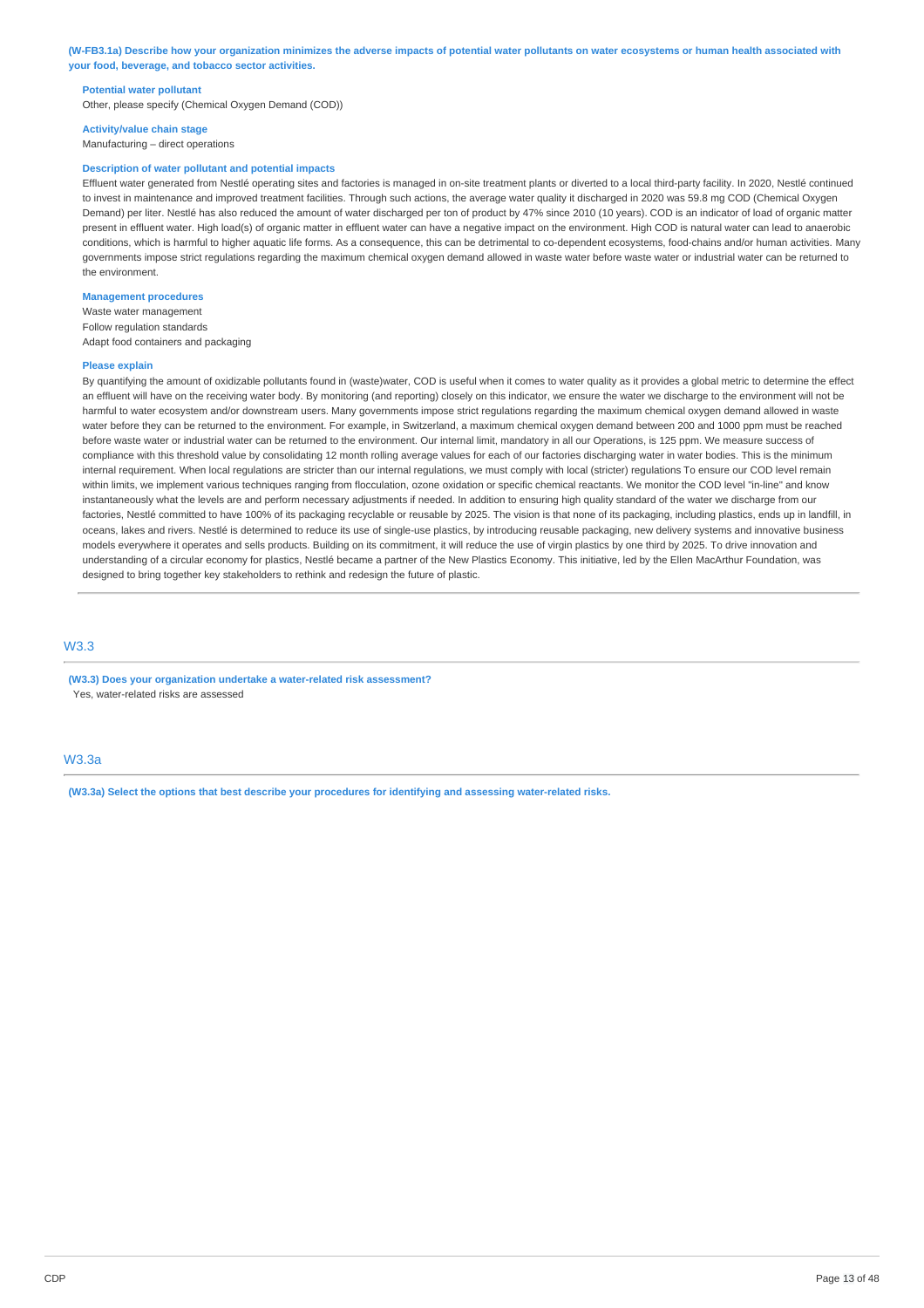### **Direct operations**

**Coverage** Full

#### **Risk assessment procedure**

Water risks are assessed as part of an enterprise risk management framework

### **Frequency of assessment**

Annually

**How far into the future are risks considered?** More than 6 years

### **Type of tools and methods used**

Tools on the market Enterprise Risk Management International methodologies Databases

## **Tools and methods used**

Water Footprint Network Assessment tool WRI Aqueduct WWF Water Risk Filter Environmental Impact Assessment Life Cycle Assessment IPCC Climate Change Projections Alliance for Water Stewardship Standard FAO/AQUASTAT

### **Comment**

Nestlé annually assesses water risks at all factory locations. It uses an internal methodology - the Combined Water Stress Index (CWSI), which combines results from four publicly available tools: WRI Aqueduct, WWF Water Risk Filter, Pfister Water Stress Index and the Water Depletion dataset by EarthStat. Combining the scores of all four tools provides a single water-stress assessment score for each manufacturing site. By cross-referencing these scores with annual factory water consumption, Nestlé can define a list of Where It Matters (WIM) sites to prioritize where actions must be implemented. Nestlé also uses the WRI Aqueduct water risk projections for 2040 (using IPCC scenarios), in order to evaluate potential future risk to its operations within the next 20 years. Nestlé also conducts regular, on-site, audit/assessments of local water resources and water use inside and outside its factories, including stakeholder engagement activities. In addition, the Nestlé Group Enterprise Risk Management Framework (ERM) identifies water risks and opportunities in order to minimize/seize their potential impact. This annual top-down assessment at Group level allows Nestlé to understand its mega-risks in business, social, physical, regulatory, reputational and environment. Nestlé Waters has committed to certifying all of its sites to the Alliance for Water Stewardship (AWS) Standard by 2025.

**Supply chain**

**Coverage** Partial

## **Risk assessment procedure**

Water risks are assessed as part of an enterprise risk management framework

**Frequency of assessment** Annually

**How far into the future are risks considered?** More than 6 years

#### **Type of tools and methods used**

Tools on the market Enterprise Risk Management International methodologies Databases

### **Tools and methods used**

Water Footprint Network Assessment tool WRI Aqueduct WWF Water Risk Filter Life Cycle Assessment IPCC Climate Change Projections Alliance for Water Stewardship Standard FAO/AQUASTAT Other, please specify (Internal Responsible Sourcing Standard)

### **Comment**

All Nestlé suppliers must comply with the Nestlé Responsible Sourcing Standard. This standard requires Nestlé suppliers to comply with a set of legal and environmental requirements (including for water) and to demonstrate continuous improvement. Nestlé committed to source more than 80% of total spend and volume from audited and compliant tier-1 suppliers by 2020. Results end-2020 were 84%. Nestlé also committed to 80% of spend and volume of priority categories being traceable and 70% being responsibly sourced, by 2020. Results end-2020 were 73%. In addition, to comply with the Responsible Sourcing Standard, Nestlé conducts an annual assessment of water risk at sourcing locations of key agricultural commodities including Coffee, Dairy, Sugar, and Cereals, using the CWSI method that combines results from four publicly available tools: WRI Aqueduct, WWF Water Risk Filter, Pfister Water Stress Index and the Water Depletion dataset by EarthStat, applied to entire sourcing areas. This is also done for future trends using WRI aqueduct 2040 global water risk. Finally, Nestlé uses the Water Footprint Network methodology to assess the water footprint of key agricultural commodities. Benchmarking the results of the water footprint assessment and water risk enables accurate identification of risk and prioritization of actions in our supply chains.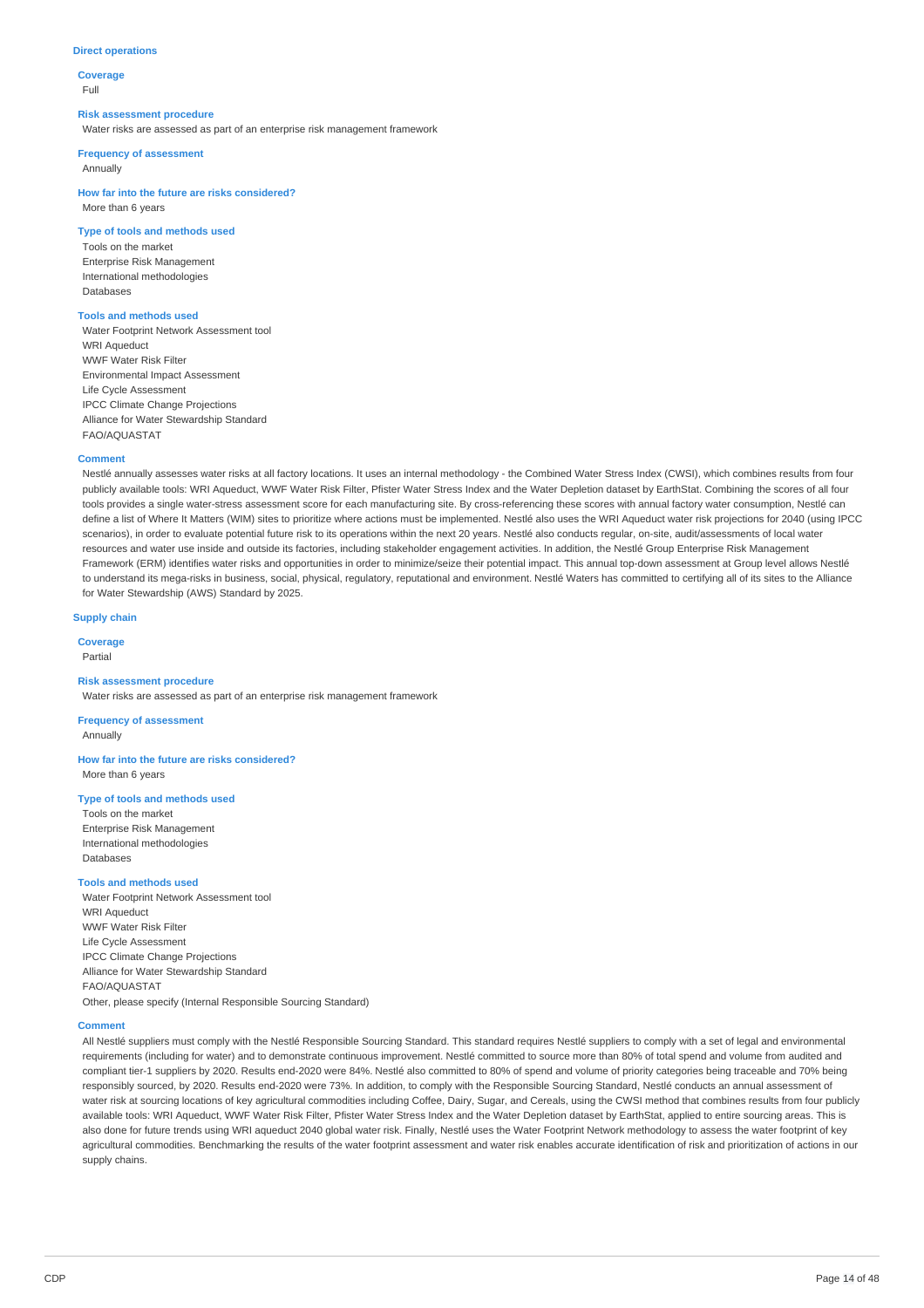## **Other stages of the value chain**

**Coverage** None

**Risk assessment procedure** <Not Applicable>

**Frequency of assessment**

<Not Applicable>

**How far into the future are risks considered?** <Not Applicable>

**Type of tools and methods used** <Not Applicable>

**Tools and methods used** <Not Applicable>

**Comment**

## W3.3b

## **(W3.3b) Which of the following contextual issues are considered in your organization's water-related risk assessments?**

|                                                                                               | &                               | Relevance Please explain                                                                                                                                                                                                                                                                                                                                                                                                                                                                                                                                                                                                                                                                                                                                                                                                                                                                                                                                                                                                                                                                                                                                                                                                                                                                                                                                                                                                                                                                                                                                                                                                                                                                                                                                                                                                                                                                                                                |
|-----------------------------------------------------------------------------------------------|---------------------------------|-----------------------------------------------------------------------------------------------------------------------------------------------------------------------------------------------------------------------------------------------------------------------------------------------------------------------------------------------------------------------------------------------------------------------------------------------------------------------------------------------------------------------------------------------------------------------------------------------------------------------------------------------------------------------------------------------------------------------------------------------------------------------------------------------------------------------------------------------------------------------------------------------------------------------------------------------------------------------------------------------------------------------------------------------------------------------------------------------------------------------------------------------------------------------------------------------------------------------------------------------------------------------------------------------------------------------------------------------------------------------------------------------------------------------------------------------------------------------------------------------------------------------------------------------------------------------------------------------------------------------------------------------------------------------------------------------------------------------------------------------------------------------------------------------------------------------------------------------------------------------------------------------------------------------------------------|
|                                                                                               | inclusion                       |                                                                                                                                                                                                                                                                                                                                                                                                                                                                                                                                                                                                                                                                                                                                                                                                                                                                                                                                                                                                                                                                                                                                                                                                                                                                                                                                                                                                                                                                                                                                                                                                                                                                                                                                                                                                                                                                                                                                         |
| Water<br>availability at a<br>basin/catchment<br>level                                        | Relevant,<br>always<br>included | The long-term supply of water in sufficient quantity is vital for all manufacturing processes within Nestlé factories. Insufficient water availability would negatively impact its activities<br>through potential production slow-down or even total production disruption. Water is an essential ingredient in all Nestlé manufactured products and it is also essential for the<br>operations of its factories (i.e. in industrial processes, for cleaning purposes, employee health and safety, and consumer quality and safety). It is also essential for its suppliers,<br>neighbors and customers - any stakeholder linked to its factories and activities. Nestlé assesses the water availability and water risk, at local catchment level, using its internal<br>Combined Water Stressed Index method, which combines water risk scores from four publicly available datasets: WRI Aqueduct, WWF Water Risk Filter, Water Stress Index by<br>Pfister and Earth Stat Water Depletion. Furthermore, Nestlé conducts reqular, on-site, audit/assessments of local water resources and water use inside and outside its factories. It<br>also engages with related stakeholders. Water Resources Reviews, an Nestlé internal water assessment program, aims to raise awareness at local operational level, identify key<br>issues and risks, and develop action plans to ensure sustainable water use. The program focuses on water quantity/quality, regulatory compliance, site protection, and relationships<br>with related stakeholders.                                                                                                                                                                                                                                                                                                                                                                                      |
| Water quality at<br>$\mathbf a$<br>basin/catchment<br>level                                   | Relevant,<br>always<br>included | The long-term supply of good quality water is vital for all manufacturing processes within Nestlé factories. Poor-quality water would negatively impact its activities by potentially<br>increasing the cost of treatments, production slow-downs or even total production disruptions. Water is an essential ingredient for Nestlé's manufactured products. It is also essential<br>for the operation of Nestlé factories for industrial processes, cleaning purposes and employee facilities. It is also essential for its suppliers, neighbors, customers and any stakeholders<br>linked to its factories and activities. Nestlé assesses water quality and related risks, at local catchment level, through continuous quality measurement and/or regular sampling and<br>detailed analysis of local water resources and input at our factory gates. Furthermore, Nestlé conducts regular, on-site, audit/assessments of local water resources and water use<br>inside and outside its factories. It also engages with related stakeholders. Water Resources Reviews, an Nestlé internal water assessment program, aims to raise awareness at local<br>operational level, identify key issues and risks, and develop action plans to ensure sustainable water use. The program focuses on water quantity/quality, regulatory compliance, site<br>protection, and relationships with related stakeholders.                                                                                                                                                                                                                                                                                                                                                                                                                                                                                                                           |
| Stakeholder<br>conflicts<br>concerning<br>water resources<br>at a<br>basin/catchment<br>level | Relevant,<br>always<br>included | Having good long-term relationships with local stakeholders is essential for Nestlé's industrial activities. It considers its "social license to operate" to be an important and critical<br>element of its activities. Nestlé engages with stakeholders linked to the activities where it operates on a regulator basis to ensure good and productive relationships. Nestlé uses<br>different processes, methods and tools to engage with stakeholders. The main tool Nestlé uses is called Community Relation Process (CRP). CRP was developed specifically for<br>Nestlé, in different versions, depending on the specific objectives of our stakeholder engagement activities. All CRP tools provide a complete assessment and mapping of key<br>stakeholders and plans for specific engagements. All bottled water facilities are already using an advanced CRP tool, and non-bottled water factories are using a lighter version of the<br>CRP tool. The objective of the tool is to help build trust and ensure good relationships with stakeholders.                                                                                                                                                                                                                                                                                                                                                                                                                                                                                                                                                                                                                                                                                                                                                                                                                                                                            |
| Implications of<br>water on your<br>key<br>commodities/raw<br>materials                       | Relevant,<br>always<br>included | Water is essential to grow the raw materials Nestlé purchases. Insufficient water quantity or poor quality water may cause supply chain slow-down or even disruptions for some of the<br>main commodities that are essential to the business (Coffee, Dairy, Sugar, and Cereals). Water-related risk in supply chains is assessed annually at sourcing locations for key<br>agricultural commodities, using the Nestlé internal Combined Water Stress Index method. This method combines results from four publicly available tools: WRI Aqueduct, WWF Water<br>Risk Filter, Pfister Water Stress Index and the Water Depletion dataset by EarthStat and is applied to entire sourcing areas. WRI Aqueduct 2040 global water risk tool is also used to<br>assess future trends. Nestlé also uses the Water Footprint Network methodology to assess the water footprint of key agricultural commodities. The benchmarking results from the<br>water footprint and water risk assessment help to accurately identify risks to prioritize actions in supply chains. Nestlé works directly with around 625,000 farmers, through the Farmer<br>Connect network. In 2020, Nestlé trained 355,000 farmers and has implemented water projects in a wide variety of locations, across all continents. There are projects ongoing in<br>water-stressed supply chains. All Nestlé suppliers must comply with our internal Responsible Sourcing Standard. This standard requires suppliers to comply with a set of legal and<br>environmental requirements (including for water) and to demonstrate continuous improvement. Nestlé committed to source more than 80% of total spend and volume from audited<br>and compliant tier-1 suppliers by 2020. Results end-2020 were 84%. Nestlé also committed to 80% of spend and volume of priority categories being traceable and 70% being<br>responsibly sourced, by 2020. Results end-2020 were 73%. |
| Water-related<br>regulatory<br>frameworks                                                     | Relevant,<br>always<br>included | The Nestlé business is based on compliance. Compliance with all regulatory frameworks ensure the license to operate. Without full compliance, Nestlé may face production slow-down<br>or even production stoppage. Therefore, it is critical for Nestlé to be in full compliance with all regulatory frameworks. The Nestlé Regulatory Affairs team works with a network of<br>regulatory contacts in all countries where it operates. The team tracks regulatory changes and estimates future potential regulatory changes at the local level. Any changes/potential<br>impacts are shared with Regulatory Affairs at Zone or Central level. A regulatory database is managed where all relevant regulatory documents are gathered. It is updated as the local<br>situation changes. This is included in all facilities with potential risk. Nestlé tracks and monitors water-related regulatory compliance at local level through the Nestlé Water Resources<br>Review programs. Non-compliance with local water regulations would result in water supply disruption to our factories and therefore production disruption. Therefore, to ensure long-<br>term and sustainable water supply to our factories, it is critical to comply with all regulations. The Water Resources Review program of internal audits focuses on water<br>quantity/quality; regulatory compliance; site protection; relationships with stakeholders.                                                                                                                                                                                                                                                                                                                                                                                                                                                                                                      |
| Status of<br>ecosystems and<br>habitats                                                       | Relevant,<br>always<br>included | Nestlé has developed its understanding of the relationship between factories and biodiversity, and has identified factories where it has a dependency and potential impact on<br>important water areas. To identify factories in high biodiversity/protected areas, Nestlé partnered with the UNEP World Conservation Monitoring Centre. Important Water Areas (IWA)<br>located 25km upstream or downstream from Nestlé's manufacturing facilities are assessed. By looking at upstream and downstream biodiversity and water risks, Nestlé identified 13<br>factories where focus is needed. Nestlé is now monitoring the water withdrawals and discharges for all of its factories including the 13 factories identified as located in important water<br>areas.                                                                                                                                                                                                                                                                                                                                                                                                                                                                                                                                                                                                                                                                                                                                                                                                                                                                                                                                                                                                                                                                                                                                                                      |
| Access to fully-<br>functioning,<br>safely managed<br>WASH services<br>for all employees      | Relevant,<br>always<br>included | Nestlé recognizes that safe drinking water and sanitation is a basic human right. Businesses have a role to play in helping to ensure that more people have access to safe water.<br>Providing safe water, sanitation and hygiene (WASH) contributes to broader societal goals such as reducing mortality and morbidity, strengthening community resilience and<br>preserving personal dignity. Ensuring access to safe drinking water and sanitation for Nestlé employees, the communities surrounding its direct operations and those along the value<br>chain (from agricultural supply chains to customers consuming its products) contributes to the wellbeing of the business as well as to society. Nestlé supports the World Business<br>Council for Sustainable Development's (WBCSD) pledge to ensure safe access to water, sanitation and hygiene (WASH) in the workplace. Internally, Nestlé is committed to achieving<br>and maintaining WASH for all employees. Nestlé uses the WBSCD WASH Pledge self-assessment tool for business (https://www.wbcsd.org/Programs/Food-and-<br>Nature/Water/Resources/WASH-Pledge-Self-assessment-tool-for-business). This tool confirmed that in 2018, over 90% of employees had access to WASH services in our factories,<br>as defined in WBCSD tool. Only minor issues were identified and have been addressed since then. Thus it is estimated that 100% of employees have access to WASH services.<br>Nestlé is committed to achieving and maintaining WASH for all employees and remains in the process of continuing self-assessments across it facilities, identifying and correcting<br>gaps through action plans.                                                                                                                                                                                                                                                            |
| Other contextual<br>issues, please<br>specify                                                 | Relevant,<br>always<br>included | At Nestlé Waters, the Alliance for Water Stewardship (AWS) standard has been introduced as the guiding framework to ensure sustainable water management in its direct operations.<br>The AWS standard requires gathering information related to local catchment management plans and to engage with relevant local water authorities to support existing governance<br>mechanisms. By the end of 2020, 41 Nestlé factories had been certified by AWS.                                                                                                                                                                                                                                                                                                                                                                                                                                                                                                                                                                                                                                                                                                                                                                                                                                                                                                                                                                                                                                                                                                                                                                                                                                                                                                                                                                                                                                                                                   |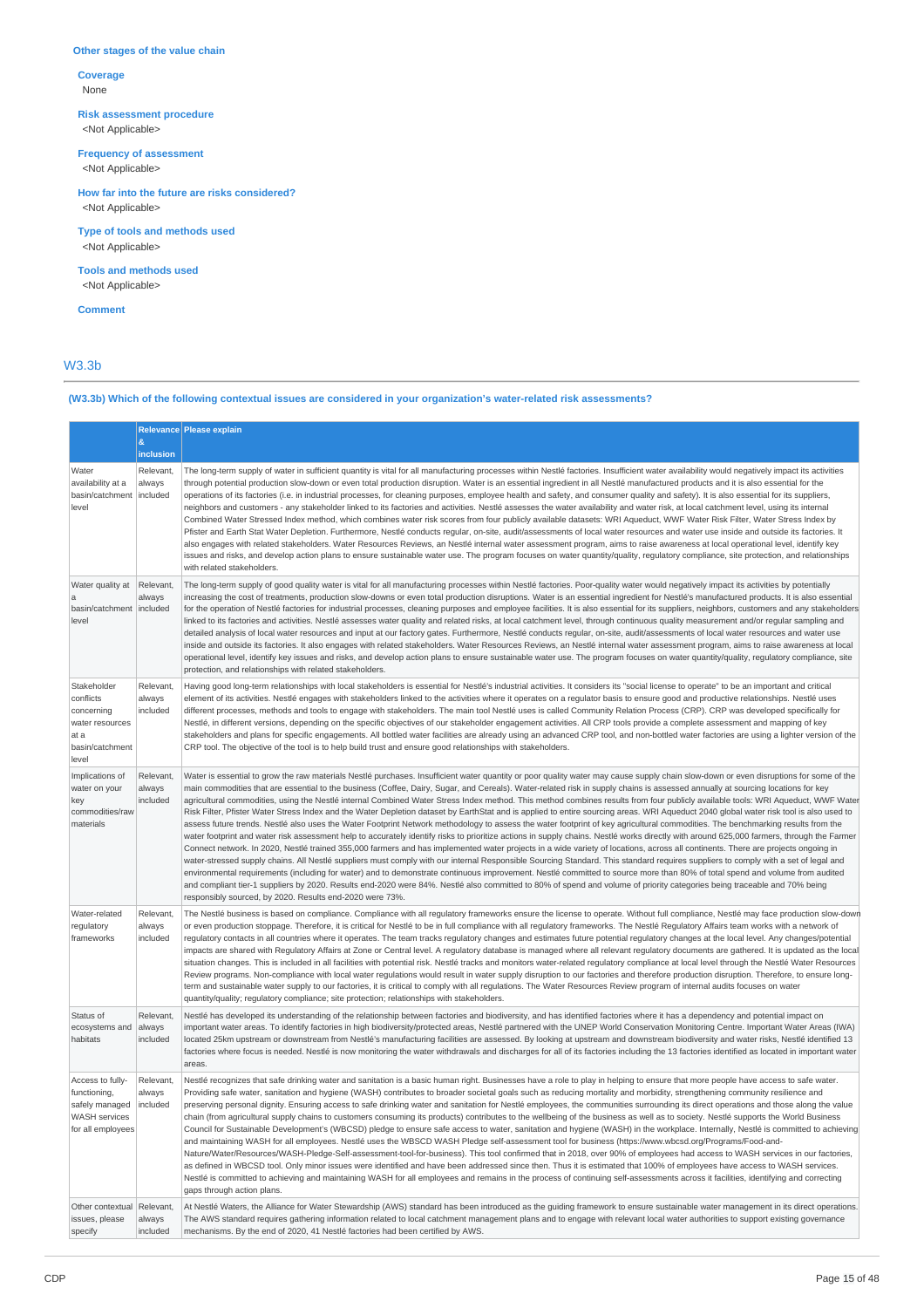## **(W3.3c) Which of the following stakeholders are considered in your organization's water-related risk assessments?**

|                                                             |                                 | Relevance Please explain                                                                                                                                                                                                                                                                                                                                                                                                                                                                                                                                                                                                                                                                                                                                                                                                                                                                                                                                                                                                                                                                                                                                                                                                                                                                                                                                                                                                                                                                                                                                                                                                                                                                                                                                                              |
|-------------------------------------------------------------|---------------------------------|---------------------------------------------------------------------------------------------------------------------------------------------------------------------------------------------------------------------------------------------------------------------------------------------------------------------------------------------------------------------------------------------------------------------------------------------------------------------------------------------------------------------------------------------------------------------------------------------------------------------------------------------------------------------------------------------------------------------------------------------------------------------------------------------------------------------------------------------------------------------------------------------------------------------------------------------------------------------------------------------------------------------------------------------------------------------------------------------------------------------------------------------------------------------------------------------------------------------------------------------------------------------------------------------------------------------------------------------------------------------------------------------------------------------------------------------------------------------------------------------------------------------------------------------------------------------------------------------------------------------------------------------------------------------------------------------------------------------------------------------------------------------------------------|
|                                                             | $\boldsymbol{\&}$<br>inclusion  |                                                                                                                                                                                                                                                                                                                                                                                                                                                                                                                                                                                                                                                                                                                                                                                                                                                                                                                                                                                                                                                                                                                                                                                                                                                                                                                                                                                                                                                                                                                                                                                                                                                                                                                                                                                       |
| Customers                                                   | Relevant,<br>always<br>included | Nestlé assesses the environmental performance of its products from farm to consumers and beyond, including their water footprint. The water used by consumers to prepare or<br>consume its products is factored in when assessing product hotspots. Nestlé reaches out to consumers through packaging and digital communications. It provides meaningful and<br>accurate environmental information about how to make simple changes in their everyday lives to reduce water use when preparing its products. For example, Nescafé provides the<br>following consumer tips: * Use only the right quantity of water to prepare the coffee * Completely fill the dishwasher before using it * Use refill packs to minimize the need for glass<br>jars. The method used to assess this issue includes Life Cycle assessment and the Nestlé LCA communication tool.                                                                                                                                                                                                                                                                                                                                                                                                                                                                                                                                                                                                                                                                                                                                                                                                                                                                                                                        |
| Employees                                                   | Relevant,<br>always<br>included | Nestlé strives to continually improve its water performance by training employees and raising awareness of how critical water is for human prosperity and how its availability can<br>impact its value chain. An internal training on environmental sustainability (including water) is available to all Nestlé employees through its intranet. Water Sustainability is also part of<br>all environmental training sessions within the company as well as welcome sessions to new employees.                                                                                                                                                                                                                                                                                                                                                                                                                                                                                                                                                                                                                                                                                                                                                                                                                                                                                                                                                                                                                                                                                                                                                                                                                                                                                          |
| Investors                                                   | Relevant,<br>always<br>included | As Nestlé is a publicly listed company, investors are important stakeholders. Nestlé believes it is important that investors are well-informed on all aspects of its business, including its<br>environmental practices. Thus, Nestlé reports on water risks and responses in the integrated annual pack sent to shareholders. Nestlé also has meeting/conference calls with<br>investors that can include specific questions on water issues. The method used to assess this issue includes the Nestlé integrated annual pack.                                                                                                                                                                                                                                                                                                                                                                                                                                                                                                                                                                                                                                                                                                                                                                                                                                                                                                                                                                                                                                                                                                                                                                                                                                                       |
| Local<br>communities                                        | Relevant,<br>always<br>included | Creating shared value is Nestlé's approach to business. The well-being of rural communities, farmers, small entrepreneurs, suppliers is intrinsic to its success. Nestlé activities support<br>rural development and strengthen its supply chain. By the end of 2020, close to 1.5 million beneficiaries in rural communities were provided access to safe water and sanitation<br>through the Nestlé partnership with the International Federation of Red Cross. Through its Farmer Connect direct sourcing program and capacity building programs, Nestlé engages<br>with more than 625,000 farmers to develop a supply chain that meets its social and environmental requirements. The Nestlé Community Relations Process tools (CRP) is another<br>framework used to engage with communities around factories. The tool helps factory employees to develop regular dialogues with communities to identify potential impacts. Dialogues<br>with the communities can highlight the positive role that Nestlé can play in the development of communities. The CRP tools have been rolled out in all Nestlé Waters Factories<br>worldwide and has already been used in non-Nestlé Waters factories since 2020.                                                                                                                                                                                                                                                                                                                                                                                                                                                                                                                                                                        |
| <b>NGOs</b>                                                 | Relevant,<br>always<br>included | Nestlé understands the value of engaging with NGOs. They are important key stakeholders to interact with to help ensure its practices and messages are well understood. NGOs are<br>also key in helping to guide and promote Nestlé values and achievements. For example, Nestlé has developed jointly with expert partners from NGOs sustainable, technologically<br>adapted, community water management schemes. At the global level, Nestlé organizes stakeholder events to receive feedback on its activities related to sustainability. Water is<br>typically a topic of discussion. In addition, several Nestlé markets organize local events that come with a similar format. Nestlé also conducts a biannual materiality analysis and water<br>is one of the topics discussed with stakeholders. In addition, since water is such an important issue, Nestlé has recently added a water expert to its CSV Council. This Council meets<br>annually with the Nestlé CEO and Executive Board members to discuss sustainability issues including those related to water. More information can be found<br>https://www.nestle.com/csv/what-is-csv/qovernance. Finally, Nestlé delivers water, sanitation and hygiene projects in schools and villages near its operations around the world. Nestlé<br>provides access to water and sanitation for close to 900,000 people.                                                                                                                                                                                                                                                                                                                                                                                                         |
| Other water<br>users at a<br>basin/catchment<br>level       | Relevant,<br>always<br>included | The Water Resource Reviews program helps Nestlé employees gain a greater understanding/sense of ownership about water challenges in their locality. It also enabled Nestlé to<br>identify high priority areas within operations where water stewardship initiatives are needed, to reduce water related risks and strengthen stakeholder perception of its local contribution<br>The Water Resource Reviews program assesses potential impacts on the right to water and sanitation of local communities and proposes corrective actions. Nestlé uses the Alliance<br>for Water Stewardship standard as a guiding framework for sustainable water resources management. As part of that framework, good water governance and stakeholder<br>engagement are critical elements for the success of any local initiative. As an example, in 2014, Nestlé became a founding member of the California Water Action Collaborative<br>(CWAC), a spin-off local platform from the CEO Water Mandate, which consists of companies and environmental organizations. The coalition was set up as platform for food and<br>beverage companies and non-profits, to identify areas of shared interest. The result has been collective action projects that aim to advance a sustainable water future in California for<br>people, business, agriculture and nature. Nestlé plans to certify all Nestlé Waters factories to Alliance for Water Stewardship (AWS) certification by 2025.                                                                                                                                                                                                                                                                                                               |
| Regulators                                                  | Relevant,<br>always<br>included | As a major player in the food and beverage business, Nestlé believes it is important to work closely with regulators toward a more sustainable future. Nestlé continues to maintain a<br>strong presence in multi-stakeholder initiatives related to water policy and challenges. It aims to find new shared solutions and to promote collective action on water efficiency. Many of<br>its senior managers, including the Chairman of the Board, play a leading role in the 2030 Water Resources Group. This public-private-civil society collaboration aims to address supply<br>and demand issues in water-stressed locations by 2030. It helps to strengthen expert capabilities across the world and raises the priority of water on national political agendas. The<br>methods used to engage with regulators include the Nestlé Regulatory Affairs network.                                                                                                                                                                                                                                                                                                                                                                                                                                                                                                                                                                                                                                                                                                                                                                                                                                                                                                                    |
| River basin<br>management<br>authorities                    | Relevant,<br>always<br>included | Engaging with River Basin authorities is essential in any water stewardship project. Since Nestlé intends to implement water stewardship in several places where it operates (including<br>AWS certification), engaging with local water authorities is extremely important. For example, the Manos al Agua initiative was a five-year program (2013-2018) which aimed to address<br>climate-related risks, as well as the impacts and dependencies on water for coffee production. The initiative has raised EUR 20.5 million from a large range of stakeholders, including<br>the public sector (Colombian and Dutch governments) and the private sector (Nestlé, Nespresso, The Colombian Coffee Growers Federation (FNC)) with the aim of creating a<br>framework for an integrated approach to managing Natural Capital. A group of 85 experts - from Cenicafé, the Wageningen University and Research Centre, as well the extensions<br>service of the FNC - operates the program. The program directly benefits 11,000 Colombian coffee-growing families in 25 watersheds and around 500,000 people (water users). Also,<br>at the Kabini River Basin, India, Nestlé is launching a local policy dialogue, with the Government of Karnataka and experts such as the Alliance for Water Stewardship, Water<br>Resources Group, and local NGOs to find ways of up-scaling initiatives to catchment scale. As part of the Intelligent Water Management project in Colombia, Nestlé partnered with the<br>Dutch Ministry of Foreign Affairs, the Colombian Federation of Coffee Growers, Wageningen University and the Ministry of Rural Development to implement water stewardship actions.<br>with an overall budget of EUR 20.5 million (CHF 24.6) over five years (2014-2018). |
| Statutory<br>special interest<br>groups at a<br>local level | Relevant,<br>always<br>included | Within its Water Stewardship activities, Nestlé regularly engages with local groups to discuss shared water challenges. In the context of AWS certification, part of the process is to<br>engage with all local stakeholders, and this often involves local (citizen) groups that have an interest in taking part in the protection of local water resources. The engagement is<br>usually done through meetings (group or individual) where people can share and exchange views and concerns on local water resources. This type of engagement is especially<br>common in areas where Nestlé has bottle water activities.                                                                                                                                                                                                                                                                                                                                                                                                                                                                                                                                                                                                                                                                                                                                                                                                                                                                                                                                                                                                                                                                                                                                                            |
| Suppliers                                                   | Relevant,<br>always<br>included | We engage with 165,000 direct suppliers and 625,000 farmers on water and other issues through the mandatory Nestlé Responsible Sourcing Standard. In addition, Nestlé engages<br>with suppliers of agricultural commodities through initiatives such as its Farmer Connect direct sourcing program, and commodity-specific sourcing programs such as the Cocoa Plan<br>and the Nescafé plan. The partnership with the International Federation of the Red Cross in Western Africa promotes access to water for farmers and communities related to Nestlé's<br>Cocoa supply chain. In its agricultural supply chain, Nestlé engages with suppliers mainly through awareness-raising and training sessions on best practices in agriculture and/or<br>improving livelihoods for rural communities. In both, water is part of the engagement: 1) In promoting best water use in agriculture, supporting and implementing techniques that will<br>favor better water use and/or protection from pollution; 2) Facilitating access to water and/or improve water quality for farmers, communities and/or livestock.                                                                                                                                                                                                                                                                                                                                                                                                                                                                                                                                                                                                                                                                        |
| Water utilities at<br>a local level                         | Relevant,<br>always<br>included | Nestlé regularly engages with local water utilities both within the context of daily operations and long-term water stewardship initiatives. For its operations, Nestlé engages with water<br>utilities and their experts in technical management, through its Water Resources Review internal audits/assessments, in order to evaluate their knowledge of the state of water<br>resources and availability versus demand. In general, Nestlé's local factory management has regular contact with water utilities for operational and administrative procedures. In some<br>cases, Nestlé works with them to support their work. For example in South Africa, Nestlé is supporting local municipalities with external staff and maintenance of their infrastructures.<br>Nestlé is also planning to invest in utility infrastructure instead of investing in its own wastewater treatment plants. For Water Stewardship activities (and certification by AWS), water<br>utilities and authorities are key stakeholders to engage with.                                                                                                                                                                                                                                                                                                                                                                                                                                                                                                                                                                                                                                                                                                                                                |
| Other<br>stakeholder,<br>please specify                     | Relevant,<br>always<br>included | Depending on the case, Nestlé engages with any relevant stakeholders related to water, i.e. scientists and/or water experts such as the World Resource Institute (WRI). Engagement<br>with such stakeholders depends on local (specific) needs, opportunities and takes place through various advocacy activities.                                                                                                                                                                                                                                                                                                                                                                                                                                                                                                                                                                                                                                                                                                                                                                                                                                                                                                                                                                                                                                                                                                                                                                                                                                                                                                                                                                                                                                                                    |

## W3.3d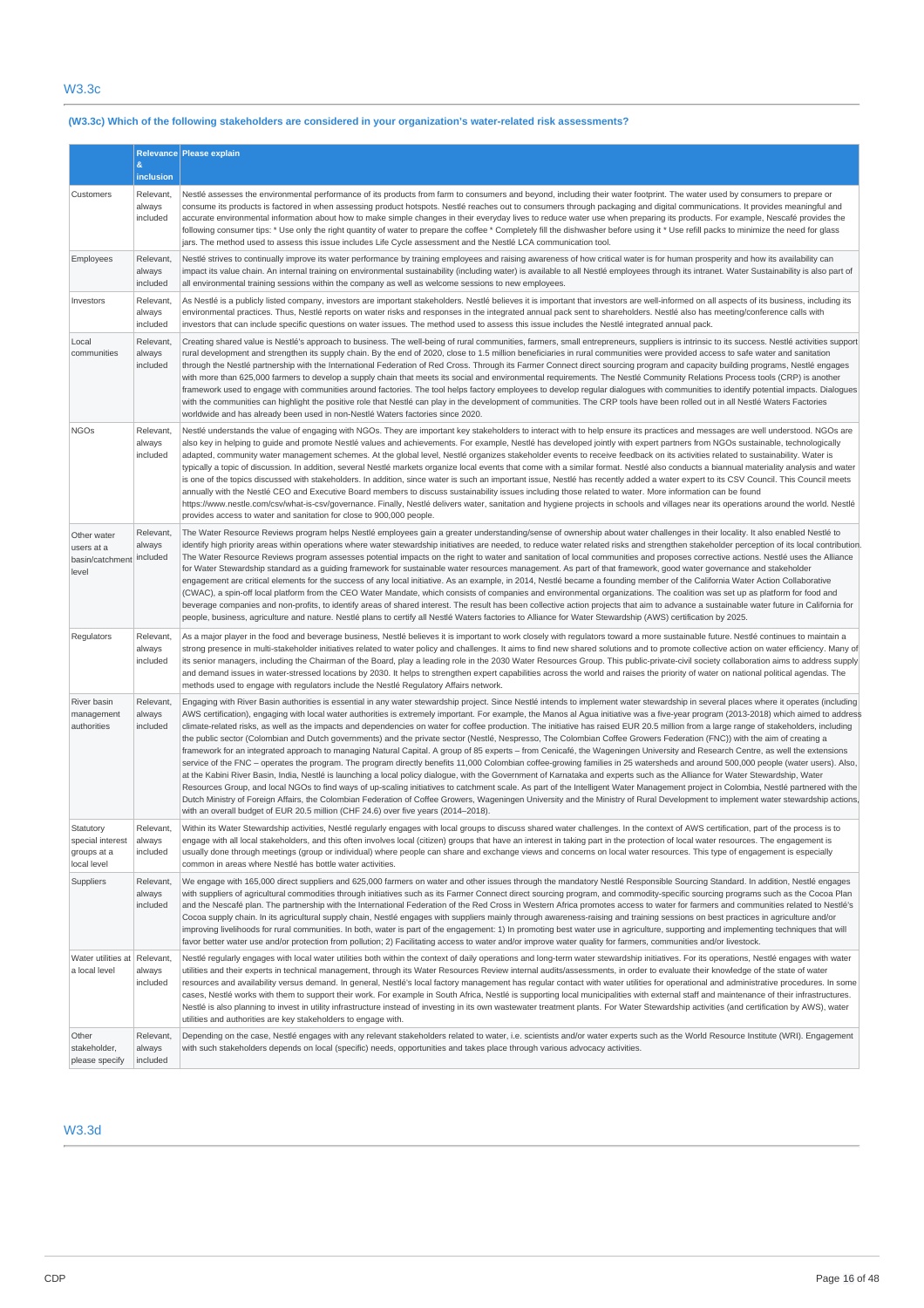### (W3.3d) Describe your organization's process for identifying, assessing, and responding to water-related risks within your direct operations and other stages of **your value chain.**

Nestlé assesses water stress at all (100%) locations where it operates, using the Nestlé Combined Water Stress Index (CWSI). The index takes an average of results from four leading water-stress indicators (WRI Aqueduct, WWF Water Risk Filter, Earth Stat Water Depletion method and ETH Pfister et al, 2009). This gives Nestlé a risk score, helping to determine the risk associated with reduced water quantity or quality. These methods were selected as they are internationally recognized methodologies.

Since 2017, Nestlé has been working on the notion of a Context-Based Approach (CBA) to water stewardship. The CBA aims to drive operations toward a new way of working, focused on water-related actions "Where it Matters" (WIM). A joint selection process (Markets and Corporate) will result in a list of WIM sites where particular focus and investment should be made concerning water. WIM factories will have priority access to CAPEX for implementing water-saving initiatives.

Additionally, Nestlé is working to provide threshold benchmarks of water use efficiency (m3/t) for key categories (Coffee, Dairy, Nutrition, Bottled Water and Pet Care) to all our sites (regardless of their water scarcity level or withdrawal volumes). This offers a chance to spotlight factories in need of improvement and set priorities beyond the WIM list.

Other methods (LCA, FAO/AQUASTAT and internal knowledge) are used to assess risks and identify opportunities along the value chain, including agriculture and product consumption. In particular, we use the Water Footprint Network and FAO/AQUASTAT to estimate average water use for crops and lifecycle analysis to estimate the environmental performance of Nestlé products along the value chain, including their water use.

The operational scope of the risk assessment covers the entire value chain of Nestlé products including agriculture, manufacturing and consumption.

The outcome of these risk assessments is used in the following way:

- Priority access to CAPEX for factories identified as WIM;
- Selection of sites for Alliance for Water Stewardship certification -> de facto generating Water Stewardship actions at catchment level.
- Selection for implementing water-related projects in our agricultural supply chains.
- Selection of location for the implementation of WASH initiatives in the communities neighboring Nestlé factories.

## W4. Risks and opportunities

### W4.1

(W4.1) Have you identified any inherent water-related risks with the potential to have a substantive financial or strategic impact on your business? Yes, both in direct operations and the rest of our value chain

## W4.1a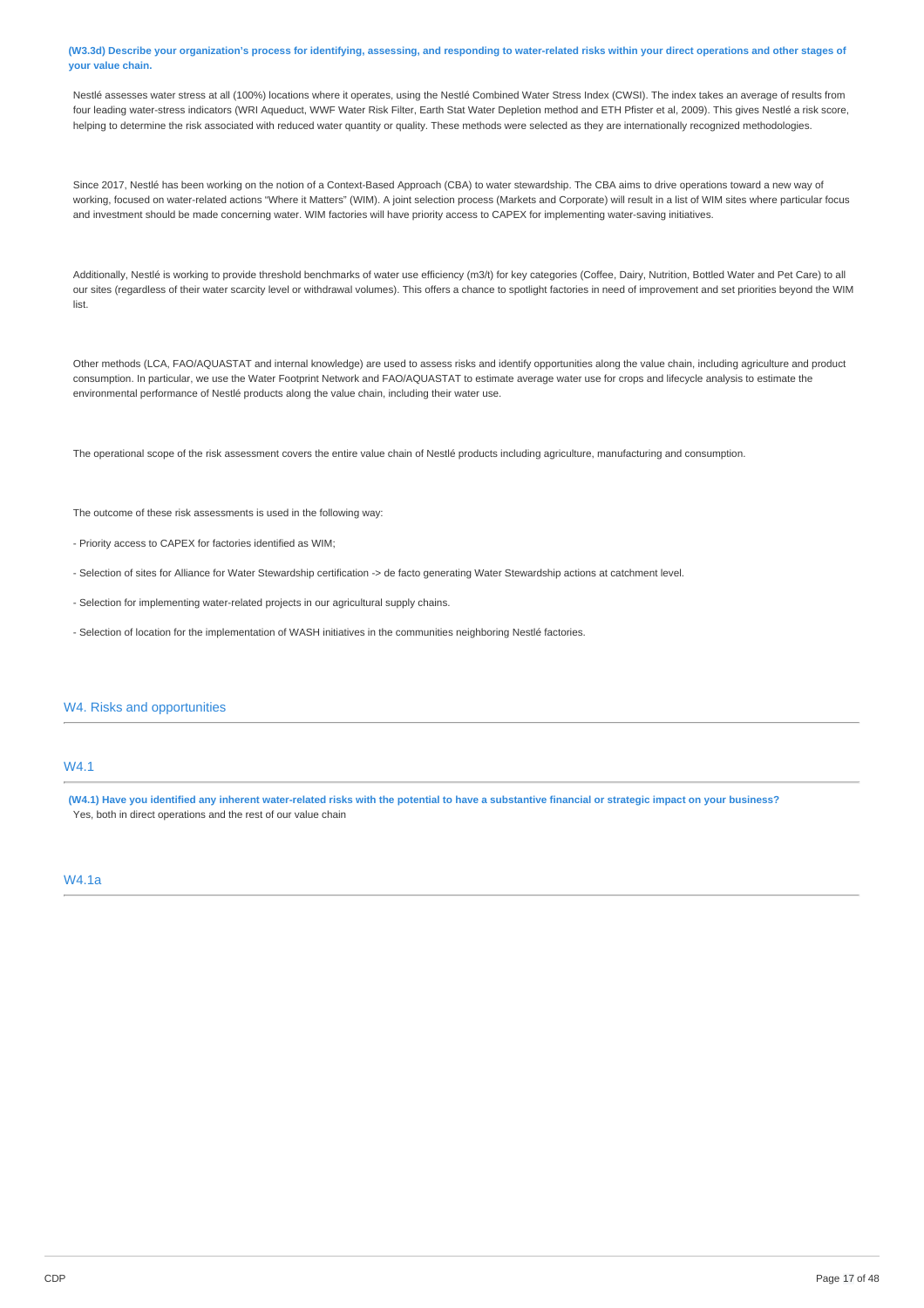#### **(W4.1a) How does your organization define substantive financial or strategic impact on your business?**

In 2020, Nestlé integrated its materiality assessment with the Group's Enterprise Risk Management process to ensure that wider sustainability issues were incorporated into the risks and opportunities under consideration across the company. Nestlé runs the materiality assessment with external stakeholders every two years. This helps Nestlé identify the economic, social and environmental issues that matter most to its business and stakeholders. For each issue, the materiality assessment rates the degree of stakeholder concern as well as the potential business impact.

The framework has a four-level risk rating scale which enables us to categorize the level of impact of each risk:

- Internal stakeholders rate the impact of the risk on Nestlé's success as major, significant, moderate or negligible

- External stakeholders rate the level of importance of the risk to them as major, significant, moderate or negligible

Both qualitative and quantitative factors are considered when rating a risk:

- does the issue have the potential to substantively affect the Group's strategy or its business model (either at a global level, category level, or across multiple categories)?

- does the issue have the potential to substantively affect one or more of the capitals the Group uses or accesses (e.g. talented, engaged workforce, capital funding)?

- does the issue have the potential to substantively influence the assessments and decisions of stakeholders?

Based on the results of the materiality assessment, Nestlé tailors its activities. Nestlé will address those issues identified as being most material to its business, developing ambitious goals to advance the health of our planet, drive societal progress and support a sustainable and healthy food system.

In 2020, Water stewardship (including bottled water) was identified as one of Nestlé's material issues, being rated internally as having the potential to have a significant impact on Nestlé's success, whilst external stakeholders rated Water stewardship (including bottled water) as being of significance importance to them.

To support in the Group's identification and assessment of potential substantive climate-related risks and opportunities, Nestlé decided to implement the Taskforce for Climate-related Financial Disclosures (TCFD) recommendations. To support in the Group's identification and assessment of potential substantive climate-related risks and opportunities, Nestlé decided to implement the Taskforce for Climate-related Financial Disclosures (TCFD) recommendations. In 2020, we embarked on developing a qualitative and quantitative climate modeling process across our value chain to assess our portfolio's resilience under different external conditions. We partnered with the University of Cambridge's Centre for Risk Studies to build a climate modeling tool. Modeling simulations evaluated the potential directional impacts on Nestlé for both transition and physical risks. Physical risks considered included water-related risks such as precipitation variability, drought, and coastal, river and flash flooding.

## W4.1b

(W4.1b) What is the total number of facilities exposed to water risks with the potential to have a substantive financial or strategic impact on your business, and **what proportion of your company-wide facilities does this represent?**

|       | <b>Total</b><br>0f<br>exposed this<br><b>risk</b> | $\frac{9}{6}$<br>number   company-<br>wide<br>facilities facilities<br>to water represents | <b>Comment</b>                                                                                                                                                                                                                                                                                                                                                                                                                                                                                                                                                                                                                                                                                                                                                                                                                                                                                                                                                                                                                                                                                                                                                                                                                                                                                                                                                                                                                                                                                                                                                                                                                                                                                                                                                                                                                                                                                                                                                                                                                                                                                                                                                |
|-------|---------------------------------------------------|--------------------------------------------------------------------------------------------|---------------------------------------------------------------------------------------------------------------------------------------------------------------------------------------------------------------------------------------------------------------------------------------------------------------------------------------------------------------------------------------------------------------------------------------------------------------------------------------------------------------------------------------------------------------------------------------------------------------------------------------------------------------------------------------------------------------------------------------------------------------------------------------------------------------------------------------------------------------------------------------------------------------------------------------------------------------------------------------------------------------------------------------------------------------------------------------------------------------------------------------------------------------------------------------------------------------------------------------------------------------------------------------------------------------------------------------------------------------------------------------------------------------------------------------------------------------------------------------------------------------------------------------------------------------------------------------------------------------------------------------------------------------------------------------------------------------------------------------------------------------------------------------------------------------------------------------------------------------------------------------------------------------------------------------------------------------------------------------------------------------------------------------------------------------------------------------------------------------------------------------------------------------|
| Row 5 |                                                   | Less than<br>1%                                                                            | In 2020, we embarked on developing a qualitative and quantitative climate modeling process across our value chain to assess our portfolio's resilience under different external<br>conditions. We partnered with the University of Cambridge's Centre for Risk Studies to build a climate modeling tool. Modeling simulations helped us to identify key climate-related risks<br>and then evaluate their potential directional impacts on Nestlé for both transition and physical risk factors. The scenario analysis included an overview of possible water-related risks<br>such as precipitation variability, drought, and coastal, river and flash flooding. Potential impacts considered were: • Direct asset damage to facilities • Indirect impacts including:<br>operational capability e.g. storm surges affecting production, supply chain, health and safety; extended value chain, e.g. water availability affecting sourcing and quality of raw materials<br>On timing: • Acute risks already occur today, we expect the severity and frequency to increase • Chronic risks are more likely to manifest over the longer term, weighted to mid-century<br>and beyond We considered a time horizon of five years. Full details of our process are disclosed in our TCFD Report 2020. The five facilities selected here face potential water<br>stress/drought and flooding risk with high exposure in terms of operational disruption and direct physical damage. Water stress in Mexico and South Africa has limited the production<br>capacity of Infant Nutrition factories. Concerns about access to water from communities surrounding bottled water factories in Pakistan and Mexico have put our license to operate at<br>risk and generate reputational issues, potentially reflected in sales. Water stress in Mexico and South Africa has limited the production capacity of Infant Nutrition factories. Concerns<br>about access to water from communities surrounding bottled water factories in Pakistan and Mexico have put Nestlé's license to operate at risk and generate reputational issues,<br>potentially reflected in sales. |

## W4.1c

(W4.1c) By river basin, what is the number and proportion of facilities exposed to water risks that could have a substantive financial or strategic impact on your **business, and what is the potential business impact associated with those facilities?**

#### **Country/Area & River basin**

extending the current of the contract of the contract of the Daule & Vinces of Daule & Vinces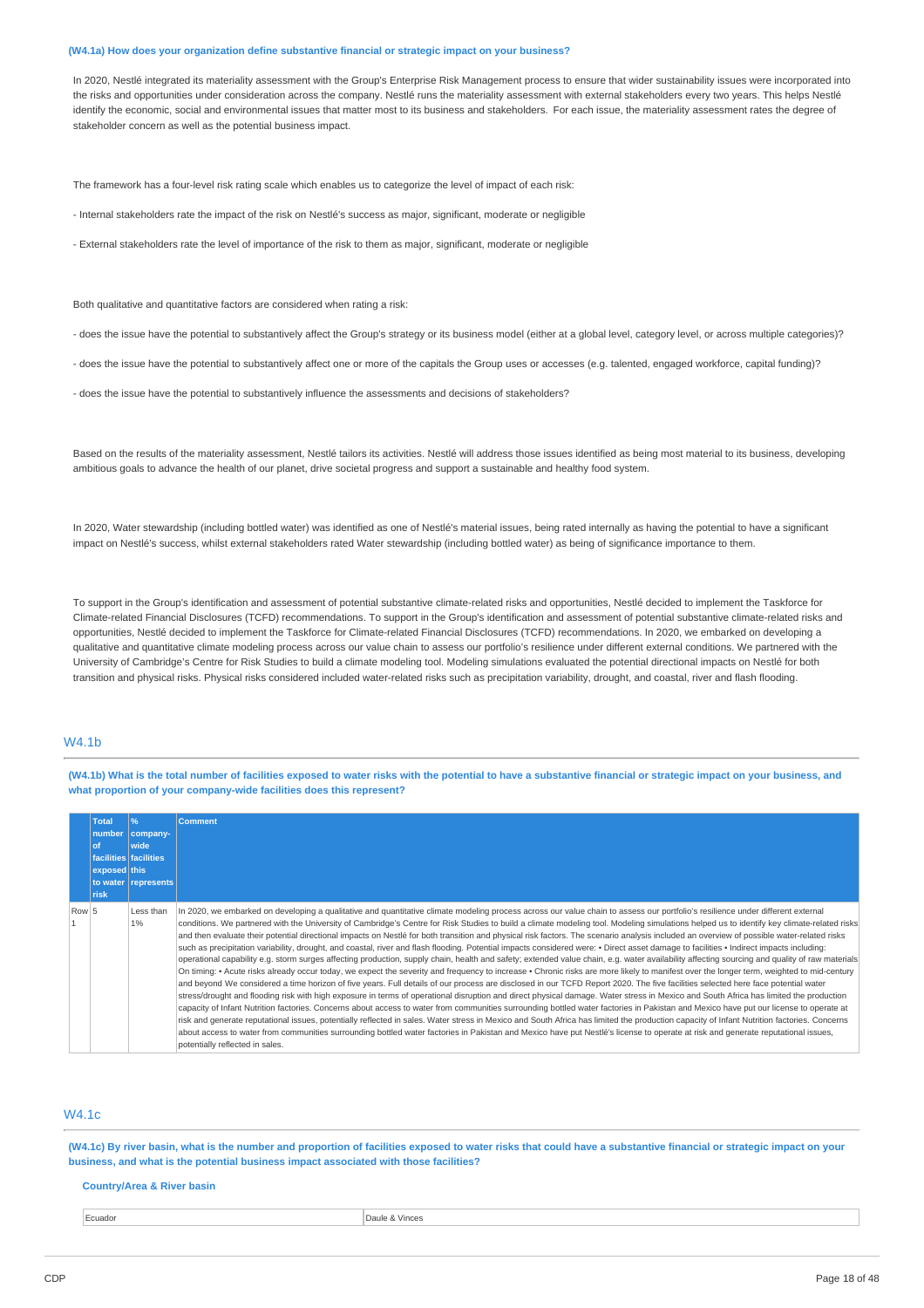**Number of facilities exposed to water risk** 1

**% company-wide facilities this represents** Less than 1%

**Production value for the metals & mining activities associated with these facilities** <Not Applicable>

**% company's annual electricity generation that could be affected by these facilities** <Not Applicable>

**% company's global oil & gas production volume that could be affected by these facilities** <Not Applicable>

**% company's total global revenue that could be affected**

Less than 1%

### **Comment**

Nestlé's confectionery operations in Ecuador have to cope with evolving regional climatic variations. The Guayaquil factory has been identified as being at risk from drought/water stress and flash flooding. Drought and/or flooding have the potential to disrupt operations which translates into revenue loss. There is also a smaller exposure linked to physical asset damage driven by flooding.

| <b>Country/Area &amp; River basin</b> |                             |
|---------------------------------------|-----------------------------|
| China                                 | Yangtze River (Chang Jiang) |

**Number of facilities exposed to water risk**

1

**% company-wide facilities this represents**

Less than 1%

**Production value for the metals & mining activities associated with these facilities** <Not Applicable>

**% company's annual electricity generation that could be affected by these facilities** <Not Applicable>

**% company's global oil & gas production volume that could be affected by these facilities** <Not Applicable>

**% company's total global revenue that could be affected**

Less than 1%

## **Comment**

Nestlé's beverage (coffee) operations in China have to cope with evolving regional climatic variations. The Shanghai factory has been identified as being at risk from drought/water stress and flash flooding. Drought and/or flooding have the potential to disrupt operations which translates into revenue loss.

#### **Country/Area & River basin**

| Pakistan<br> | Indus<br>. |
|--------------|------------|

**Number of facilities exposed to water risk**

1

#### **% company-wide facilities this represents** Less than 1%

**Production value for the metals & mining activities associated with these facilities** <Not Applicable>

**% company's annual electricity generation that could be affected by these facilities** <Not Applicable>

**% company's global oil & gas production volume that could be affected by these facilities** <Not Applicable>

**% company's total global revenue that could be affected**

Less than 1%

#### **Comment**

Nestlé's dairy and bottled water operations in Pakistan have to cope with evolving regional climatic variations. The Sheikhupura factory has been identified as being at risk from drought/water stress and flash flooding. Drought and/or flooding have the potential to disrupt operations which translates into revenue loss.

| <b>Country/Area &amp; River basin</b> |                      |  |  |  |
|---------------------------------------|----------------------|--|--|--|
| India                                 | Ganges - Brahmaputra |  |  |  |
|                                       |                      |  |  |  |

**Number of facilities exposed to water risk**

1

**% company-wide facilities this represents** Less than 1%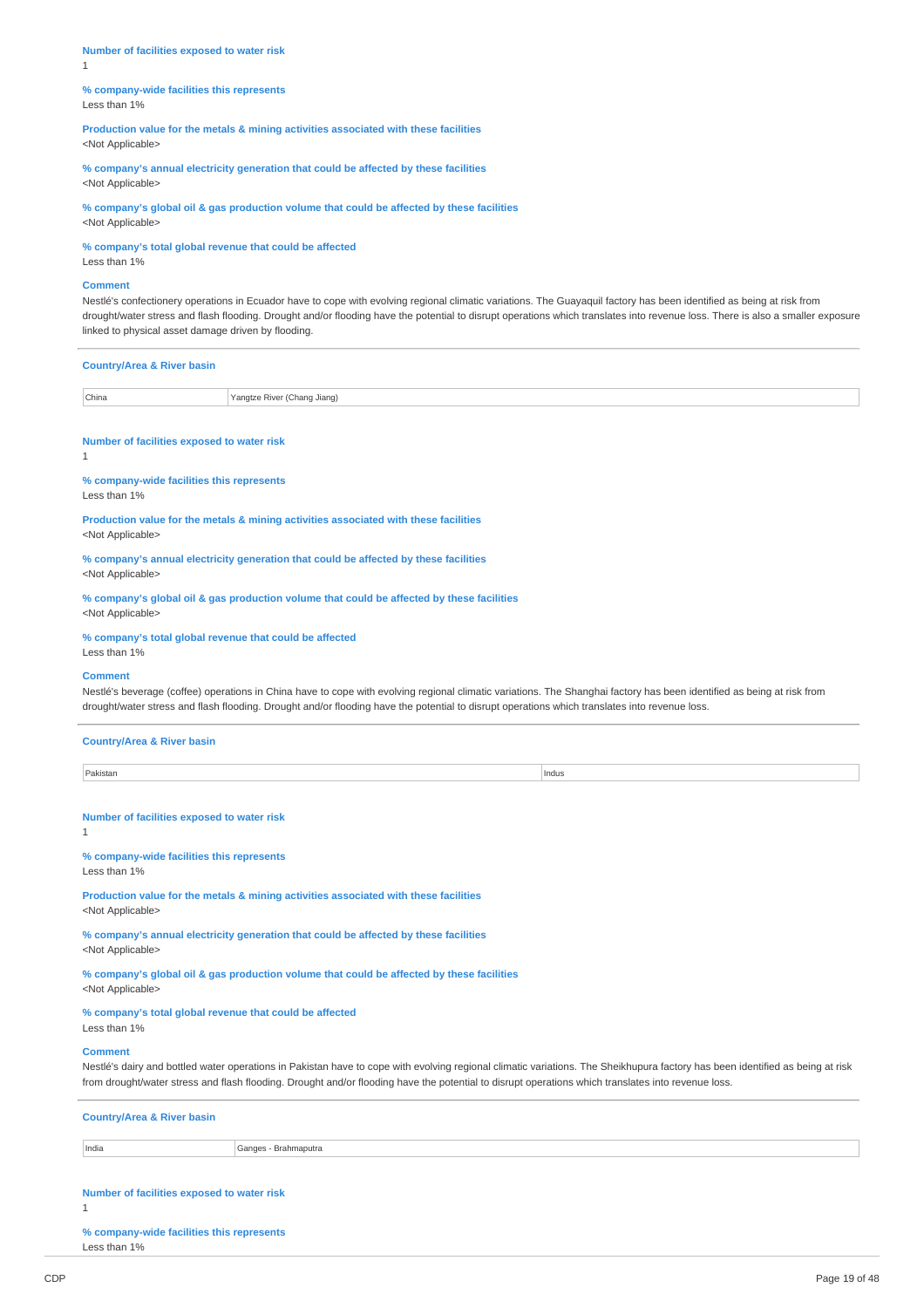**Production value for the metals & mining activities associated with these facilities** <Not Applicable>

**% company's annual electricity generation that could be affected by these facilities** <Not Applicable>

**% company's global oil & gas production volume that could be affected by these facilities** <Not Applicable>

#### **% company's total global revenue that could be affected**

Less than 1%

#### **Comment**

Nestlé's infant nutrition operations in India have to cope with evolving regional climatic variations. The Samalkha factory has been identified as being at risk from drought/water stress and flash flooding. Drought and/or flooding have the potential to disrupt operations which translates into revenue loss.

#### **Country/Area & River basin**

Chile Other, please specify (According to WFF Water Risk Filter, this factory is located in the "Region Metropolitana de Santiago", within a River Basin listed as "Chile (Other)". WRI-Aqueduct hasn't any River Basin name listed for this location.)

#### **Number of facilities exposed to water risk**

1

### **% company-wide facilities this represents**

Less than 1%

**Production value for the metals & mining activities associated with these facilities** <Not Applicable>

#### **% company's annual electricity generation that could be affected by these facilities** <Not Applicable>

**% company's global oil & gas production volume that could be affected by these facilities** <Not Applicable>

# **% company's total global revenue that could be affected**

## Less than 1%

#### **Comment**

Nestlé's dairy operations in Chile have to cope with evolving regional climatic variations. The Macul factory has been identified for being at risk from drought/water stress and flash flooding. Drought and/or flooding have the potential to disrupt operations which translates into revenue loss.

### W4.2

(W4.2) Provide details of identified risks in your direct operations with the potential to have a substantive financial or strategic impact on your business, and your **response to those risks.**

#### **Country/Area & River basin**

| Ecuador | Daule & Vinces |
|---------|----------------|
| ------  | .              |
|         |                |

#### **Type of risk & Primary risk driver**

Physical Drought **Drought** Drought **Drought Drought Drought Drought Drought** 

#### **Primary potential impact**

Disruption to sales

#### **Company-specific description**

A Threat Assessment Grade (TAG) rating has been assigned to each facility based on its underlying geographic grid cell in our Climate Risk Atlas. This determines how likely the location is to experience a physical hazard event, in terms of annual probability. Each facility has been assigned a Threat Assessment Grading (TAG) and a Climate Change Rating by threat type. TAGs are defined for the present day (based on the recent historical record of extreme weather events, 1980-2020). The expected change in hazard probability due to climate change is then denoted with Climate Change Ratings based on the future modelled climate hazard. The TAG determines how likely the facility is to experience a threat event, with A being the highest and F being the lowest likelihood. The climate change rating determines how this likelihood is expected to change over the next 20 years, with +++ representing a large increase and --- representing a large decrease in hazard. The classification of +++ signifies a significant increase in the likelihood of an event, while negative (---) implies a reduction in likelihood. Nestlé's confectionery operations in Ecuador have to cope with evolving regional climatic variations. The Guayaquil factory was assigned a A--- for drought/water stress and an A for flooding. This indicates there is a high likelihood that the site may experience a drought today, but climate change impacts should decrease the risk of flooding looking 20 years out. For flooding events, there is a also a high likelihood that the site may experience flooding today, but climate change is not expected to increase the flood risk. Drought and/or flooding have the potential to disrupt operations which translates into revenue loss. There is also a smaller exposure linked to physical asset damage driven by flooding.

**Timeframe**

4-6 years

**Magnitude of potential impact** Low

**Likelihood** Likely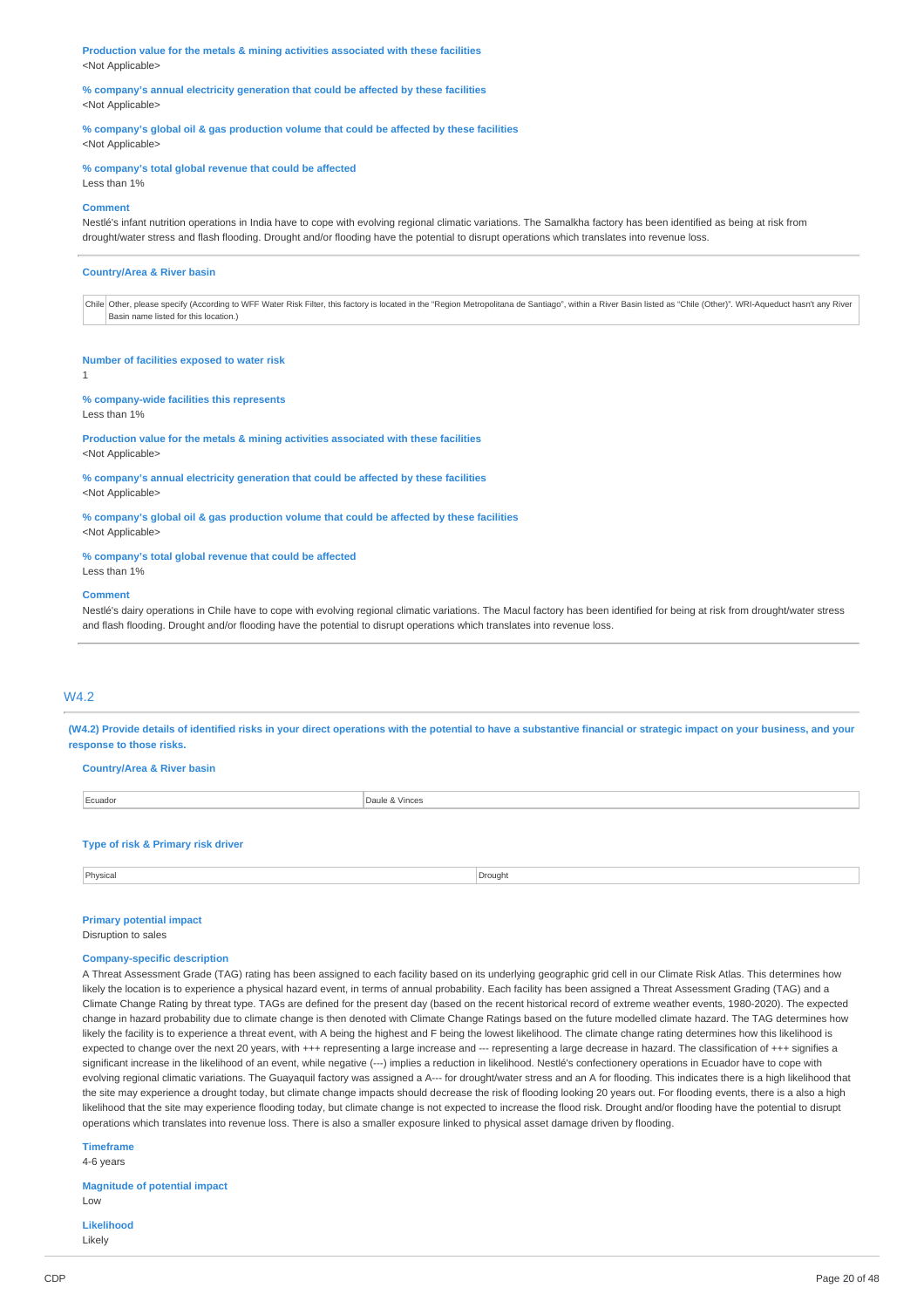#### **Are you able to provide a potential financial impact figure?** Yes, an estimated range

#### **Potential financial impact figure (currency)** <Not Applicable>

**Potential financial impact figure - minimum (currency)** 20000000

**Potential financial impact figure - maximum (currency)** 40000000

### **Explanation of financial impact**

The model quantifies the aggregate risk of multiple extreme weather threat types including drought/water stress and flooding. Expected loss is a useful metric to indicate average losses from weather events given the set of possible events. Characteristic drought scenarios were defined representing small, medium, and large magnitude events. The vulnerability of a facility to an event determines how severe an initial shock would be in terms of lost capacity, with estimates made on the duration of initial severity and how quickly the facility can recover back to 100% capacity. The estimated financial impact disclosed here expresses the loss in revenue in case of operational disruption.

#### **Primary response to risk**

Develop drought emergency plans

### **Description of response**

Based on the findings from our risk analysis, we are currently setting up an action plan to assess local opportunities for responding to the identified risks.

#### **Cost of response**

#### **Explanation of cost of response**

The cost of response will be available once we have proper responses in place.

| <b>Country/Area &amp; River basin</b> |                             |  |  |  |
|---------------------------------------|-----------------------------|--|--|--|
| China                                 | Yangtze River (Chang Jiang) |  |  |  |
|                                       |                             |  |  |  |

### **Type of risk & Primary risk driver**

Physical Drought **Drought** Drought **Drought Drought Drought Drought Drought Drought** 

## **Primary potential impact**

## Disruption to sales

#### **Company-specific description**

A Threat Assessment Grade (TAG) rating has been assigned to each facility based on its underlying geographic grid cell in our Climate Risk Atlas. This determines how likely the location is to experience a physical hazard event, in terms of annual probability. Each facility has been assigned a Threat Assessment Grading (TAG) and a Climate Change Rating by threat type. TAGs are defined for the present day (based on the recent historical record of extreme weather events, 1980-2020). The expected change in hazard probability due to climate change are then denoted with Climate Change Ratings based on the future modelled climate hazard. The TAG determines how likely the facility is to experience a threat event, with A being the highest and F being the lowest likelihood. The climate change rating determines how this likelihood is expected to change over the next 20 years, with +++ representing a large increase and --- representing a large decrease in hazard. The classification of +++ signifies a significant increase in the likelihood of an event, while negative (---) implies a reduction in likelihood. Nestlé's beverage (coffee) operations in Shanghai have to cope with evolving regional climatic variations. One Nestlé factory in Shanghai was assigned an A for drought/water stress and an A++ for flash flooding. This indicates there is a high likelihood that the site may experience a drought today, but climate change impacts should neither increase or decrease the water stress risk of flooding looking 20 years out. For flooding events, there is also a high likelihood that the site may experience flooding today, and climate change will drive a medium increase of the flood risk. Drought and/or flooding have the potential to disrupt operations which translates into revenue loss.

**Timeframe**

More than 6 years

## **Magnitude of potential impact**

Low

**Likelihood**

Likely

**Are you able to provide a potential financial impact figure?** Yes, an estimated range

**Potential financial impact figure (currency)** <Not Applicable>

**Potential financial impact figure - minimum (currency)** 20000000

**Potential financial impact figure - maximum (currency)** 40000000

## **Explanation of financial impact**

The model quantifies the aggregate risk of multiple extreme weather threat types including drought/water stress and flooding. Expected loss is a useful metric to indicate average losses from weather events given the set of possible events. Characteristic drought scenarios were defined representing small, medium, and large magnitude events. The vulnerability of a facility to an event determines how severe an initial shock would be in terms of lost capacity, with estimates made on the duration of initial severity and how quickly the facility can recover back to 100% capacity. The estimated financial impact disclosed here expresses the loss in revenue in case of operational disruption.

#### **Primary response to risk**

Amend the Business Continuity Plan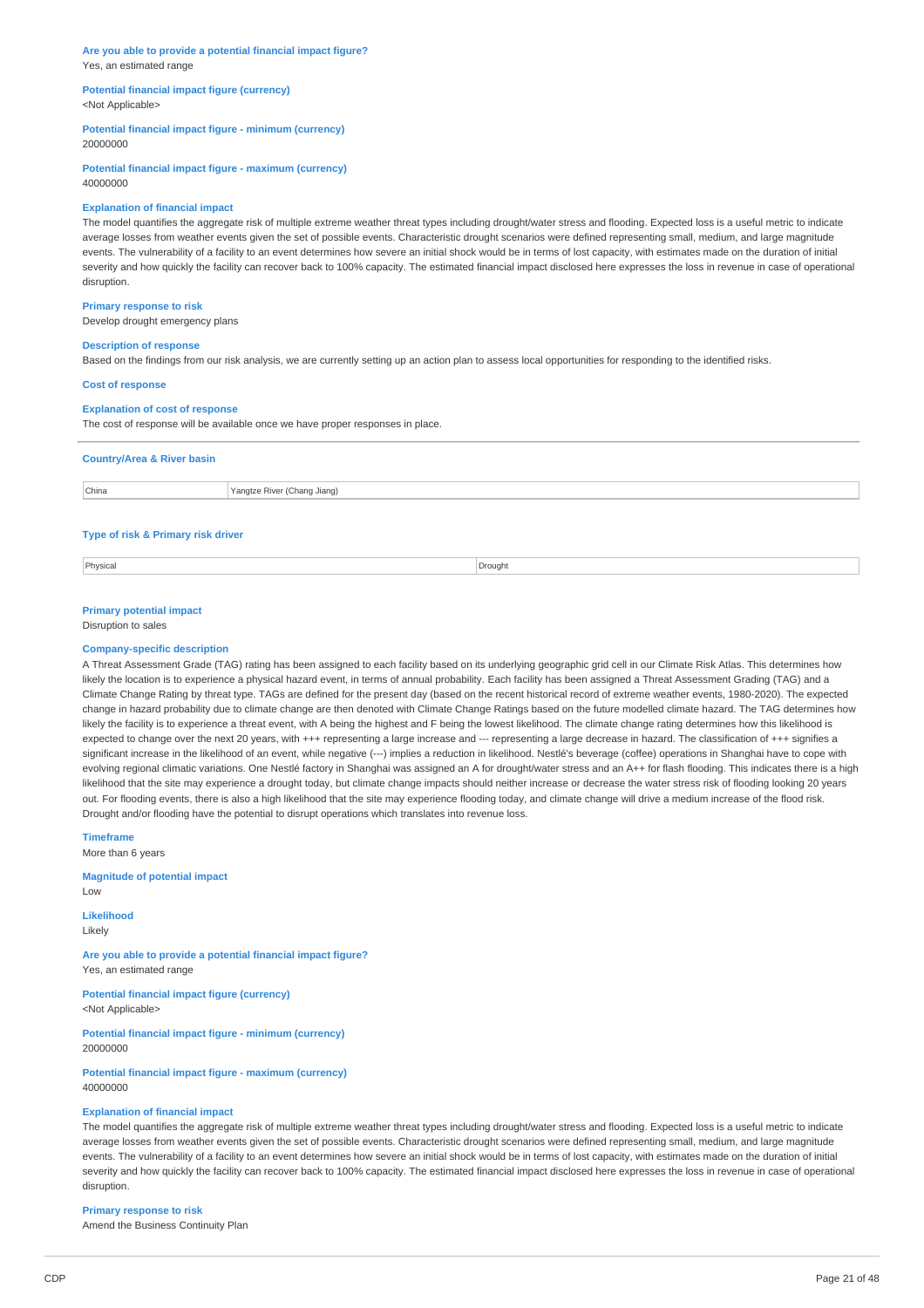#### **Description of response**

Based on the findings from our risk analysis, we are currently setting up an action plan to assess local opportunities for responding to the identified risks.

#### **Cost of response**

#### **Explanation of cost of response**

| This information will be available once we have proper responses in place. |       |
|----------------------------------------------------------------------------|-------|
| <b>Country/Area &amp; River basin</b>                                      |       |
| Pakistan                                                                   | Indus |

#### **Type of risk & Primary risk driver**

Physical Flooding

### **Primary potential impact**

Closure of operations

## **Company-specific description**

A Threat Assessment Grade (TAG) rating has been assigned to each facility based on its underlying geographic grid cell in our Climate Risk Atlas. This determines how likely the location is to experience a physical hazard event, in terms of annual probability. Each facility has been assigned a Threat Assessment Grading (TAG) and a Climate Change Rating by threat type. TAGs are defined for the present day (based on the recent historical record of extreme weather events, 1980-2020). The expected change in hazard probability due to climate change are then denoted with Climate Change Ratings based on the future modelled climate hazard. The TAG determines how likely the facility is to experience a threat event, with A being the highest and F being the lowest likelihood. The climate change rating determines how this likelihood is expected to change over the next 20 years, with +++ representing a large increase and --- representing a large decrease in hazard. The classification of +++ signifies a significant increase in the likelihood of an event, while negative (---) implies a reduction in likelihood. Nestlé's dairy and bottled water operations in Pakistan have to cope with evolving regional climatic variations. The Sheikhupura factory was assigned a B+++ for drought/water stress and flooding indicating a moderately high likelihood that the site may experience a drought and/or flooding event today and that climate change will drive a significant increase in this probability over the next 20 years. Drought and/or flooding have the potential to disrupt operations which translates into revenue loss. There is also a smaller exposure linked to physical asset damage driven by flooding.

#### **Timeframe**

More than 6 years

#### **Magnitude of potential impact** Low

**Likelihood** More likely than not

## **Are you able to provide a potential financial impact figure?** Yes, an estimated range

**Potential financial impact figure (currency)** <Not Applicable>

#### **Potential financial impact figure - minimum (currency)** 40000000

#### **Potential financial impact figure - maximum (currency)** 70000000

#### **Explanation of financial impact**

The model quantifies the aggregate risk of multiple extreme weather threat types including drought/water stress and flooding. Expected loss is a useful metric to indicate average losses from weather events given the set of possible events. Characteristic drought scenarios were defined representing small, medium, and large magnitude events. The vulnerability of a facility to an event determines how severe an initial shock would be in terms of lost capacity, with estimates made on the duration of initial severity and how quickly the facility can recover back to 100% capacity. The estimated financial impact disclosed here expresses the loss in revenue in case of operational disruption and to a lesser extent physical asset damage.

#### **Primary response to risk**

Amend the Business Continuity Plan

#### **Description of response**

Based on the findings from our risk analysis, Nestlé is currently setting up an action plan to assess local opportunities for responding to the identified risks.

### **Cost of response**

#### **Explanation of cost of response**

The cost of response will be available once we have proper responses in place.

## **Country/Area & River basin**

India Ganges - Brahmaputra

## **Type of risk & Primary risk driver**

Physical Flooding

#### **Primary potential impact** Disruption to sales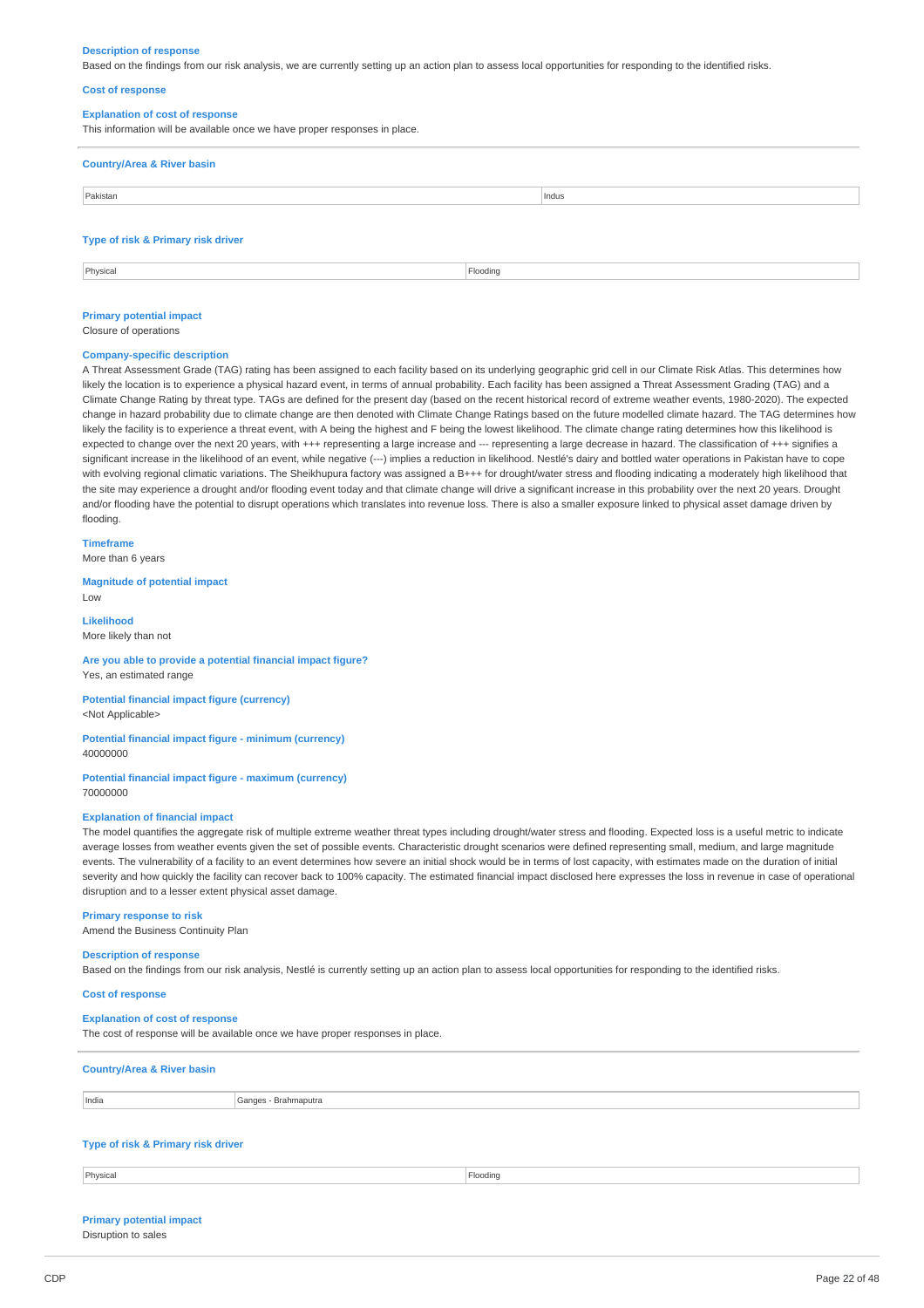#### **Company-specific description**

A Threat Assessment Grade (TAG) rating has been assigned to each facility based on its underlying geographic grid cell in our Climate Risk Atlas. This determines how likely the location is to experience a physical hazard event, in terms of annual probability. Each facility has been assigned a Threat Assessment Grading (TAG) and a Climate Change Rating by threat type. TAGs are defined for the present day (based on the recent historical record of extreme weather events, 1980-2020). The expected change in hazard probability due to climate change are then denoted with Climate Change Ratings based on the future modelled climate hazard. The TAG determines how likely the facility is to experience a threat event, with A being the highest and F being the lowest likelihood. The climate change rating determines how this likelihood is expected to change over the next 20 years, with +++ representing a large increase and --- representing a large decrease in hazard. The classification of +++ signifies a significant increase in the likelihood of an event, while negative (---) implies a reduction in likelihood. Nestlé's infant nutrition operations in India have to cope with evolving regional climatic variations. The Samalkha factory was assigned an A+++ for drought/water stress and flash flooding indicating a high likelihood that the site may experience a drought and/or flooding event today and that climate change will drive a significant increase in this probability over the next 20 years. For riverine flooding, the factory has a B rating i.e. a moderately high likelihood of a hazard event occurring today, but climate change is not expected to increase the exposure. A drought/water stress event and/or flash or riverine flooding has the potential to disrupt operations which translates into revenue loss. There is also a smaller exposure linked to physical asset damage driven by flooding.

### **Timeframe**

More than 6 years

### **Magnitude of potential impact**

Low

**Likelihood** Likely

**Are you able to provide a potential financial impact figure?** Yes, an estimated range

**Potential financial impact figure (currency)** <Not Applicable>

**Potential financial impact figure - minimum (currency)** 30000000

**Potential financial impact figure - maximum (currency)** 50000000

#### **Explanation of financial impact**

The model quantifies the aggregate risk of multiple extreme weather threat types including drought/water stress and flooding. Expected loss is a useful metric to indicate average losses from weather events given the set of possible events. Characteristic drought scenarios were defined representing small, medium, and large magnitude events. The vulnerability of a facility to an event determines how severe an initial shock would be in terms of lost capacity, with estimates made on the duration of initial severity and how quickly the facility can recover back to 100% capacity. The estimated financial impact disclosed here expresses the loss in revenue in case of operational disruption and to a lesser extent physical asset damage.

#### **Primary response to risk**

Amend the Business Continuity Plan

### **Description of response**

Based on the findings from our risk analysis, we are currently setting up an action plan to assess local opportunities for responding to the identified risks.

#### **Cost of response**

#### **Explanation of cost of response**

The cost of response will be available once we have proper responses in place.

#### **Country/Area & River basin**

Chile Other, please specify (According to WFF Water Risk Filter, this factory is located in the "Region Metropolitana de Santiago", within a River Basin listed as "Chile (Other)". WRI-Aqueduct hasn't any River Basin name listed for this location.)

### **Type of risk & Primary risk driver**

Physical Drought **Drought** Drought **Drought Drought Drought Drought Drought** 

### **Primary potential impact**

Disruption to sales

### **Company-specific description**

A Threat Assessment Grade (TAG) rating has been assigned to each facility based on its underlying geographic grid cell in our Climate Risk Atlas. This determines how likely the location is to experience a physical hazard event, in terms of annual probability. Each facility has been assigned a Threat Assessment Grading (TAG) and a Climate Change Rating by threat type. TAGs are defined for the present day (based on the recent historical record of extreme weather events, 1980-2020). The expected change in hazard probability due to climate change are then denoted with Climate Change Ratings based on the future modelled climate hazard. The TAG determines how likely the facility is to experience a threat event, with A being the highest and F being the lowest likelihood. The climate change rating determines how this likelihood is expected to change over the next 20 years, with +++ representing a large increase and --- representing a large decrease in hazard. The classification of +++ signifies a significant increase in the likelihood of an event, while negative (---) implies a reduction in likelihood. Nestlé's dairy operations in Chile have to cope with evolving regional climatic variations. The Macul factory was assigned an A+ for drought/water stress and flash flooding indicating a high likelihood that the site may experience a drought today and that climate change will drive a small increase in this probability over the next 20 years. For flash flooding, the factory has an A- rating i.e. a high likelihood of a hazard event occurring today, but climate change will result in a small decrease in this exposure. A drought/water stress event and/or flash flooding has the potential to disrupt operations which translates into revenue loss.

**Timeframe**

More than 6 years

#### **Magnitude of potential impact**

Low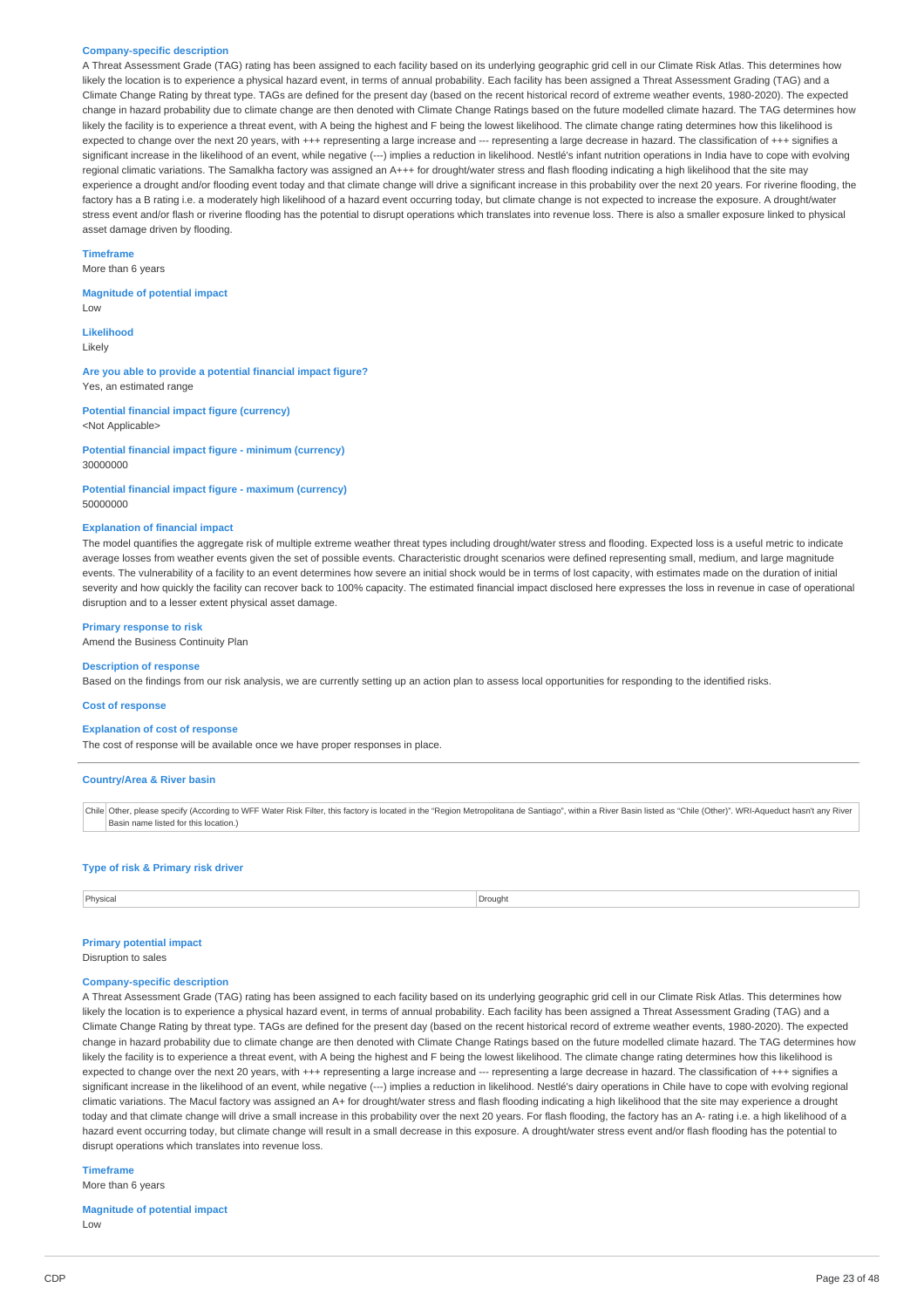## **Likelihood**

Likely

#### **Are you able to provide a potential financial impact figure?** Yes, an estimated range

### **Potential financial impact figure (currency)** <Not Applicable>

**Potential financial impact figure - minimum (currency)**

30000000

**Potential financial impact figure - maximum (currency)** 50000000

#### **Explanation of financial impact**

The model quantifies the aggregate risk of multiple extreme weather threat types including drought/water stress and flooding. Expected loss is a useful metric to indicate average losses from weather events given the set of possible events. Characteristic drought scenarios were defined representing small, medium, and large magnitude events. The vulnerability of a facility to an event determines how severe an initial shock would be in terms of lost capacity, with estimates made on the duration of initial severity and how quickly the facility can recover back to 100% capacity. The estimated financial impact disclosed here expresses the loss in revenue in case of operational disruption.

### **Primary response to risk**

Amend the Business Continuity Plan

## **Description of response**

Based on the findings from our risk analysis, we are currently setting up an action plan to assess local opportunities for responding to the identified risks.

### **Cost of response**

## **Explanation of cost of response**

The cost of response will be available once we have proper responses in place.

## W4.2a

(W4.2a) Provide details of risks identified within your value chain (beyond direct operations) with the potential to have a substantive financial or strategic impact **on your business, and your response to those risks.**

### **Country/Area & River basin**

| Pakistan | Indus |
|----------|-------|
|          |       |

## **Stage of value chain**

Supply chain

## **Type of risk & Primary risk driver**

| Physical | Drought |
|----------|---------|
|          |         |

#### **Primary potential impact**

Other, please specify (Water stress and reputational risk)

#### **Company-specific description**

Pakistan is one of the most water-stressed countries in the world, and access to clean drinking water is a key development challenge. More than 95% of the country's usable water is used for agriculture in rural areas, while 2% is used by urban municipalities and 2% by industry. This high pressure on limited water resources not only generates strong risks of shortages for users but can also trigger further repercussions. Without any intervention, Nestlé will be at risk of increased operating costs (higher water prices), production shortages (water supply disruption), and brand damage through reputational challenges.

#### **Timeframe**

More than 6 years

#### **Magnitude of potential impact** Medium-high

**Likelihood**

## Likely

**Are you able to provide a potential financial impact figure?** No, we do not have this figure

**Potential financial impact figure (currency)** <Not Applicable>

**Potential financial impact figure - minimum (currency)** <Not Applicable>

#### **Potential financial impact figure - maximum (currency)** <Not Applicable>

**Explanation of financial impact** Brand damage through reputational issues is complex to define and assess.

**Primary response to risk**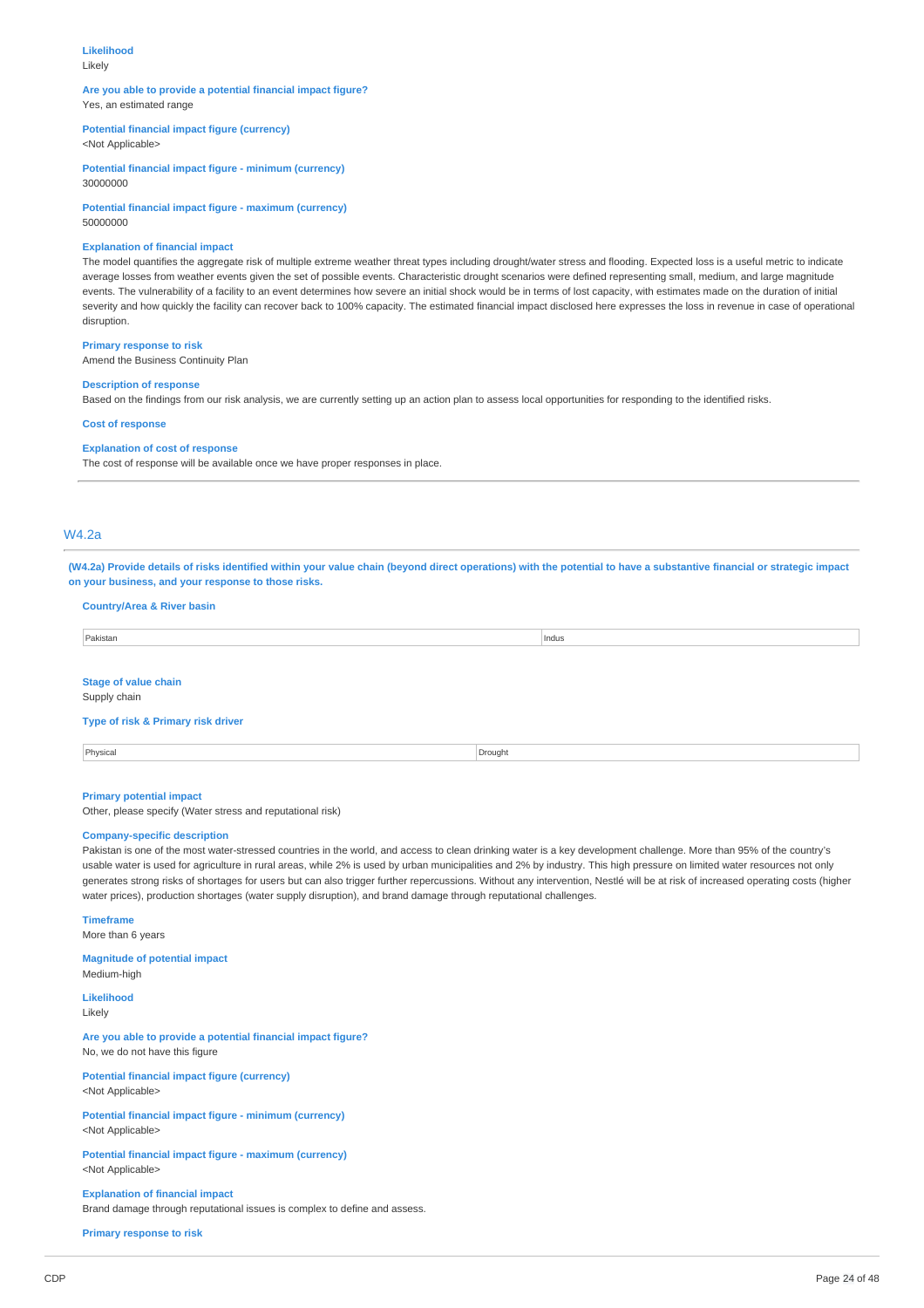|  |  | Supplier engagement |
|--|--|---------------------|
|--|--|---------------------|

 $\overline{\phantom{a}}$  Work with supplier to engage with local communities

#### **Description of response**

To help manage water stewardship in our operations and throughout the supply chain, Nestlé Pakistan signed a partnership with World Wide Fund for Nature Pakistan (WWF-Pakistan). Nestlé has also implemented the Alliance for Water Stewardship (AWS) Standard at our Sheikhupura and Islamabad manufacturing facilities. Nestlé Pakistan has also entered into partnerships with Lahore University of Management Sciences (LUMS) Centre for Water Informatics and Technology to co-develop smart soil sensors that send information to the farmer's phone about which areas of land they should irrigate and how much water should they use. Nestlé Pakistan supported farmers in our milk supply chain through the implementation of improved irrigation practices on >5,000 ha.

### **Cost of response**

300000

### **Explanation of cost of response**

This is a cumulative figure of our investment in water stewardship projects in Pakistan over the last three years.

| <b>Country/Area &amp; River basin</b>                                                             |  |  |  |
|---------------------------------------------------------------------------------------------------|--|--|--|
| Viet Nam<br>Other, please specify (The project spans several regions and river basins in Vietnam) |  |  |  |
| <b>Stage of value chain</b><br>Supply chain<br>Type of risk & Primary risk driver                 |  |  |  |

| Physica | Drought |
|---------|---------|
| .       |         |

#### **Primary potential impact**

Supply chain disruption

### **Company-specific description**

Vietnam is the leading Robusta coffee exporter and the second largest coffee producer in the world. Coffee is the most important export product in value for Vietnam and supports the rural livelihoods of over two million people. Each year, Nestlé buys 20% of Vietnam's total national Robusta production and supports around 12,000 local farmers through our Farmer Connect program. In one of the largest coffee-growing regions in Vietnam – the Central Highlands – coffee has to be irrigated during the pronounced dry season of several months to be economically viable. However, Vietnam has suffered from severe drought in recent years and this is expected to be further exacerbated by climate change. These droughts have led to several water wells running dry - wells not only used for irrigation but also for household purposes. This generated tensions within the population and on the coffee market. Water shortages result in lower coffee yields and impacts our coffee supply - both in terms of lower volumes available and potential price increase.

**Timeframe**

4-6 years

#### **Magnitude of potential impact** High

**Likelihood** Very likely

**Are you able to provide a potential financial impact figure?** No, we do not have this figure

**Potential financial impact figure (currency)** <Not Applicable>

**Potential financial impact figure - minimum (currency)** <Not Applicable>

**Potential financial impact figure - maximum (currency)** <Not Applicable>

#### **Explanation of financial impact**

A potential financial impact would be an estimated annual value that considered the risk of sourcing disruption and therefore switching to other Markets with higher sourcing costs.

#### **Primary response to risk**

| 21 I IV | ∙ ⊺ne<br>-romot<br>con<br>ation<br><b>nractice</b><br>יטונסטופ ממימי<br>s amc<br>.<br>3U3I di Tidi P<br>. |
|---------|-----------------------------------------------------------------------------------------------------------|
|         |                                                                                                           |

#### **Description of response**

Historically, Nestlé promotes comprehensive guidelines on water conservation through its Farmer Connect network in Vietnam, through its Nescafé Better Farming Practices developed with the NGO Rainforest Alliance. In 2014, Nestlé and the Swiss Agency for Development (SDC) partnered to launch the project More coffee with less water – towards a reduction of the blue water footprint in coffee production, co-funded as a public-private development partnership. The project's goal is to ensure equitable and sufficient water availability for all water users in the Central Highlands, while improving livelihoods and protecting the environment, by reducing water used in coffee irrigation. Working with the SDC, Nestlé helped to spread water-saving techniques to coffee farmers beyond its own supply network aiming at systemic changes throughout the entire coffee sector in Vietnam. To date, this large-scale capacity-building project, promoting best irrigating practices, has reached 50,000 smallholders coffee farmers in Vietnam. With an adoption rate of 50%, it generates an estimated volume of more than 50 million m3 of water per year.

#### **Cost of response**

1000000

#### **Explanation of cost of response**

Nestlé invested 1 million CHF in this five-year program. The scale is considered as low - medium for the company and generated a significant impact in the field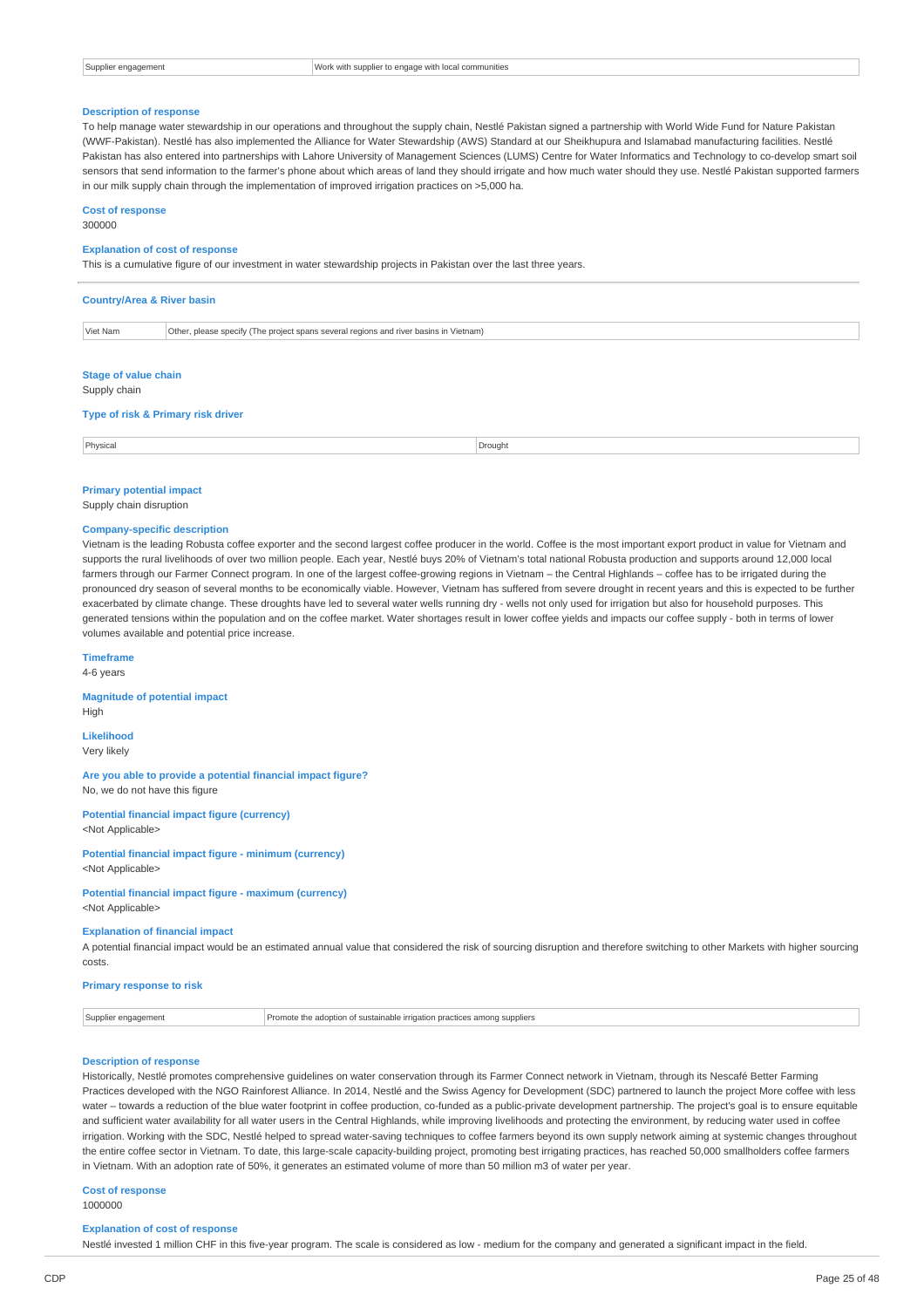### **Country/Area & River basin**

Colombia Other, please specify (Project in 25 river basins)

**Stage of value chain**

Supply chain

**Type of risk & Primary risk driver**

| Physica.<br>ulnerability. |  |
|---------------------------|--|
|                           |  |

## **Primary potential impact**

Supply chain disruption

#### **Company-specific description**

Colombia is one of the major coffee-producing countries where Nestlé sources its green beans, therefore the effects of climate change and water challenges on the Colombian coffee sector have an impact on our sourcing of raw materials. Colombia endures a dual water challenge with both water shortages and excesses, with 23% of the population facing problems with access to water during dry years and close to 10% affected by intense rain events. This water imbalance has a strong negative effect on the productivity of farms, with harvest drops of up to 40%. In rural Colombia, 25% of the population is active in coffee farming, where 95% are smallholders. Water insecurities create instability in coffee yields and may impact our coffee supply with potential price increases.

### **Timeframe**

4-6 years

#### **Magnitude of potential impact**

Medium **Likelihood**

Likely

### **Are you able to provide a potential financial impact figure?**

No, we do not have this figure

**Potential financial impact figure (currency)** <Not Applicable>

**Potential financial impact figure - minimum (currency)** <Not Applicable>

**Potential financial impact figure - maximum (currency)** <Not Applicable>

## **Explanation of financial impact**

A potential financial impact would result from coffee supply disruption, resulting in lower production and sales and/or switching to alternative, potentially more expensive, supply chain(s).

#### **Primary response to risk**

Supplier engagement **Introduce/strengthen water management incentives for suppliers** 

#### **Description of response**

The Intelligent Water Management project (IWM) (also named Manos al Agua), contributes to enhance the resilience of the Colombian coffee sector in general, and of vulnerable farmer communities in particular, against the effects of climate change and water challenges, through the improvement of environmental performance at farm and river basin level, by implementing water management plans suited to local needs and conditions. Manos al Agua focuses on four key complementary and scalable action areas: • Clean technology transfer • Healthy ecosystems • Knowledge generation • Cooperation and participation. The IWM program now concentrates on training farmers and implementing specific actions in each of the 25 river basins of the projects.

## **Cost of response**

5000000

#### **Explanation of cost of response**

The overall cost of response is estimated at CHF 25 million over five years (2014-2018). The cost was financed by a private-public partnership between Nescafé/Nespresso, the Dutch Ministry of Foreign Affairs, the Colombian Federation of Coffee Growers, Wageningen University and the Colombian Ministry of Rural Development. Nestlé contributed CHF 1 million / year over five years.

| <b>Country/Area &amp; River basin</b>                      |                                                              |  |
|------------------------------------------------------------|--------------------------------------------------------------|--|
| Côte d'Ivoire                                              | Other, please specify (Lak de Buyo)                          |  |
| <b>Stage of value chain</b><br>Supply chain                |                                                              |  |
| Type of risk & Primary risk driver                         |                                                              |  |
| Reputation & markets                                       | Inadequate access to water, sanitation, and hygiene services |  |
| <b>Primary potential impact</b><br>Supply chain disruption |                                                              |  |

#### **Company-specific description**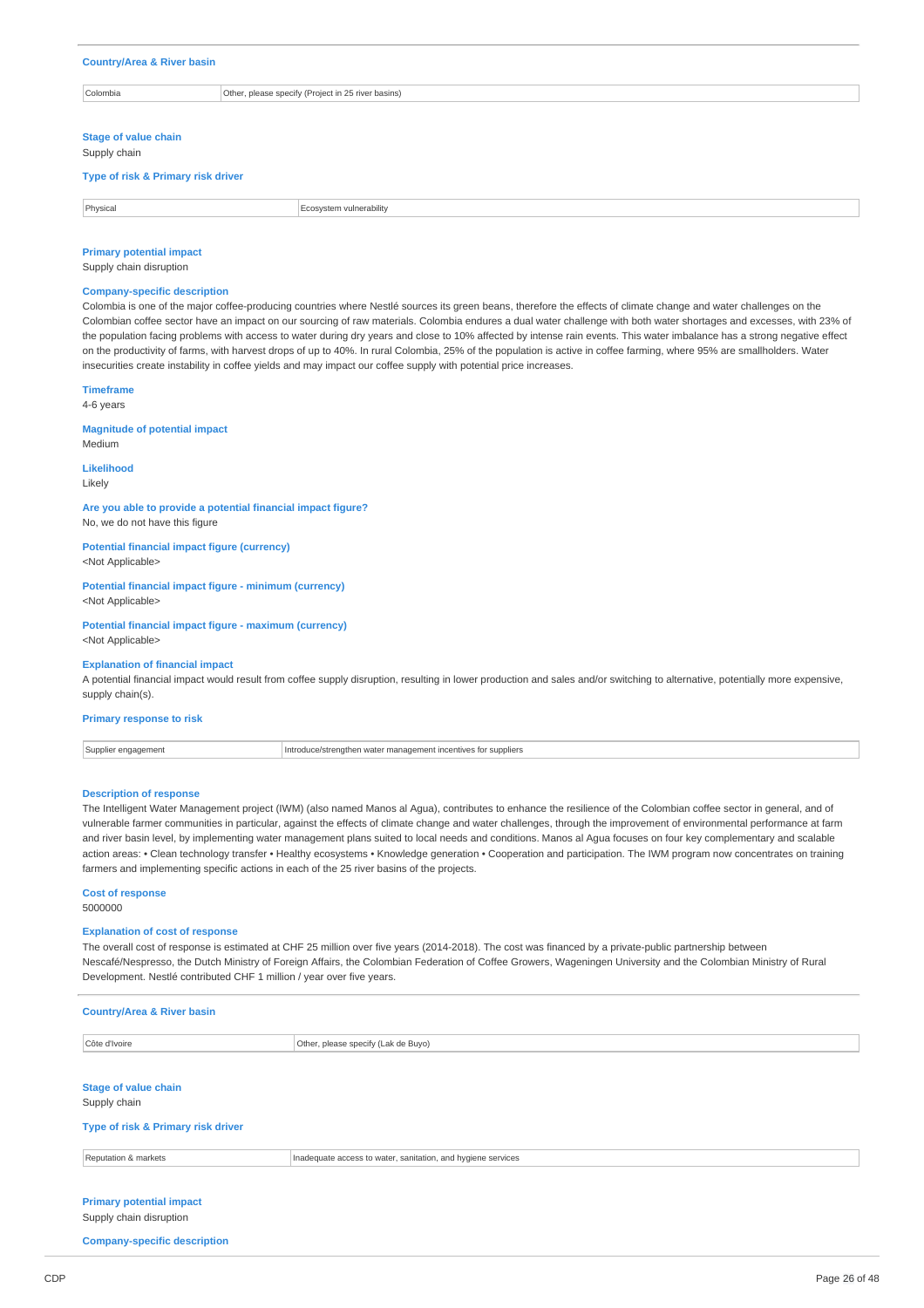Côte d'Ivoire's cocoa production accounts for approximately 40 percent of the world's supply. Most cocoa is produced in the south-west of the country. The Earth Security Group published their finding that, supply shortages of cocoa are expected as early as 2020. Ghana and Côte d'Ivoire are Switzerland's top cocoa suppliers; both face production bottlenecks that threaten cocoa exports in the coming years. Nestlé is a major buyer of the world's cocoa production. Therefore, its activities are at risk if cocoa supply were to be limited/challenged. Supply disruption to Nestlé's confectionery factories would generate production slow-down and/or disruption, impacting business results. Ensuring cocoa supply means caring about the well-being of its entire value chain. Swiss-based multinationals, including Nestlé, are going beyond traditional development and CSR approaches to think more creatively about business model innovations that will help smallholder farmers capture more value from the global chocolate market.

**Timeframe**

More than 6 years

#### **Magnitude of potential impact** Medium

**Likelihood** Likely

**Are you able to provide a potential financial impact figure?** No, we do not have this figure

**Potential financial impact figure (currency)** <Not Applicable>

**Potential financial impact figure - minimum (currency)** <Not Applicable>

**Potential financial impact figure - maximum (currency)** <Not Applicable>

### **Explanation of financial impact**

A financial impact may result from cocoa supply chain disruption because of increased water scarcity and/or reputational risk linked to inadequate access to water, sanitation and hygiene in cocoa agricultural supply chains.

#### **Primary response to risk**

Upstream **Other, please specify (Engagement with local communities)** 

#### **Description of response**

Nestlé, together with the International Federation of the Red Cross (IFRC), delivers development projects to increase access to water, sanitation, and hygiene for all under the framework of its Global Water and Sanitation Initiative (GWSI). This initiative focuses on improving access to clean water, sanitation, and hygiene in rural communities, such as cocoa-growing regions in Côte d'Ivoire and Ghana. A program of activities was introduced to improve health and hygiene awareness among vulnerable groups, including schoolchildren, teachers, and local community members. More than 600,000 people now benefit from this initiative, which includes improvements to water infrastructure, the provision or renovation of sanitation facilities, and raising awareness through hygiene programs in villages and schools.

### **Cost of response**

700000

## **Explanation of cost of response**

This figure is our annual contribution to our collaboration with IFRC. Nestlé became the IFRC's first corporate partner in Africa in 2002 and, in 2014, we renewed our partnership, committing CHF 5 million over five years.

### **Country/Area & River basin**

| Switzerland<br>----------- | Rhine |
|----------------------------|-------|
|                            |       |

### **Stage of value chain**

Other, please specify (Water Catchment)

### **Type of risk & Primary risk driver**

**Physical** Physical Declining water quality

### **Primary potential impact** Constraint to growth

**Company-specific description**

The recharge area of our Henniez springs is located in a previously intensive-agriculture area. Strong measures, at catchment level, such as land use change, regenerative agricultural techniques or reforestation were needed to prevent nitrate concentrations rising in the natural spring water and to maintain the quality of our product.

#### **Timeframe**

More than 6 years

#### **Magnitude of potential impact** High

**Likelihood** Very likely

**Are you able to provide a potential financial impact figure?** Yes, a single figure estimate

**Potential financial impact figure (currency)** 6000000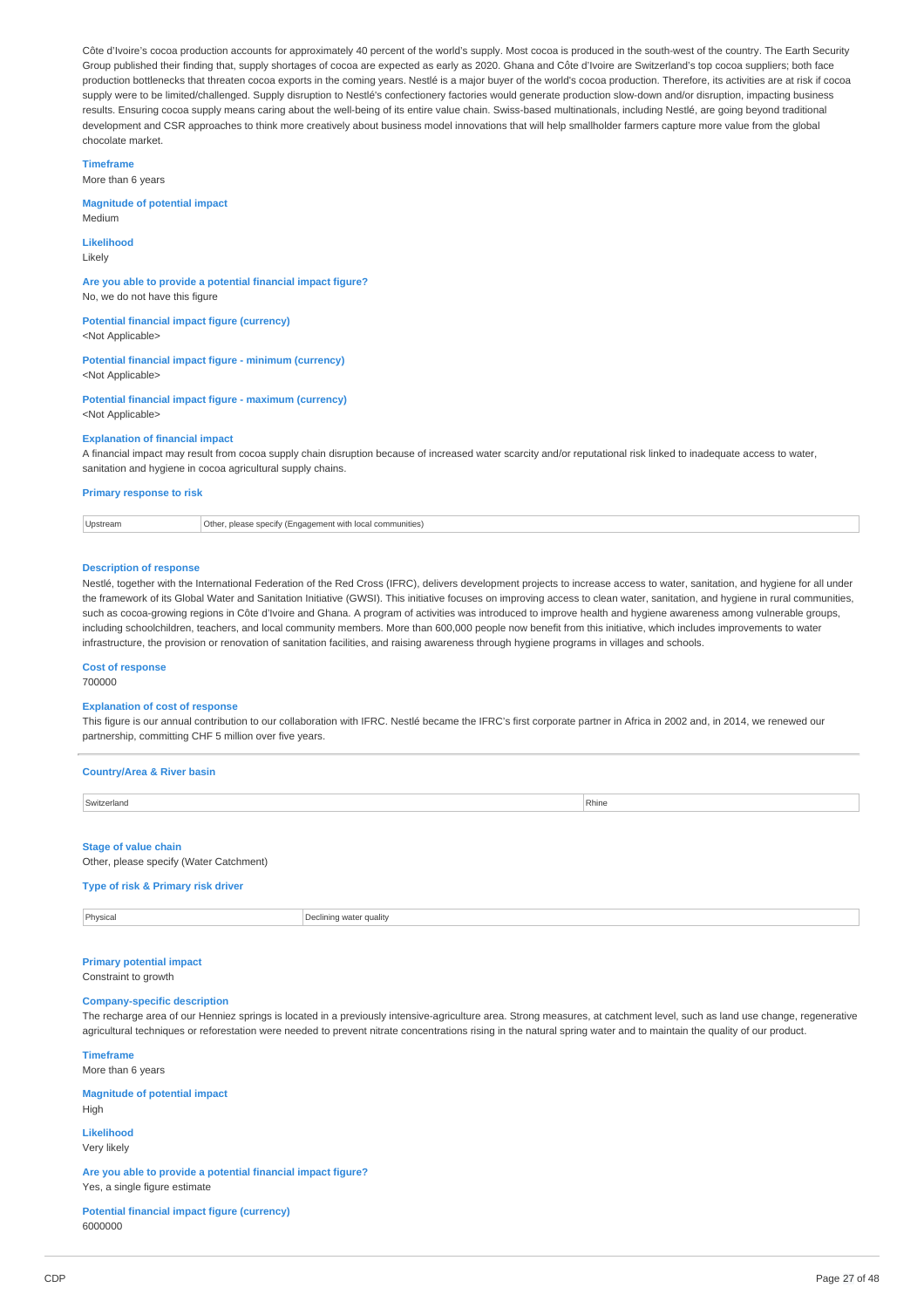## **Potential financial impact figure - minimum (currency)**

<Not Applicable>

### **Potential financial impact figure - maximum (currency)** <Not Applicable>

### **Explanation of financial impact**

We estimated this financial impact as the avoided cost of drilling new wells to reach water sources with lower concentrations of nitrate. The cost was estimated at CHF 6 million. Accounting for the potential limitation/disruption of our activities would have far greater financial impact.

| <b>Primary response to risk</b> |                                                                                            |
|---------------------------------|--------------------------------------------------------------------------------------------|
| Upstream                        | Other, please specify (Implement holistic water stewardship management at catchment level) |

#### **Description of response**

The project in the Broye region of Switzerland saw investment across a range of activities to maintain nitrite levels in the water at an acceptable level. Nestlé estimated the societal benefits of the various activities carried out and the business benefits through the avoided cost of drilling new wells: • 120 ha of agricultural land and 5ha forest improved for better ecosystem services • 2,500 ha of biodiversity corridors • 1,700 tons of CO2 avoided thanks to a biogas project (manure management ) • Avoided cost of new water well for communities.

#### **Cost of response**

250000

#### **Explanation of cost of response**

The cost of response is an annual figure, accounting for 100,000 annual direct investments and 150,000 in headcount to manage the project.

## W4.3

(W4.3) Have you identified any water-related opportunities with the potential to have a substantive financial or strategic impact on your business? Yes, we have identified opportunities, and some/all are being realized

### W4.3a

(W4.3a) Provide details of opportunities currently being realized that could have a substantive financial or strategic impact on your business.

#### **Type of opportunity** Resilience

## **Primary water-related opportunity**

Other, please specify (Resilience of bottled-water business and licence to operate)

#### **Company-specific description & strategy to realize opportunity**

Nestlé Waters targets positive water impact by regenerating local water cycles. Nestlé Waters will expand its current efforts to manage water sustainably and increase its collaboration with partners to identify and support local solutions. These solutions are designed to help regenerate the ecosystems in the areas around each of Nestlé Waters' sites. As of 2025, they will help nature retain more water than the business uses in its operations. The company is already committed to certifying all of its water sites globally to the internationally respected Alliance for Water Stewardship (AWS) standard.

**Estimated timeframe for realization**

4 to 6 years

**Magnitude of potential financial impact** Medium-high

**Are you able to provide a potential financial impact figure?** Yes, a single figure estimate

**Potential financial impact figure (currency)** 120000000

**Potential financial impact figure – minimum (currency)** <Not Applicable>

### **Potential financial impact figure – maximum (currency)** <Not Applicable>

### **Explanation of financial impact**

Nestlé will invest CHF 120 million (USD 130 million) to assist the implementation of more than 100 projects. This initiative is aimed at strengthening our license to operate in catchments and our operations around the world. The potential financial impact is related to maintaining and/or possibly increasing the sales of our many local and international bottled water brands.

## W5. Facility-level water accounting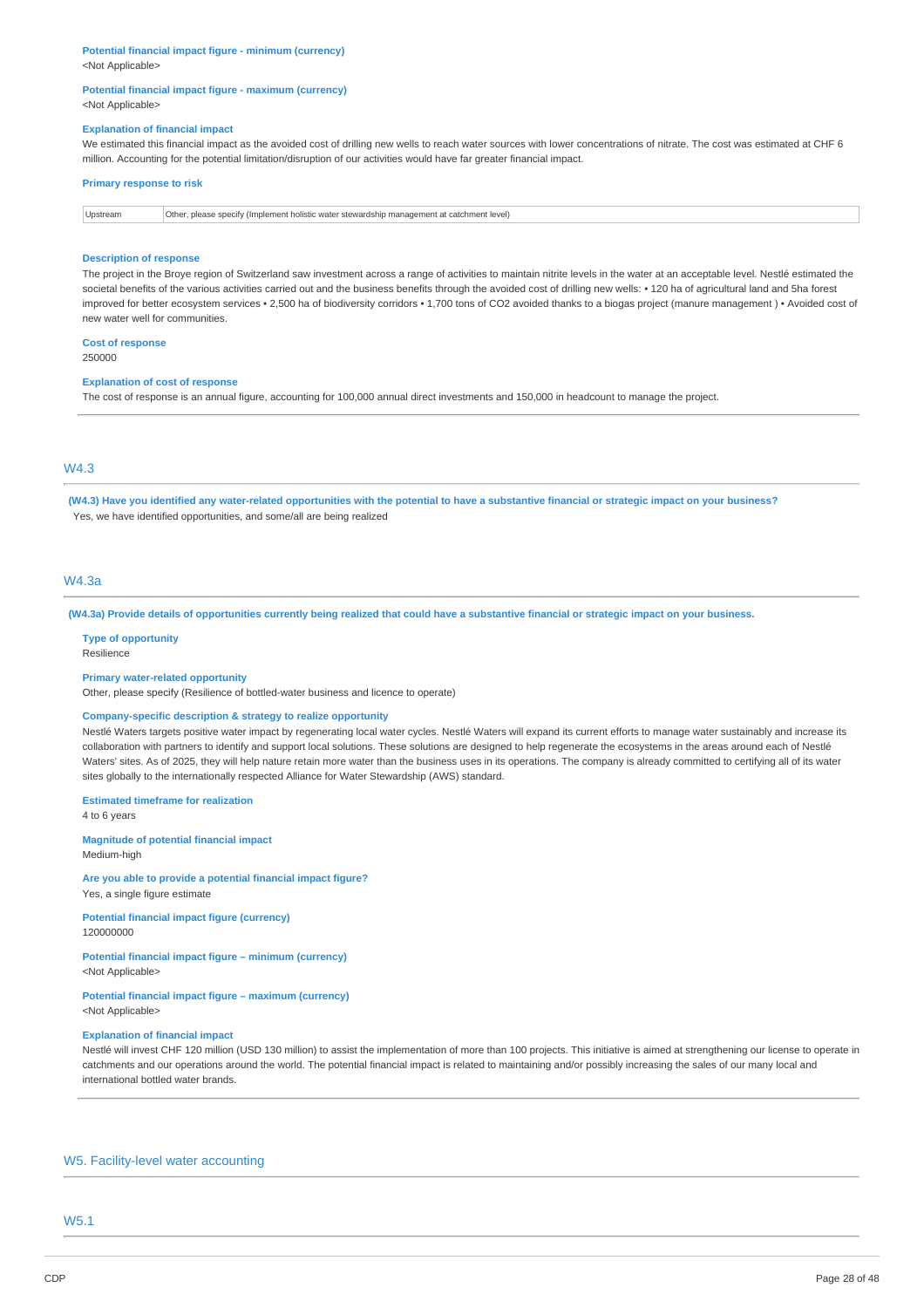(W5.1) For each facility referenced in W4.1c, provide coordinates, water accounting data, and a comparison with the previous reporting year. **Facility reference number** Facility 1 **Facility name (optional)** EC PL Guayaquil **Country/Area & River basin** extending the cuador of the Cause of the Cause of the Cause of the Cause of the Cause of Daule & Vinces **Latitude** -2.172841 **Longitude** -79.939013 **Located in area with water stress** No **Primary power generation source for your electricity generation at this facility** <Not Applicable> **Oil & gas sector business division** <Not Applicable> **Total water withdrawals at this facility (megaliters/year)** 46.68 **Comparison of total withdrawals with previous reporting year** Higher **Withdrawals from fresh surface water, including rainwater, water from wetlands, rivers and lakes** 0 **Withdrawals from brackish surface water/seawater**  $\Omega$ **Withdrawals from groundwater - renewable**  $\Omega$ **Withdrawals from groundwater - non-renewable** 0 **Withdrawals from produced/entrained water**  $\Omega$ **Withdrawals from third party sources** 46.68 **Total water discharges at this facility (megaliters/year)** 20.03 **Comparison of total discharges with previous reporting year** Lower **Discharges to fresh surface water** 0 **Discharges to brackish surface water/seawater**  $\Omega$ **Discharges to groundwater** 0 **Discharges to third party destinations** 20.03 **Total water consumption at this facility (megaliters/year)** 26.65 **Comparison of total consumption with previous reporting year** Much higher **Please explain** Increase in production resulted in increased water use and water consumption. **Facility reference number** Facility 2

**Facility name (optional)** CN PL NSHL Shanghai

#### **Country/Area & River basin**

China Yangtze River (Chang Jiang)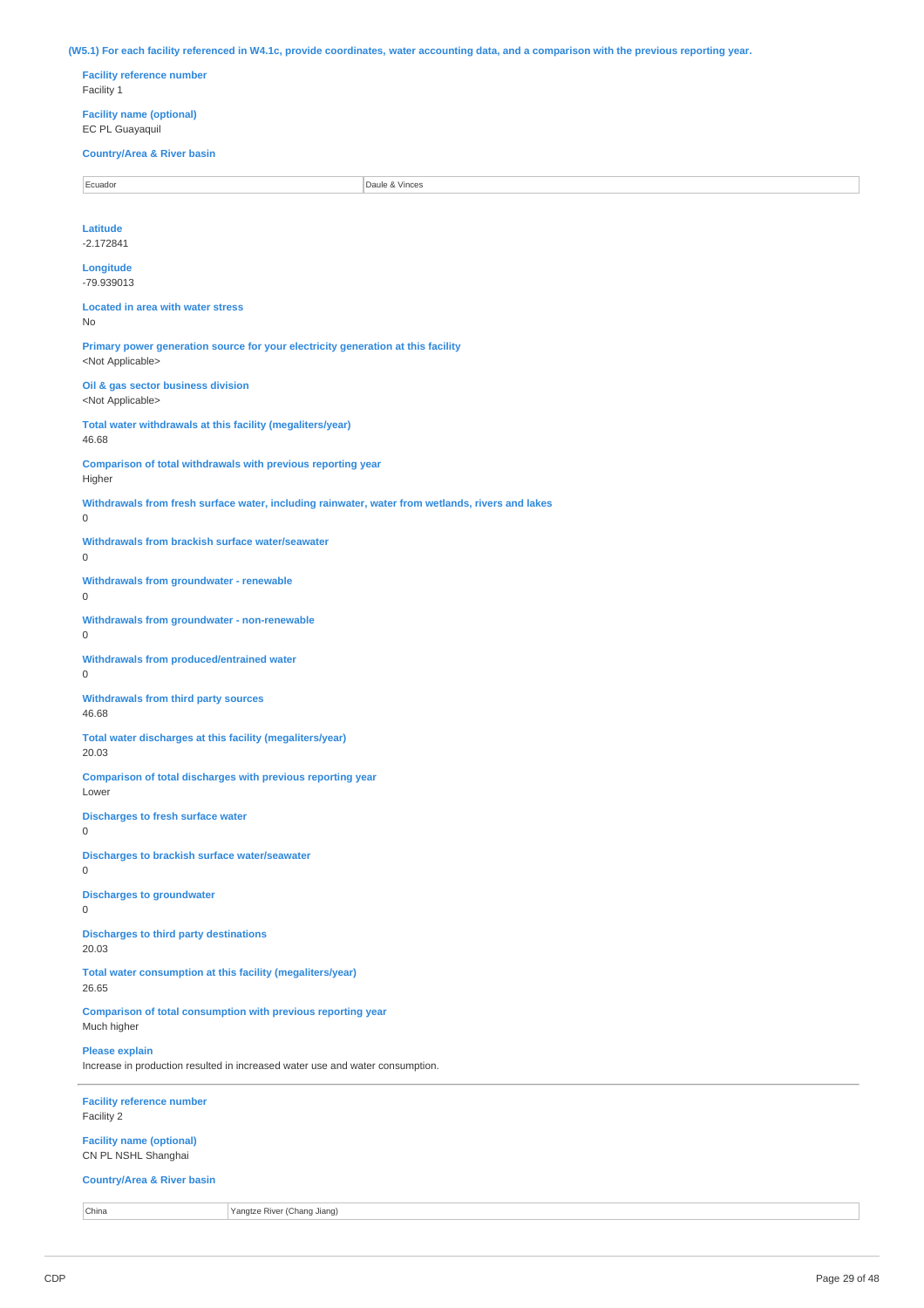**Longitude** 121.48 **Located in area with water stress** Yes **Primary power generation source for your electricity generation at this facility** <Not Applicable> **Oil & gas sector business division** <Not Applicable> **Total water withdrawals at this facility (megaliters/year)** 20.22 **Comparison of total withdrawals with previous reporting year** Higher **Withdrawals from fresh surface water, including rainwater, water from wetlands, rivers and lakes** 0 **Withdrawals from brackish surface water/seawater** 0 **Withdrawals from groundwater - renewable** 0 **Withdrawals from groundwater - non-renewable** 0 **Withdrawals from produced/entrained water**  $\Omega$ **Withdrawals from third party sources** 20.22 **Total water discharges at this facility (megaliters/year)** 19.58 **Comparison of total discharges with previous reporting year** Lower **Discharges to fresh surface water** 0 **Discharges to brackish surface water/seawater** 0 **Discharges to groundwater**  $\Omega$ **Discharges to third party destinations** 19.58 **Total water consumption at this facility (megaliters/year)** 0.64 **Comparison of total consumption with previous reporting year** Higher **Please explain** Increase in production resulted in increased water use and water consumption. **Facility reference number** Facility 3 **Facility name (optional)** PK PL Sheikhupura Factory **Country/Area & River basin** Pakistan di Pakistan di Pakistan di Pakistan di Pakistan di Pakistan di Pakistan di Pakistan di Pakistan di Pa **Latitude**

31.42

**Longitude** 73.58

**Located in area with water stress** Yes

**Primary power generation source for your electricity generation at this facility** <Not Applicable>

**Oil & gas sector business division** <Not Applicable>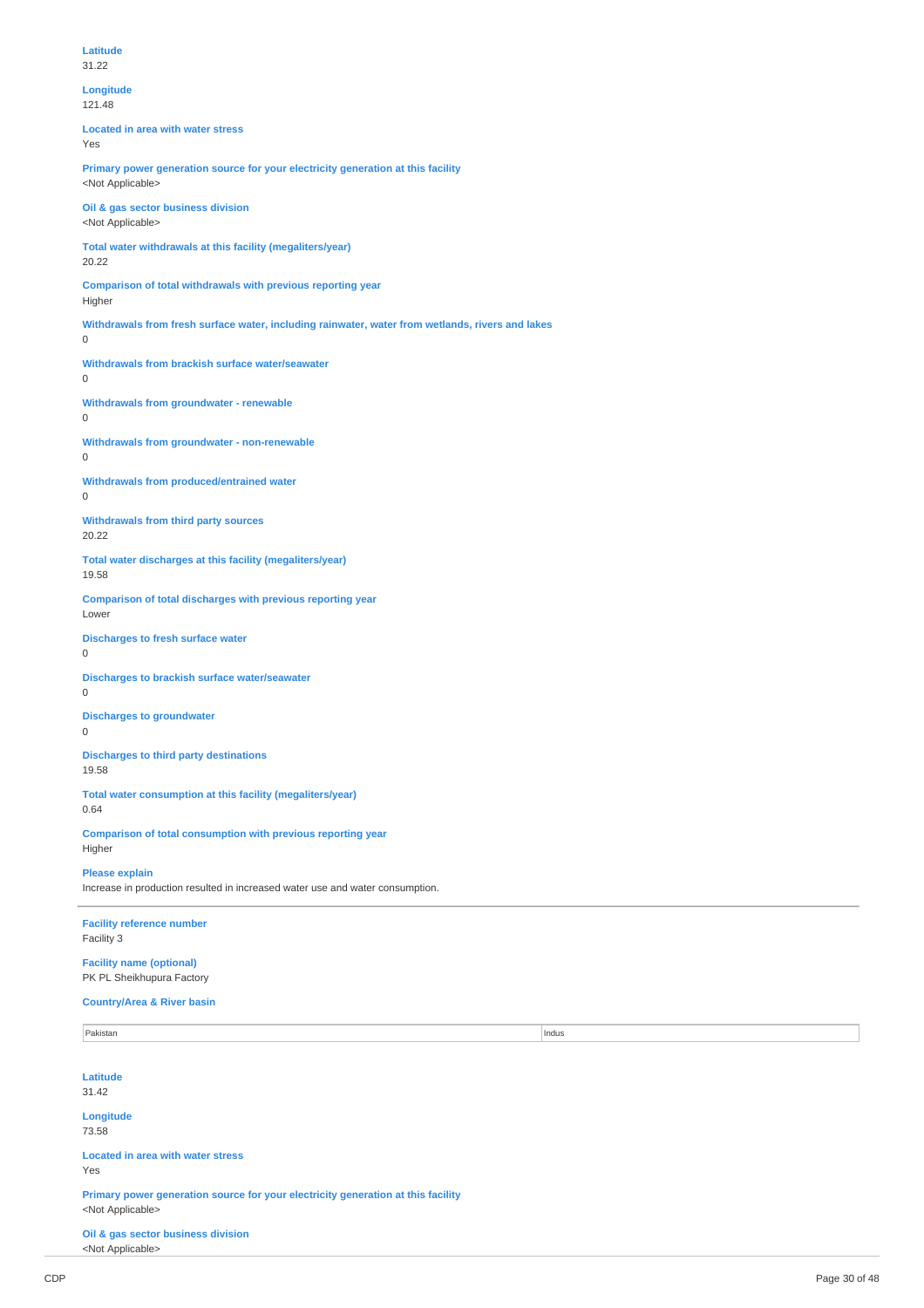**Total water withdrawals at this facility (megaliters/year)** 1138.8 **Comparison of total withdrawals with previous reporting year** Lower **Withdrawals from fresh surface water, including rainwater, water from wetlands, rivers and lakes**  $\Omega$ **Withdrawals from brackish surface water/seawater** 0 **Withdrawals from groundwater - renewable** 1138.8 **Withdrawals from groundwater - non-renewable**  $\Omega$ **Withdrawals from produced/entrained water**  $\Omega$ **Withdrawals from third party sources** 0 **Total water discharges at this facility (megaliters/year)** 692.04 **Comparison of total discharges with previous reporting year** Lower **Discharges to fresh surface water** 692.04 **Discharges to brackish surface water/seawater**  $\Omega$ **Discharges to groundwater** 0 **Discharges to third party destinations** 0 **Total water consumption at this facility (megaliters/year)** 446.76 **Comparison of total consumption with previous reporting year** Lower **Please explain** Continuous improvement in water-use efficiency is decreasing water use and water consumption.

**Facility reference number** Facility 4

**Facility name (optional)** IN PL Samalkha

#### **Country/Area & River basin**

India Ganges - Brahmaputra

**Latitude** 29.221404

**Longitude** 77.007315

**Located in area with water stress** Yes

**Primary power generation source for your electricity generation at this facility** <Not Applicable>

**Oil & gas sector business division** <Not Applicable>

**Total water withdrawals at this facility (megaliters/year)**

443.34

**Comparison of total withdrawals with previous reporting year** Higher

**Withdrawals from fresh surface water, including rainwater, water from wetlands, rivers and lakes**

0

**Withdrawals from brackish surface water/seawater**

0

**Withdrawals from groundwater - renewable**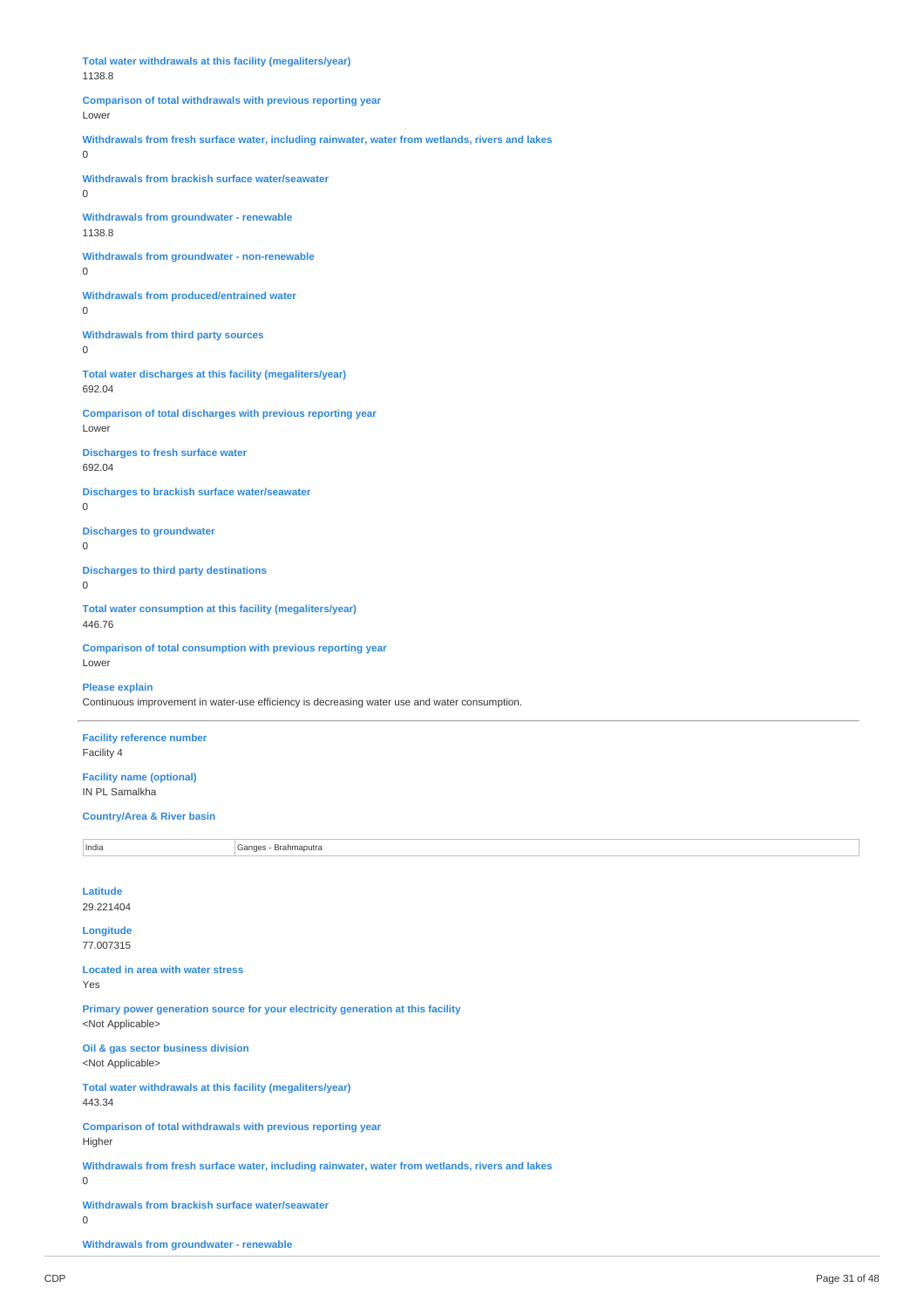#### 443.34

**Withdrawals from groundwater - non-renewable**  $\Omega$ 

**Withdrawals from produced/entrained water**

 $\Omega$ 

**Withdrawals from third party sources**

0

**Total water discharges at this facility (megaliters/year)** 100.5

**Comparison of total discharges with previous reporting year** Higher

**Discharges to fresh surface water** 100.5

**Discharges to brackish surface water/seawater**  $\Omega$ 

**Discharges to groundwater**

 $\Omega$ 

**Discharges to third party destinations**

 $\Omega$ 

**Total water consumption at this facility (megaliters/year)** 342.84

**Comparison of total consumption with previous reporting year** Higher

**Please explain**

Increase in production resulted in increased water use and water consumption.

**Facility reference number** Facility 5

**Facility name (optional)** CL PL MACUL

#### **Country/Area & River basin**

Chile Other, please specify (According to WFF Water Risk Filter, this factory is located in the "Region Metropolitana de Santiago", within a River Basin listed as "Chile (Other)". WRI-Aqueduct hasn't any River Basin name listed for this location.)

**Latitude**

-33.494676

**Longitude** -70.612671

**Located in area with water stress** Yes

**Primary power generation source for your electricity generation at this facility** <Not Applicable>

**Oil & gas sector business division** <Not Applicable>

**Total water withdrawals at this facility (megaliters/year)** 622.79

**Comparison of total withdrawals with previous reporting year** Higher

**Withdrawals from fresh surface water, including rainwater, water from wetlands, rivers and lakes**

0

**Withdrawals from brackish surface water/seawater**

0

**Withdrawals from groundwater - renewable** 622.79

**Withdrawals from groundwater - non-renewable**

0

**Withdrawals from produced/entrained water** 0

**Withdrawals from third party sources**

 $\theta$ 

**Total water discharges at this facility (megaliters/year)** 160.41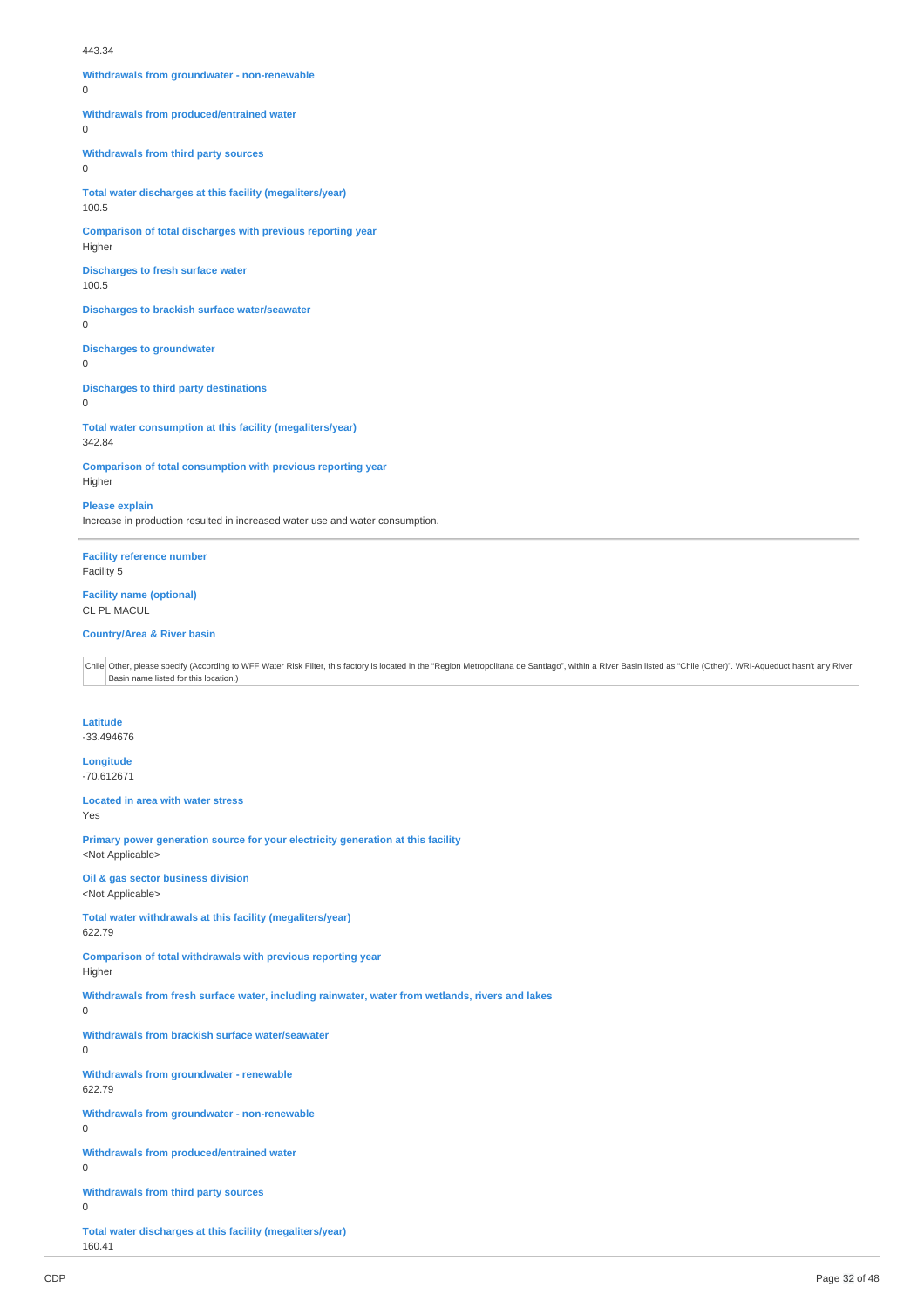**Comparison of total discharges with previous reporting year** Lower

## **Discharges to fresh surface water**

0

## **Discharges to brackish surface water/seawater**

0

**Discharges to groundwater**

0

**Discharges to third party destinations**

160.41

**Total water consumption at this facility (megaliters/year)** 462.38

**Comparison of total consumption with previous reporting year** Higher

## **Please explain**

Increase in production resulted in increased water use and water consumption.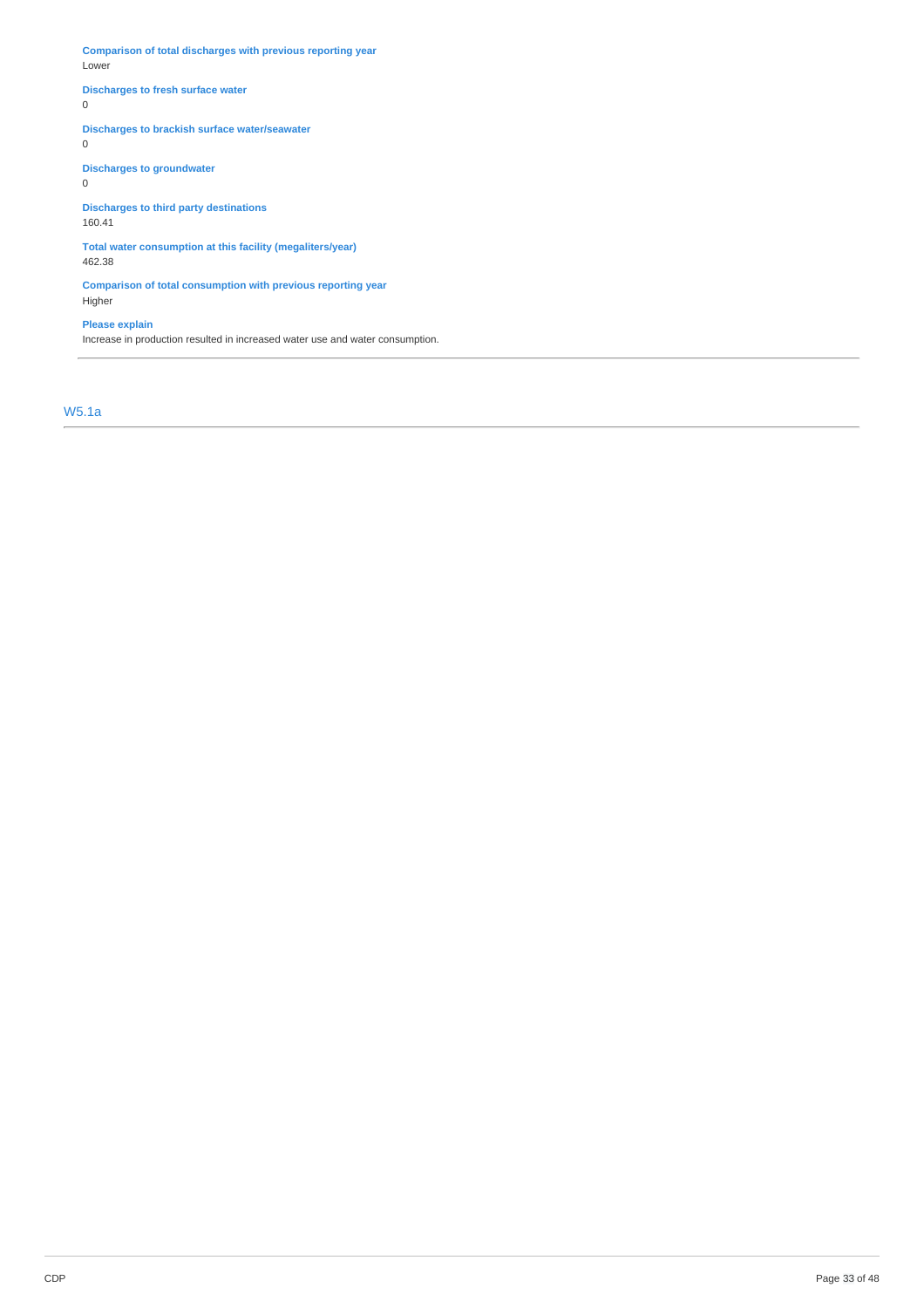## (W5.1a) For the facilities referenced in W5.1, what proportion of water accounting data has been externally verified?

**Water withdrawals – total volumes**

### **% verified**

Not verified

**What standard and methodology was used?** <Not Applicable>

**Water withdrawals – volume by source**

**% verified** Not verified

**What standard and methodology was used?** <Not Applicable>

## **Water withdrawals – quality**

**% verified** Not verified

**What standard and methodology was used?** <Not Applicable>

**Water discharges – total volumes**

**% verified** Not verified

**What standard and methodology was used?** <Not Applicable>

**Water discharges – volume by destination**

**% verified** Not verified

**What standard and methodology was used?** <Not Applicable>

**Water discharges – volume by treatment method**

**% verified** Not verified

**What standard and methodology was used?** <Not Applicable>

**Water discharge quality – quality by standard effluent parameters**

**% verified** Not verified

**What standard and methodology was used?** <Not Applicable>

**Water discharge quality – temperature**

**% verified** Not verified

**What standard and methodology was used?** <Not Applicable>

**Water consumption – total volume**

**% verified** Not verified

**What standard and methodology was used?** <Not Applicable>

**Water recycled/reused**

**% verified** Not verified

**What standard and methodology was used?** <Not Applicable>

## W6. Governance

W6.1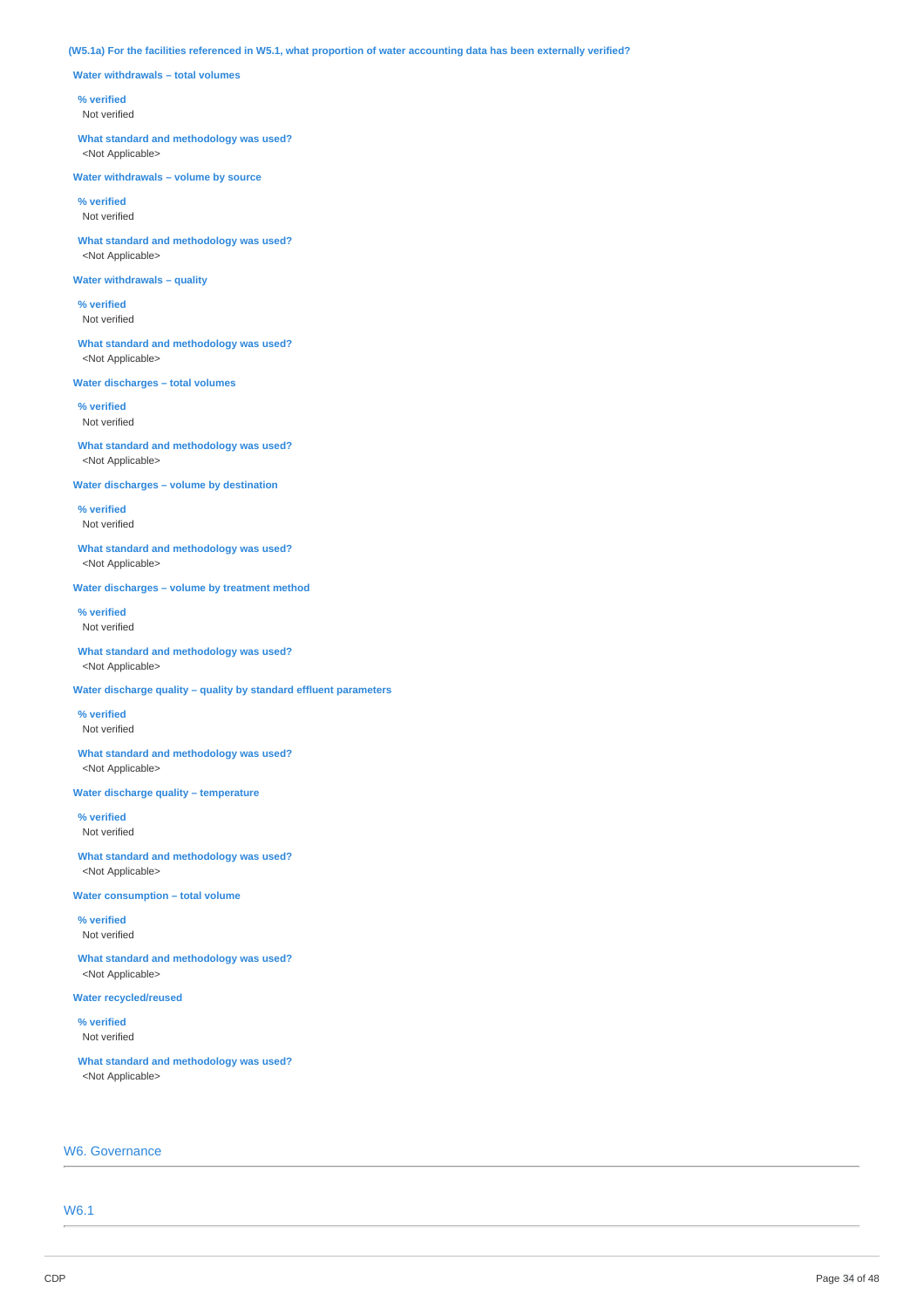Yes, we have a documented water policy that is publicly available

## W6.1a

## **(W6.1a) Select the options that best describe the scope and content of your water policy.**

|              | <b>Scope</b> | <b>Content</b>                  | <b>Please explain</b>                                                                                                                                                          |
|--------------|--------------|---------------------------------|--------------------------------------------------------------------------------------------------------------------------------------------------------------------------------|
|              | Row Select   | Description of                  | The Nestlé Policy on Environmental Sustainability identifies water preservation as a key focus area. It is complemented with the Nestlé Commitment to Water Stewardship        |
| $\mathbf{1}$ | facilities,  | business                        | and the Nestlé Guidelines on Respecting the Human Rights to Water and Sanitation. The latter document has been based upon the quidance on respecting the human right           |
|              | businesses,  | dependency on                   | to water provided by the UN CEO Water Mandate. The Nestlé Commitment to Water Stewardship sets a framework for commitments on water that go beyond regulatory                  |
|              | or           | water                           | compliance. This includes a commitment on collective action, tackling water challenges through platforms like the Alliance for Water Stewardship. All documents are publicly   |
|              |              | geographies Description of      | available and apply to all geographies and sites. Water is critical to the future success of our business and our value chain. Water is a business opportunity, an operational |
|              | only         | business impact                 | challenge and a societal issue that is of deep concern to us all. Water is essential to grow the agricultural raw materials we source, to run our operations and for consumers |
|              |              | on water                        | to prepare and enjoy our products. Nestlé respects the human right to water and sanitation and is helping to facilitate the sustainable management of water catchments         |
|              |              | Description of                  | where it sources its goods, where its factories are located, and where its suppliers and consumers live.                                                                       |
|              |              | water-related                   |                                                                                                                                                                                |
|              |              | performance                     |                                                                                                                                                                                |
|              |              | standards for                   |                                                                                                                                                                                |
|              |              | direct operations               |                                                                                                                                                                                |
|              |              | Description of<br>water-related |                                                                                                                                                                                |
|              |              | standards for                   |                                                                                                                                                                                |
|              |              | procurement                     |                                                                                                                                                                                |
|              |              | Reference to                    |                                                                                                                                                                                |
|              |              | international                   |                                                                                                                                                                                |
|              |              | standards and                   |                                                                                                                                                                                |
|              |              | widely-recognized               |                                                                                                                                                                                |
|              |              | water initiatives               |                                                                                                                                                                                |
|              |              | Company water                   |                                                                                                                                                                                |
|              |              | targets and goals               |                                                                                                                                                                                |
|              |              | Commitment to                   |                                                                                                                                                                                |
|              |              | align with public               |                                                                                                                                                                                |
|              |              | policy initiatives,             |                                                                                                                                                                                |
|              |              | such as the SDGs                |                                                                                                                                                                                |
|              |              | Commitments                     |                                                                                                                                                                                |
|              |              | beyond regulatory               |                                                                                                                                                                                |
|              |              | compliance                      |                                                                                                                                                                                |
|              |              | Commitment to                   |                                                                                                                                                                                |
|              |              | water-related                   |                                                                                                                                                                                |
|              |              | innovation                      |                                                                                                                                                                                |
|              |              | Commitment to                   |                                                                                                                                                                                |
|              |              | stakeholder<br>awareness and    |                                                                                                                                                                                |
|              |              | education                       |                                                                                                                                                                                |
|              |              | Commitment to                   |                                                                                                                                                                                |
|              |              | water stewardship               |                                                                                                                                                                                |
|              |              | and/or collective               |                                                                                                                                                                                |
|              |              | action                          |                                                                                                                                                                                |
|              |              | Commitment to                   |                                                                                                                                                                                |
|              |              | safely managed                  |                                                                                                                                                                                |
|              |              | Water, Sanitation               |                                                                                                                                                                                |
|              |              | and Hygiene                     |                                                                                                                                                                                |
|              |              | (WASH) in the                   |                                                                                                                                                                                |
|              |              | workplace                       |                                                                                                                                                                                |
|              |              | Acknowledgement                 |                                                                                                                                                                                |
|              |              | of the human right              |                                                                                                                                                                                |
|              |              | to water and                    |                                                                                                                                                                                |
|              |              | sanitation                      |                                                                                                                                                                                |
|              |              | Recognition of                  |                                                                                                                                                                                |
|              |              | environmental                   |                                                                                                                                                                                |
|              |              | linkages, for                   |                                                                                                                                                                                |
|              |              | example, due to                 |                                                                                                                                                                                |
|              |              | climate change                  |                                                                                                                                                                                |

## W6.2

**(W6.2) Is there board level oversight of water-related issues within your organization?** Yes

## W6.2a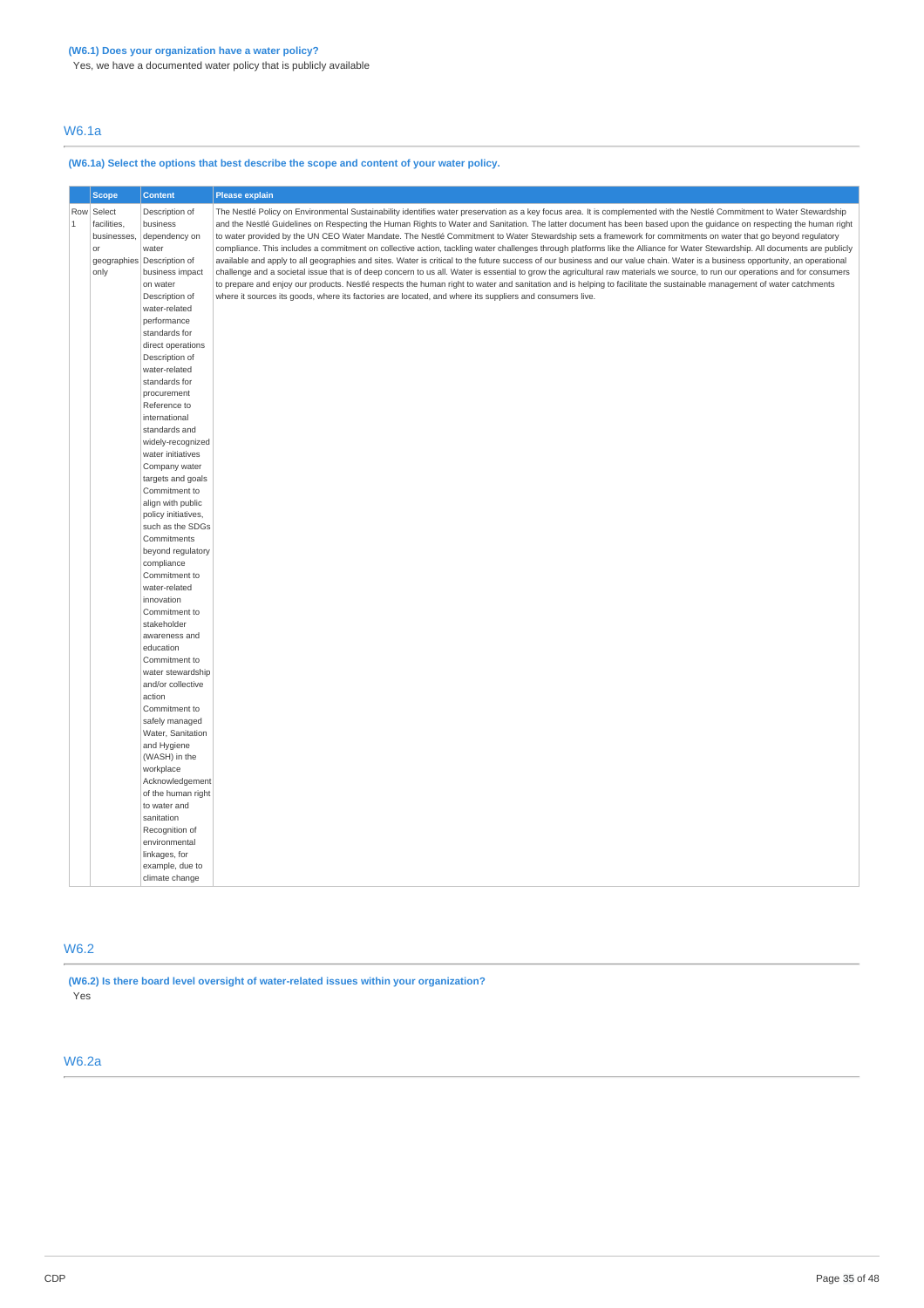## (W6.2a) Identify the position(s) (do not include any names) of the individual(s) on the board with responsibility for water-related issues.

| <b>Position</b><br>l of      | Please explain                                                                                                                                                                                                                                                                                                                                                                                                                                                                                                                                                                                                                                                                                                                                                                                                                                                                                                                                                                                                                                                                                                                                                                                                                                                                                                                                                                                                                                                                                                                                                                                                                                                                                                                                                                                                                                                                                                                   |
|------------------------------|----------------------------------------------------------------------------------------------------------------------------------------------------------------------------------------------------------------------------------------------------------------------------------------------------------------------------------------------------------------------------------------------------------------------------------------------------------------------------------------------------------------------------------------------------------------------------------------------------------------------------------------------------------------------------------------------------------------------------------------------------------------------------------------------------------------------------------------------------------------------------------------------------------------------------------------------------------------------------------------------------------------------------------------------------------------------------------------------------------------------------------------------------------------------------------------------------------------------------------------------------------------------------------------------------------------------------------------------------------------------------------------------------------------------------------------------------------------------------------------------------------------------------------------------------------------------------------------------------------------------------------------------------------------------------------------------------------------------------------------------------------------------------------------------------------------------------------------------------------------------------------------------------------------------------------|
| individual                   |                                                                                                                                                                                                                                                                                                                                                                                                                                                                                                                                                                                                                                                                                                                                                                                                                                                                                                                                                                                                                                                                                                                                                                                                                                                                                                                                                                                                                                                                                                                                                                                                                                                                                                                                                                                                                                                                                                                                  |
| Board-<br>level<br>committee | In 2020, the Nomination and Sustainability Committee oversaw all aspects of our environmental, social and governance performance including water-related topics. It reviews reports and gives advice<br>on measures which ensures the long-term sustainability of the Company in its economic, social and environmental dimension (including its response to water issues and related reporting) and monitors<br>the Group's performance against selected external sustainability indexes. One of the initiatives is the support to create multi-stakeholder platforms (MSPs) in water-stressed areas; 14 of such MSPs in<br>water-stressed locations have been created in the last decade, thus achieving the commitment (adding, on average, one country/state for every year over a 10-year period). We continue to actively<br>contribute to the 2030 Water Resources Group (2030 WRG). In 2020, Nestlé contributed to research into how to harness the multi-stakeholder approach to address water issues locally. Starting with<br>Cape Town, South Africa, Nestlé will support hydro-economic analyses of water-scarce cities to understand how domestic water use can be reduced. During 2020, several MSPs redirected resources to<br>increase access to water and sanitation services in a rapid COVID-19 response. Plans have been established across Mongolia, Mexico, Kenya, Brazil, Ethiopia, Tanzania and South Africa to support<br>economy recovery and job creation. To improve its own stewardship, Nestlé has continuously implemented the Alliance for Water Stewardship (AWS) Standard across more sites every year. By the end<br>of 2020, it has achieved AWS certification in 41 sites. At Board level, as of the Annual General Meeting 2021, Nestlé is splitting its existing Nomination and Sustainability Committee into a separate<br>Nomination Committee and a focused Sustainability Committee. |

## W6.2b

### **(W6.2b) Provide further details on the board's oversight of water-related issues.**

|                     | <b>Frequency</b><br>that water-<br>related<br>issues are<br>a<br>scheduled integrated<br>agenda<br>item | <b>Governance</b><br>mechanisms<br>into which<br>water-related<br>issues are                                                                                                                                                                                                                                                                                                                                                                                                                                                                                                                              | Please explain                                                                                                                                                                                                                                                                                                                                                                                                                                                                                                                                                                                                                                                                                                                                                                                                                                                                                                                                                                                                                                                                                                                                                                                                                                                                                                                                                                                                                                                                                                                                                                                                                                                                                                                                                                                                                                                                                                                                                                                                                               |
|---------------------|---------------------------------------------------------------------------------------------------------|-----------------------------------------------------------------------------------------------------------------------------------------------------------------------------------------------------------------------------------------------------------------------------------------------------------------------------------------------------------------------------------------------------------------------------------------------------------------------------------------------------------------------------------------------------------------------------------------------------------|----------------------------------------------------------------------------------------------------------------------------------------------------------------------------------------------------------------------------------------------------------------------------------------------------------------------------------------------------------------------------------------------------------------------------------------------------------------------------------------------------------------------------------------------------------------------------------------------------------------------------------------------------------------------------------------------------------------------------------------------------------------------------------------------------------------------------------------------------------------------------------------------------------------------------------------------------------------------------------------------------------------------------------------------------------------------------------------------------------------------------------------------------------------------------------------------------------------------------------------------------------------------------------------------------------------------------------------------------------------------------------------------------------------------------------------------------------------------------------------------------------------------------------------------------------------------------------------------------------------------------------------------------------------------------------------------------------------------------------------------------------------------------------------------------------------------------------------------------------------------------------------------------------------------------------------------------------------------------------------------------------------------------------------------|
| Row<br>$\mathbf{1}$ | Scheduled<br>some<br>meetings                                                                           | Monitoring<br>implementation<br>and<br>performance<br>Overseeing<br>acquisitions<br>and divestiture<br>Overseeing<br>major capital<br>expenditures<br>Providing<br>employee<br>incentives<br>Reviewing and<br>quiding annual<br>budgets<br>Reviewing and<br>guiding<br>business plans<br>Reviewing and<br>guiding major<br>plans of action<br>Reviewing and<br>guiding risk<br>management<br>policies<br>Reviewing and<br>quiding<br>strategy<br>Reviewing and<br>quiding<br>corporate<br>responsibility<br>strategy<br>Reviewing<br>innovation/R&D<br>priorities<br>Setting<br>performance<br>objectives | In 2020, the setting of targets and public commitments on water issues formed part of the Nestlé Creating Shared Value (CSV) approach to business. The topic of CSV was part<br>of the agenda of the Executive Board meetings (chaired by our CEO) twice yearly. Together, the Executive Board lead the strategic development and implementation of Creating<br>Shared Value across our business, including for all commitments on water, objectives, and strategies. The Caring for Water Steering Committee, co-chaired by our Executive<br>Vice President Global Head of Operations, oversaw Nestlé's implementation of its water strategy and the setting and review of water-related targets. It met at least four times a<br>year and as frequently as necessary to fulfil its task. As of April 2021, the Sustainability Committee meets at least three times a year to fulfil its task. The Chair provides a detailed<br>report of its meetings to the full Board of Directors at each meeting in a dedicated Chair's session. The Executive Board's oversight of water related issues covers both risk and<br>strategies to address the risk. The setting of targets and public commitments on water issues forms part of our Creating Shared Value (CSV) approach to business. Previously<br>limited to the Nestlé in Society Board (consisting of select Executive Board members) the topic of CSV is now part of the agenda of the Executive Board meetings (chaired by our<br>CEO) twice yearly. Together, the Executive Board leads the strategic development and implementation of Creating Shared Value across our business, including for all<br>commitments on water, objectives, and strategies. The Caring for Water Steering Committee, co-chaired by our Executive Vice President Global Head of Operations, oversees<br>Nestlé's implementation of its water strategy, and the setting and review of water-related targets. It meets at least four times a year and as frequently as necessary to fulfil its<br>task. |

## W6.3

(W6.3) Provide the highest management-level position(s) or committee(s) with responsibility for water-related issues (do not include the names of individuals).

## **Name of the position(s) and/or committee(s)**

Other C-Suite Officer, please specify (Executive Vice President Head of Operations)

## **Responsibility**

Both assessing and managing water-related risks and opportunities

### **Frequency of reporting to the board on water-related issues Ouarterly**

#### **Please explain**

In 2020, the Executive Vice President Global Head of Operations was in charge of ensuring the operationalization of the policies set by the Executive Board and for reporting back on progress. The EVP Global Head of Operations was responsible for water in our operations, water in agriculture, and investments in water catchments. The Caring for Water Steering Committee oversaw Nestlé's strategy on water, including the setting and review of water-related targets. The Committee was co-chaired by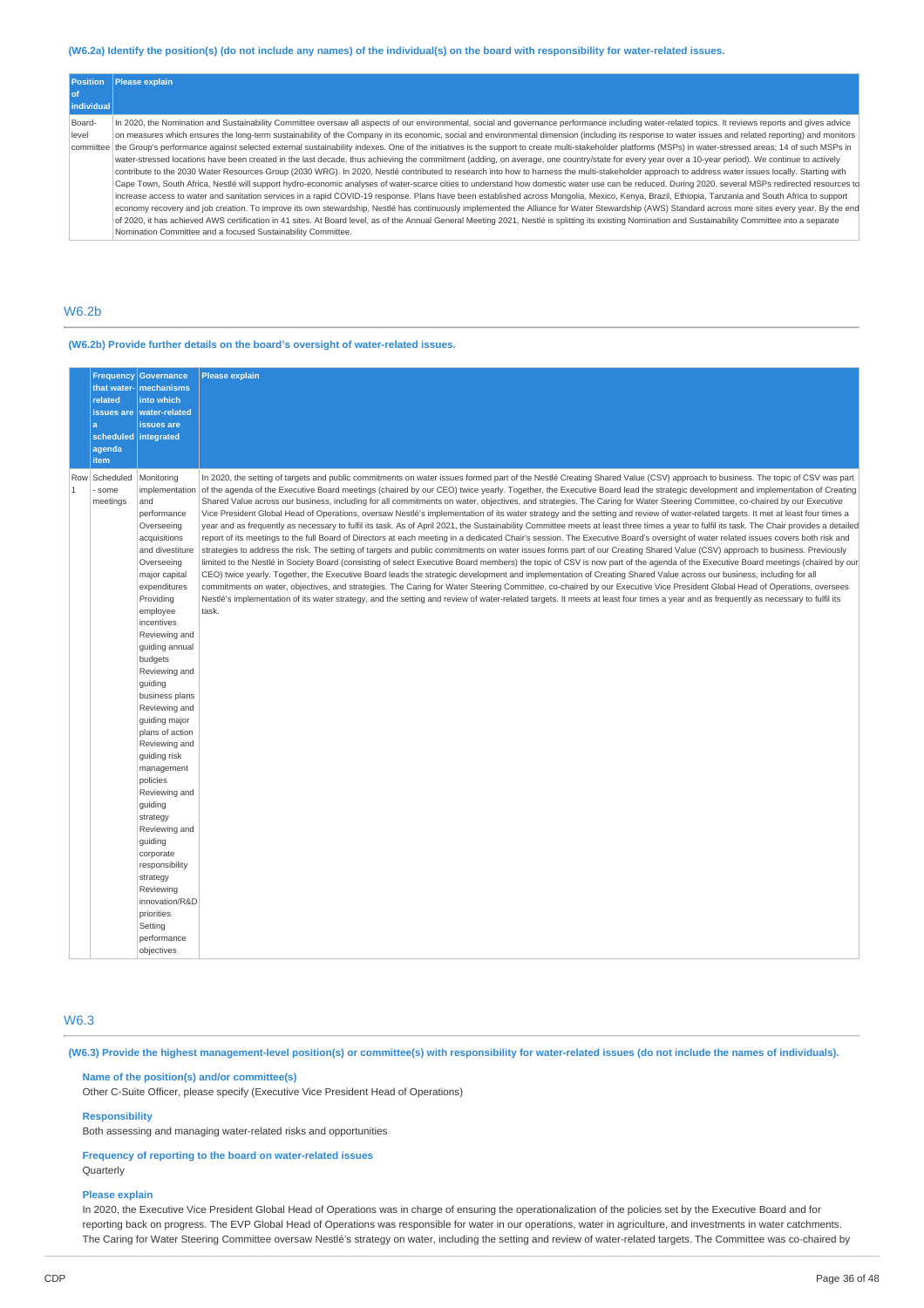the EVP Global Head of Operations, the Head of Waters Strategic Business Unit and the Head of Corporate Communications; the Committee met quarterly. The Committee drove and developed flagship initiatives on water, assesses and manages major water-related risks and opportunities. The EVP Global Head of Operations validated all water targets and ambitions to be implemented including the technical assessment and development of water action plans.

**Name of the position(s) and/or committee(s)** Sustainability committee

#### **Responsibility**

Both assessing and managing water-related risks and opportunities

**Frequency of reporting to the board on water-related issues** More frequently than quarterly

### **Please explain**

As of January 2021, an Environmental, Social and Governance (ESG) Sustainability Council (ESG Sustainability Council) was established at the Executive Board level to take over the management responsibility on water-related matters. The ESG Sustainability Council provides governance, strategic leadership and execution support, amongst others, on water security matters. It drives implementation of Nestlé's sustainability strategy, including the implementation of its water strategy, ensuring focus and alignment on execution. The ESG Sustainability Council meets every month and reports progress to the full Executive Board monthly. To drive implementation and execution of strategies at operational level, an ESG Strategy and Deployment Unit was created. It integrates external developments and defines Nestlé's sustainability strategies in support of Nestlé's ESG commitments. It coordinates the ESG sustainability activities and has oversight of ESG related data and external disclosures.

#### **Name of the position(s) and/or committee(s)**

Other C-Suite Officer, please specify (Executive Vice President (EVP) Head of Strategic Business Units and Marketing and Sales)

### **Responsibility**

Both assessing and managing water-related risks and opportunities

#### **Frequency of reporting to the board on water-related issues**

More frequently than quarterly

#### **Please explain**

The ESG Sustainability Council is chaired by the Group's Executive Vice President (EVP) Head of Strategic Business Units and Marketing and Sales.

#### **Name of the position(s) and/or committee(s)**

Other C-Suite Officer, please specify (Executive Vice President Chief Executive Officer Zone Americas (United States of America, Canada, Latin America, Caribbean)

#### **Responsibility**

Both assessing and managing water-related risks and opportunities

## **Frequency of reporting to the board on water-related issues**

More frequently than quarterly

#### **Please explain**

The Executive Vice President Chief Executive Officer Zone Americas (United States of America, Canada, Latin America, Caribbean) is a member of the ESG Sustainability Council.

### **Name of the position(s) and/or committee(s)**

Other C-Suite Officer, please specify (Executive Vice President Chief Executive Officer Zone Europe, Middle East and North Africa (EMENA))

#### **Responsibility**

Both assessing and managing water-related risks and opportunities

#### **Frequency of reporting to the board on water-related issues**

More frequently than quarterly

### **Please explain**

The Executive Vice President Chief Executive Officer Zone Europe, Middle East and North Africa (EMENA) is a member of the ESG Sustainability Council.

#### **Name of the position(s) and/or committee(s)**

Other C-Suite Officer, please specify (Executive Vice President Chief Executive Officer Zone Asia, Oceania and sub-Saharan Africa (AOA))

## **Responsibility**

Both assessing and managing water-related risks and opportunities

### **Frequency of reporting to the board on water-related issues**

More frequently than quarterly

### **Please explain**

The Executive Vice President Chief Executive Officer Zone Asia, Oceania and sub-Saharan Africa (AOA) is a member of the ESG Sustainability Council.

### **Name of the position(s) and/or committee(s)**

Other C-Suite Officer, please specify (Executive Vice President Global Head of Operations)

### **Responsibility**

Both assessing and managing water-related risks and opportunities

## **Frequency of reporting to the board on water-related issues**

**Ouarterly** 

### **Please explain**

The Executive Vice President Global Head of Operations is a member of the ESG Sustainability Council established at Executive Board level. As of January 2021, we have put in place an ESG Strategy Unit led by the Global Head of ESG, reporting to the EVP Global Head of Operations.

#### **Name of the position(s) and/or committee(s)**

Other C-Suite Officer, please specify (Executive Vice President Chief Technology Officer)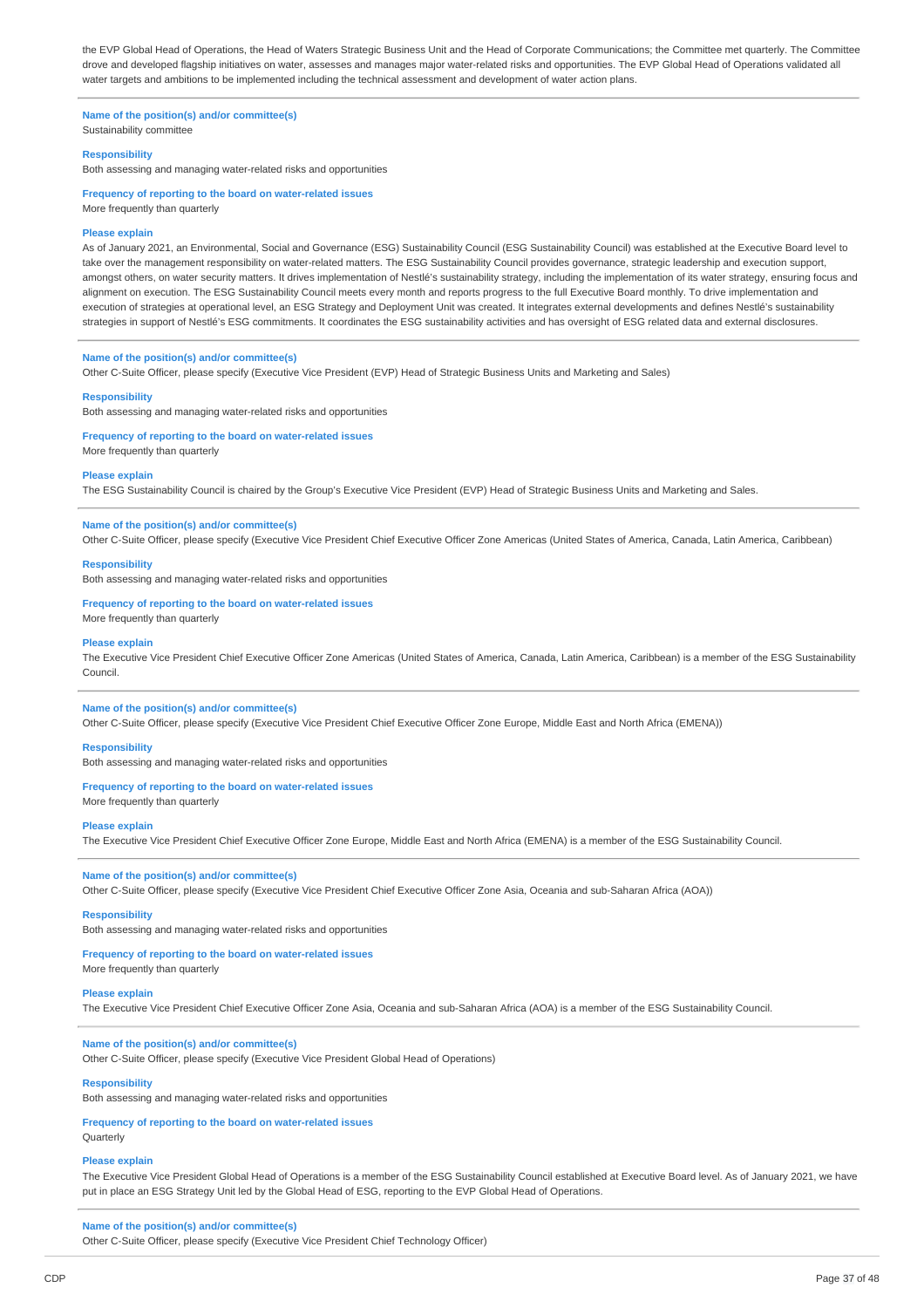#### **Responsibility**

Both assessing and managing water-related risks and opportunities

#### **Frequency of reporting to the board on water-related issues** More frequently than quarterly

#### **Please explain**

The Executive Vice President Chief Technology Officer is a member of the ESG Sustainability Council.

## **Name of the position(s) and/or committee(s)**

Other C-Suite Officer, please specify (Executive Vice President General Counsel, Corporate Governance and Compliance)

### **Responsibility**

Both assessing and managing water-related risks and opportunities

## **Frequency of reporting to the board on water-related issues**

More frequently than quarterly

## **Please explain**

The Executive Vice President General Counsel, Corporate Governance and Compliance is a member of the ESG Sustainability Council.

## **Name of the position(s) and/or committee(s)**

Other C-Suite Officer, please specify (Executive Vice President Chief Financial Officer)

#### **Responsibility**

Both assessing and managing water-related risks and opportunities

#### **Frequency of reporting to the board on water-related issues** More frequently than quarterly

#### **Please explain**

The Executive Vice President Chief Financial Officer is a member of the ESG Sustainability Council.

## W6.4

(W6.4) Do you provide incentives to C-suite employees or board members for the management of water-related issues?

| <b>Provide incentives for Comment</b>                                     |                                                                                                                                                                                                                                                                                                                                                                                                                                                                                                                          |
|---------------------------------------------------------------------------|--------------------------------------------------------------------------------------------------------------------------------------------------------------------------------------------------------------------------------------------------------------------------------------------------------------------------------------------------------------------------------------------------------------------------------------------------------------------------------------------------------------------------|
| management of                                                             |                                                                                                                                                                                                                                                                                                                                                                                                                                                                                                                          |
| water-related issues                                                      |                                                                                                                                                                                                                                                                                                                                                                                                                                                                                                                          |
| Row No, not currently but<br>we plan to introduce<br>them in the next two | Our Compensation Committee sets our remuneration principles and submits the proposals for remuneration to the Board and the AGM. It ensures the alignment of our values,<br>strategies and performance. Our compensation proposals and our compensation report are submitted to annual votes by our shareholders. In 2020 it helped develop a set of ESG-<br>related KPIs. We are currently exploring ways of including water-related KPI's linked to annual performance and financial incentives for C-suite employees. |
| years                                                                     |                                                                                                                                                                                                                                                                                                                                                                                                                                                                                                                          |

### W6.5

(W6.5) Do you engage in activities that could either directly or indirectly influence public policy on water through any of the following? Yes, direct engagement with policy makers

Yes, trade associations

Yes, funding research organizations

## W6.5a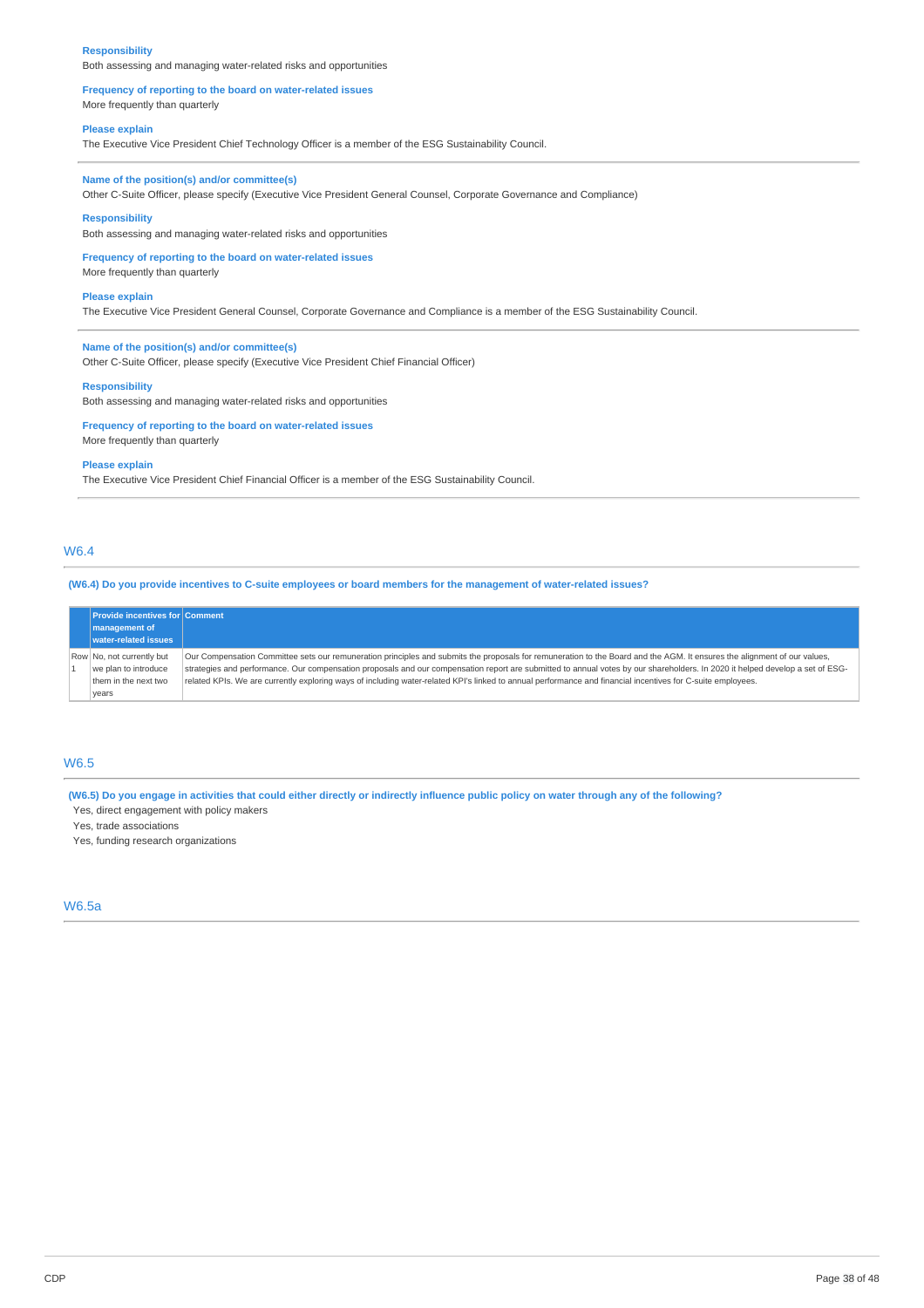### (W6.5a) What processes do you have in place to ensure that all of your direct and indirect activities seeking to influence policy are consistent with your water **policy/water commitments?**

Nestlé's engagement is guided by its commitment on water stewardship. It includes a specific commitment to advocate for effective water policies and stewardship. As such, Nestlé has defined clear objectives covering engagement at various levels.

At global level, Nestlé is a founding member of the 2030 Water Resources Group, currently co-chaired by its Chairman. The 2030 Water Resources Group is a multistakeholder platform that works on the issue of water scarcity in countries with the support of senior public authorities. Nestlé is also a key contributor to the CEO Water Mandate and the World Business Council on Sustainable Development.

At local level, Nestlé supports the AWS standard. The AWS standard provides Nestlé with a framework to engage with key stakeholders, including policy makers, around our production sites. This engagement is championed by Nestlé Waters which have set a specific commitment to certify all its bottled water factories by 2025.

To ensure the consistency of the global advocacy objectives, Nestlé has put in place a global advocacy framework and global advocacy committee that meets on a monthly basis. The committee oversees the advocacy priorities, including for water, and mandates corrective actions if inconsistency is discovered.

Progress is reported on an annual basis in the Nestlé Creating Shared Value and Sustainability report.

## W6.6

(W6.6) Did your organization include information about its response to water-related risks in its most recent mainstream financial report? Yes (you may attach the report - this is optional) 2020-annual-review-en.pdf

### W7. Business strategy

## W7.1

## (W7.1) Are water-related issues integrated into any aspects of your long-term strategic business plan, and if so how?

|                               | Are water-<br>related<br><b>issues</b><br>integrated?                                                     | Long-<br>term<br>time<br>horizon<br>(years) | <b>Please explain</b>                                                                                                                                                                                                                                                                                                                                                                                                                                                                                                                                                                                                                                                                                                                                                                                                                                                                                                                                                                                                                                                                                                                                                                                                                                                                                                                                                                                                                             |
|-------------------------------|-----------------------------------------------------------------------------------------------------------|---------------------------------------------|---------------------------------------------------------------------------------------------------------------------------------------------------------------------------------------------------------------------------------------------------------------------------------------------------------------------------------------------------------------------------------------------------------------------------------------------------------------------------------------------------------------------------------------------------------------------------------------------------------------------------------------------------------------------------------------------------------------------------------------------------------------------------------------------------------------------------------------------------------------------------------------------------------------------------------------------------------------------------------------------------------------------------------------------------------------------------------------------------------------------------------------------------------------------------------------------------------------------------------------------------------------------------------------------------------------------------------------------------------------------------------------------------------------------------------------------------|
| Long-<br>term<br>business     | Yes, water-<br>related<br>issues are<br>objectives   integrated                                           | $5 - 10$                                    | Long-term business objectives setting is defined through an internal process of Nestlé governance bodies that cover water. The setting of targets and public commitments on<br>water issues forms part of our Creating Shared Value approach to business. The Caring for Water Steering committee is part of the Nestlé in Society Board Governance. CSV is<br>now part of the agenda of the Executive Board meetings (chaired by our CEO) annually. Together, the Executive Board leads the strategic development and implementation of<br>Creating Shared Value across our business, including for all commitments on water, objectives and strategies. The Caring for Water Steering Committee, co-chaired by our COO,<br>oversees setting and review of water-related targets - from internal water efficiency to WASH and water use in agriculture. It meets at least four times a year. Long-term business<br>objectives adjustments are discussed during these meetings. Our business strategy incorporates water risks and opportunities driven by regulation, physical and reputation<br>aspects. It covers aspects of water quantity and quality both in our direct operations and entire value chain as well as access to water and sanitation for our employees and<br>communities in our value chain.                                                                                                                                |
| Strategy<br>for<br>objectives | Yes, water-<br>related<br>achieving issues are<br>long-term integrated                                    | $5 - 10$                                    | Nestlé has published a number of robust commitments, including five on water, to support our long-term goal of Creating Shared Value. They cover nutrition, health and wellness,<br>rural development and responsible sourcing, water, environmental sustainability, our people, human rights and compliance. For water, it covers aspects of water quantity and<br>quality both in our direct operations and entire value chain as well as access to water and sanitation for our employees and communities in our value chain. The commitments<br>make it possible for stakeholders to hold us accountable, encouraging us to seek and achieve continuous improvement in our nutrition, water, rural development, sustainability and<br>compliance performance. Each commitment is owned by a member of the Executive Board meaning that they are responsible for both commercial and societal commitments.<br>Nestlé also systematically assesses and optimizes the environmental performance, including water, across the entire value chain at the earliest stage in the development of new<br>and renovated products. Nestlé implemented a mandatory environmental rating system for all new product and process developments three years ago. This uses a five-point<br>scale to evaluate potential impacts, both adverse and beneficial. It is designed to inform decisions at the earliest stage before a project goes into development. |
| Financial<br>planning         | No, water-<br>related<br>issues were ble><br>not<br>reviewed<br>and there<br>are no<br>plans to do<br>SO. | $<$ Not<br>Applica                          |                                                                                                                                                                                                                                                                                                                                                                                                                                                                                                                                                                                                                                                                                                                                                                                                                                                                                                                                                                                                                                                                                                                                                                                                                                                                                                                                                                                                                                                   |

## W7.2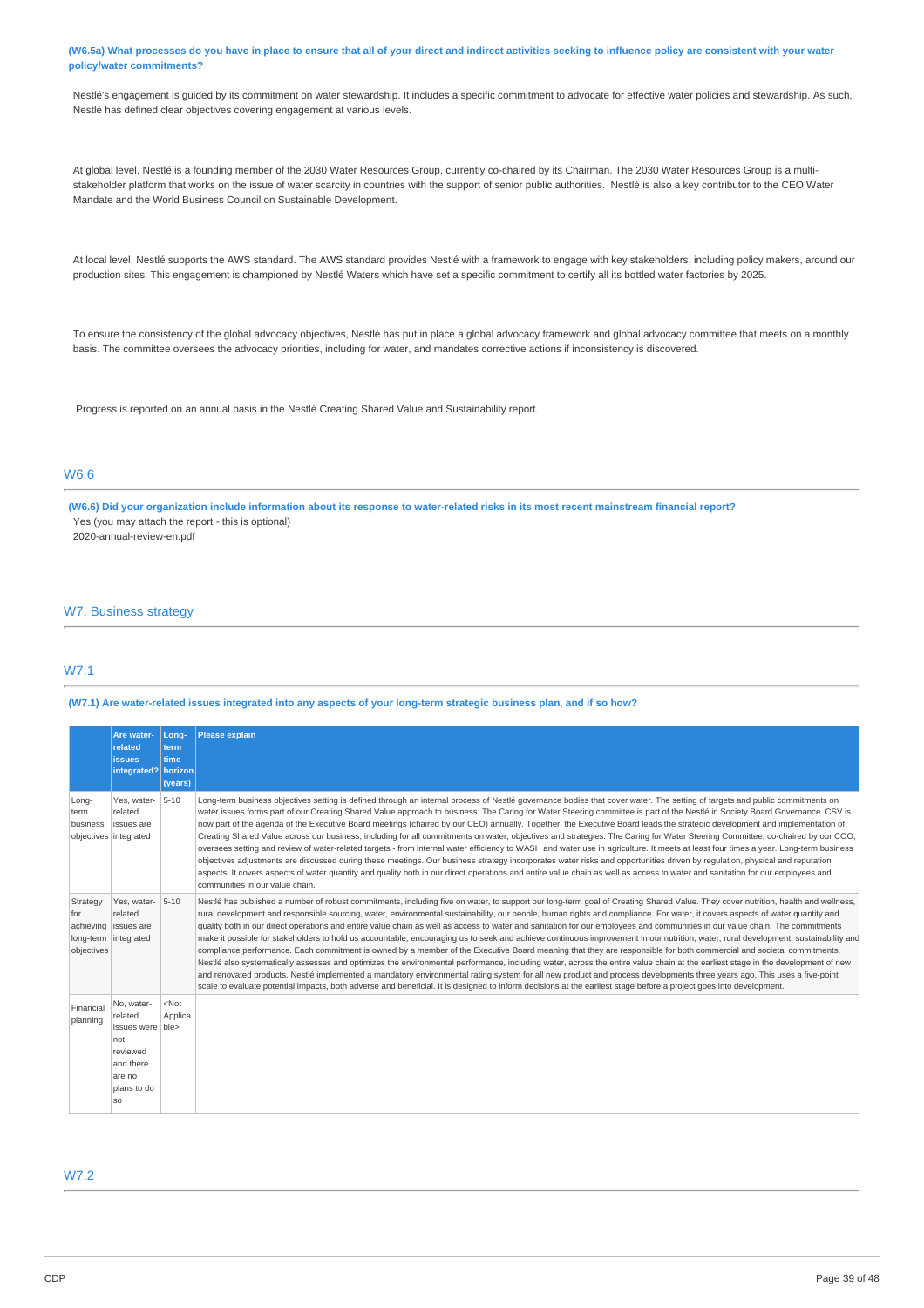(W7.2) What is the trend in your organization's water-related capital expenditure (CAPEX) and operating expenditure (OPEX) for the reporting year, and the **anticipated trend for the next reporting year?**

#### **Row 1**

**Water-related CAPEX (+/- % change)**

 $\Omega$ 

**Anticipated forward trend for CAPEX (+/- % change)**

 $\Omega$ 

**Water-related OPEX (+/- % change)**

 $\cap$ 

**Anticipated forward trend for OPEX (+/- % change)**

 $\Omega$ 

### **Please explain**

Nestlé allocates significant CAPEX amounts to water savings and effluents treatment in our factories, on a yearly basis. This constant investment is reflected in the continuous improvement of our internal water use efficiency (m3 of water used per ton of finished product) and compliance with local and internal water quality standards (withdrawal and discharge). Nestlé estimate that this figure is within the same order of magnitude as previous years, reflected in the improvement in water efficiency in 2020. For water saving CAPEX, Nestlé increasingly focuses on a selected number of sites (context-based approach), in order to invest in water savings where they deliver a real benefit on locally-stressed resources.

## W7.3

**(W7.3) Does your organization use climate-related scenario analysis to inform its business strategy?**

|         | Use of          | <b>Comment</b>                                                                                                                                                                                                                                                                                                                                                                                                                                                                                                                                                                                                                                                                                                                                                                                                                                                                                                                                                                                                                               |
|---------|-----------------|----------------------------------------------------------------------------------------------------------------------------------------------------------------------------------------------------------------------------------------------------------------------------------------------------------------------------------------------------------------------------------------------------------------------------------------------------------------------------------------------------------------------------------------------------------------------------------------------------------------------------------------------------------------------------------------------------------------------------------------------------------------------------------------------------------------------------------------------------------------------------------------------------------------------------------------------------------------------------------------------------------------------------------------------|
|         | climate-        |                                                                                                                                                                                                                                                                                                                                                                                                                                                                                                                                                                                                                                                                                                                                                                                                                                                                                                                                                                                                                                              |
|         | related         |                                                                                                                                                                                                                                                                                                                                                                                                                                                                                                                                                                                                                                                                                                                                                                                                                                                                                                                                                                                                                                              |
|         | <b>scenario</b> |                                                                                                                                                                                                                                                                                                                                                                                                                                                                                                                                                                                                                                                                                                                                                                                                                                                                                                                                                                                                                                              |
|         | analysis        |                                                                                                                                                                                                                                                                                                                                                                                                                                                                                                                                                                                                                                                                                                                                                                                                                                                                                                                                                                                                                                              |
| Row Yes |                 | The 2020 Net Zero Roadmap specifies Nestlé's plan to to halve GHG emissions by 2030 and to achieve net zero by 2050. Nestlé depends on multiple external factors including action from<br>governments and regulators to enable economic and social transformations for a net zero carbon future. Scenario analysis does not predict the future, but it allows Nestlé to better understand the<br>impact of climate change and how it could affect the company. Scenario analysis is a critical tool for strategic planning, risk management and assessing strategic resilience. In 2020, Nestlé<br>embarked on qualitative and quantitative climate modeling across its value chain to assess its portfolio's resilience under different external conditions. Nestlé partnered with the University of<br>Cambridge's Centre for Risk Studies to build a climate modeling tool. Modeling simulations evaluated the potential directional impacts on Nestlé for both transition and physical risk factors, including<br>those linked to water. |

## W7.3a

**(W7.3a) Has your organization identified any water-related outcomes from your climate-related scenario analysis?** Yes

## W7.3b

(W7.3b) What water-related outcomes were identified from the use of climate-related scenario analysis, and what was your organization's response?

| Climate-<br>related<br>scenarios<br>land<br>models<br>applied | <b>Description of possible water-related outcomes</b>                                                                                                                                                                                                                                                                                                                                                                                                                                                                                                                                                                                                                                                                                                                                                                                                                                                                                                                                                                                                                                                                                                                                                                                                                                                                                                                                                                                                                                                       | Company response to possible water-related outcomes                                                                                                                                                                                                                                                                                                                                                                                                                                                                                                                                                                                                                                                                                                                                                                                                                                                                                                                                                                                                                                                                                                                                                                                                                                                                                                                                                                                                                                                                                                                                                |  |  |  |
|---------------------------------------------------------------|-------------------------------------------------------------------------------------------------------------------------------------------------------------------------------------------------------------------------------------------------------------------------------------------------------------------------------------------------------------------------------------------------------------------------------------------------------------------------------------------------------------------------------------------------------------------------------------------------------------------------------------------------------------------------------------------------------------------------------------------------------------------------------------------------------------------------------------------------------------------------------------------------------------------------------------------------------------------------------------------------------------------------------------------------------------------------------------------------------------------------------------------------------------------------------------------------------------------------------------------------------------------------------------------------------------------------------------------------------------------------------------------------------------------------------------------------------------------------------------------------------------|----------------------------------------------------------------------------------------------------------------------------------------------------------------------------------------------------------------------------------------------------------------------------------------------------------------------------------------------------------------------------------------------------------------------------------------------------------------------------------------------------------------------------------------------------------------------------------------------------------------------------------------------------------------------------------------------------------------------------------------------------------------------------------------------------------------------------------------------------------------------------------------------------------------------------------------------------------------------------------------------------------------------------------------------------------------------------------------------------------------------------------------------------------------------------------------------------------------------------------------------------------------------------------------------------------------------------------------------------------------------------------------------------------------------------------------------------------------------------------------------------------------------------------------------------------------------------------------------------|--|--|--|
| Row RCP 2.6<br>Other.<br>please<br>specify<br>(RCP8.5)        | Nestlé already experiences impacts and financial losses from extreme weather. The scenario<br>analysis included an overview of possible water-related impacts. Working with the University<br>of Cambridge, the aggregate risk of multiple extreme weather types including water stress,<br>drought and flooding, was quantified. Nestlé used a time horizon out to 2025. In 2021, Nestlé<br>is extending this to 2040. Nestlé modelled different climate scenarios using various transition<br>variables e.g. carbon pricing, uptakes of renewable energy. Nestlé assumed physical risks<br>are roughly similar across all climate scenarios until about 2050. Acute physical impacts are<br>projected to escalate, driven by an increase in frequency and severity of extreme weather<br>events (e.g. extreme temperature, water stress, storms, flooding). Beyond 2050, it is<br>challenging to make projections of how the climate may evolve. The scope of key water-<br>related outcomes was as follows: 1. Crop vulnerability to extremes in temperature &<br>precipitation impacting yields, quality, availability costs 2a. Direct physical<br>damage/destruction of physical assets including property, plant, equipment & inventory<br>leading to write-offs, increased replacement & maintenance costs 2b. Operational disruption<br>results in the loss of production (e.g. production are disrupted, e.g. energy/utility outages,<br>productivity reduced in the workspace) disrupting sales. | Water use in our agricultural supply chains is a priority for Nestlé. It works with growers to improve<br>the management of this precious resource. In particular, Nestlé continues to strengthen our focus<br>on addressing irrigation inefficiencies in water-stressed areas. It takes a targeted approach to<br>agricultural water use by partnering with growers to address local needs. The development of action<br>plans helps identify the most pressing issues, including drought and flooding resilience, wastewater<br>treatment and sustainable agriculture methods. Examples of initiatives to improve water use<br>efficiency: • Coffee farmers in Colombia, Brazil & Vietnam • Wheat producers in the US • Dairy<br>producers in South Africa, Pakistan, India & Iran . Tomato growers in Spain On managing the<br>physical climate-related risk on our operations footprint, the Nestlé Global Property Loss Prevention<br>Program provides an in-depth identification of exposures to property risks including potential risks<br>such as floods, wind storms, interruption of supply due to heatwaves, water shortages etc. In<br>general, our approx. 375 factories are assessed every 3 years by an independent assessor. In<br>2020, 142 sites were assessed (vs 210 initially planned but not performed due to covid-19) and<br>reported on including recommendations to prevent and minimize damage and loss to physical<br>assets. This enables Nestlé to form decisions about the future standards of prevention and<br>protection, as well as locations of future sites. |  |  |  |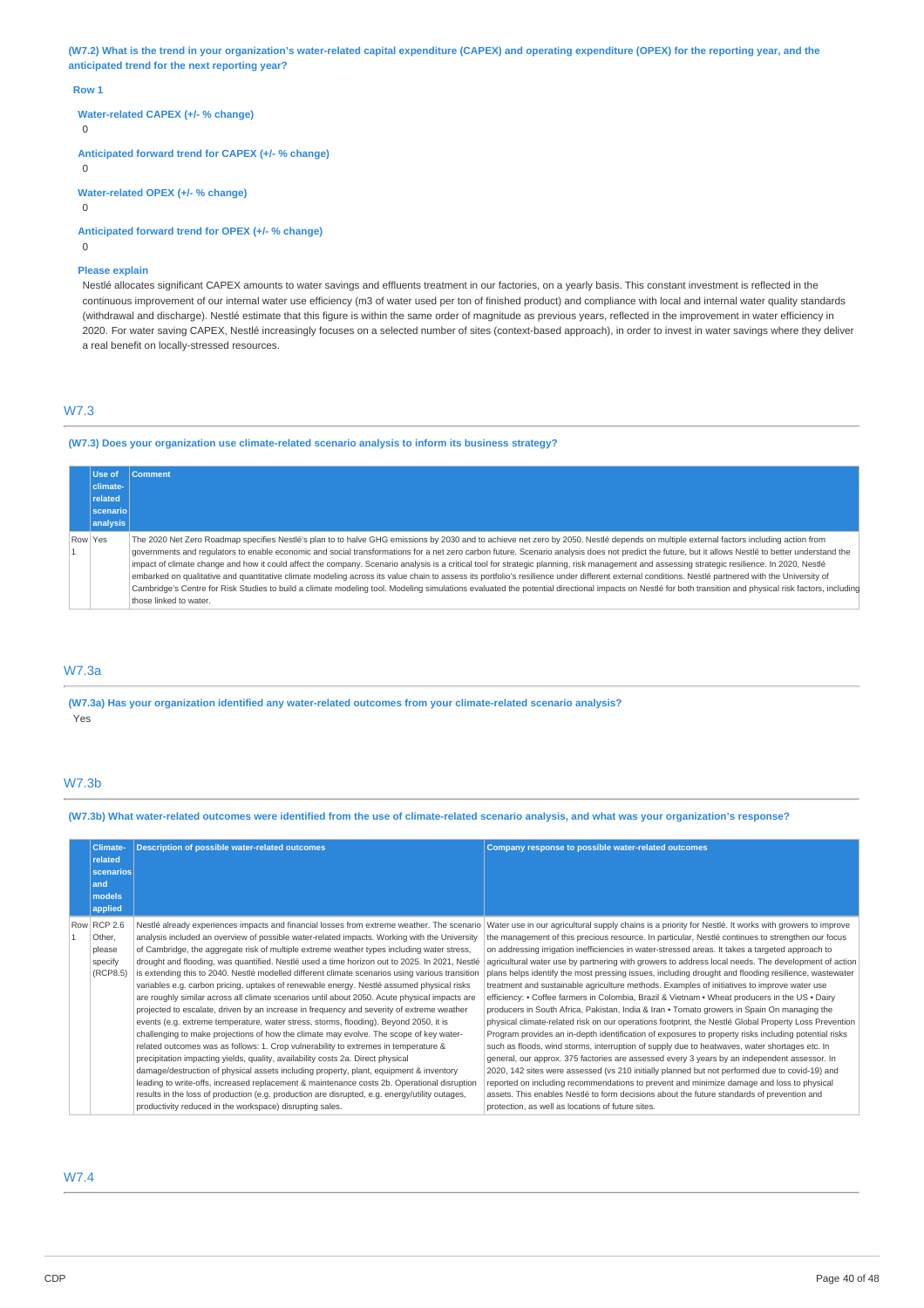#### **(W7.4) Does your company use an internal price on water?**

#### **Row 1**

#### **Does your company use an internal price on water?**

No, but we are currently exploring water valuation practices

#### **Please explain**

Nestlé doesn't have a price on water, but is currently exploring water valuation practices. Nestlé has developed a methodological frame to guide our investments and to ensure sound arbitration of our projects. At each project level, the associated cost of water reduction in factories is assessed, amongst other factors. This enables to channel it capital towards the most efficient water reduction projects, in ways similar to what we do with CAPEX or Marketing resource allocation.

## W8. Targets

## W8.1

**(W8.1) Describe your approach to setting and monitoring water-related targets and/or goals.**

|              | <b>Levels for</b>        |             | Monitoring Approach to setting and monitoring targets and/or goals                                                                                                                          |
|--------------|--------------------------|-------------|---------------------------------------------------------------------------------------------------------------------------------------------------------------------------------------------|
|              | targets                  | lat         |                                                                                                                                                                                             |
|              | and/or goals   corporate |             |                                                                                                                                                                                             |
|              |                          | level       |                                                                                                                                                                                             |
|              | Row   Company-           | Targets are | The setting of goals and targets on water, enforced through public commitments, is an integral part of our Creating Shared Value approach to business. Previously limited to the            |
| $\mathbf{1}$ | wide targets             | monitored   | Nestlé in Society Board (consisting of select Executive Board members) the topic of CSV is now part of the agenda of the Executive Board meetings (chaired by the CEO) once a               |
|              | and goals                | at the      | year. Together, the Executive Board leads the strategic development and implementation of Creating Shared Value across our business, including for all commitments on water.                |
|              | <b>Business</b>          | corporate   | At corporate level, the environmental strategy is to Strive for Zero Environmental Impact, by 2030 (https://www.nestle.com/csv/global-initiatives/zero-environmental-impact). Nestlé        |
|              | level specific           | level       | believes that its business must contribute to ensuring that society lives within planetary boundaries. This means taking care of our biodiversity and natural resources while               |
|              | targets and/or           | Goals are   | encouraging others to similar initiatives. To ensure its delivers on this goal, Nestlé has various initiatives, each with specific ambitions, commitments and targets, that will contribute |
|              | goals                    | monitored   | to the global "planet" goal of striving for zero environmental impact. To ensure we deliver on this strategy, Nestlé has set various public goals and targets (commitments) to use          |
|              | Site/facility            | at the      | responsibly sourced ingredients and renewable resources, operate more efficiently, eliminate waste and manage water responsibly. For water, the strategy is defined through its             |
|              | specific                 | corporate   | flagship initiative "Caring for Water", which aims to ensure that "Together, we steward water resources for future generations." To ensure the deployment of this strategy, Nestlé          |
|              | targets and/or           | level       | has defined the following four goals on water: 1. Work to achieve water efficiency and sustainability across our operations 2. Advocate for effective water policies and stewardship        |
|              | goals                    |             | 3. Engage with suppliers, especially those in agriculture 4. Raise awareness on water conservation and improve access to water and sanitation across our value chain Each of                |
|              | Brand/product            |             | these goals has a set of targets to ensure Nestlé delivers on them, namely: - Water use in our factories, - Water use in our agricultural supply chain, - Water use in key catchments       |
|              | specific                 |             | where we operate, - Key stakeholders to engage with, The target setting process relies on: - Assessment of local water stress at the location of our manufacturing sites                    |
|              | targets and/or           |             | (quantitative and qualitative) using various sets of data (i.e. WRI Aqueduct, WWF WRF, EarthStat Water Depletion and Pfister 2014). - Assessment of local water stress in the               |
|              | goals                    |             | agricultural supply chain and within key watersheds where Nestlé operates (quantitative and qualitative) using various sets of data (i.e. WRI Aqueduct, WWF WRF, EarthStat                  |
|              | Country level            |             | Water Depletion and Pfister 2014). - Detailed field assessments of water-related risks and opportunities (quantitative and qualitative) - Assessment and mapping of key                     |
|              | targets and/or           |             | stakeholders to engage with, in its entire value chain and beyond (authorities, NGOs).                                                                                                      |
|              | goals                    |             |                                                                                                                                                                                             |
|              | Basin specific           |             |                                                                                                                                                                                             |
|              | targets and/or           |             |                                                                                                                                                                                             |
|              | goals                    |             |                                                                                                                                                                                             |
|              |                          |             |                                                                                                                                                                                             |

## W8.1a

(W8.1a) Provide details of your water targets that are monitored at the corporate level, and the progress made.

**Target reference number** Target 1

**Category of target** Water use efficiency

**Level**

Company-wide

**Primary motivation** Reduced environmental impact

#### **Description of target**

By 2020 – reduce direct water withdrawals per ton of product in every product category to achieve an overall reduction of 35% in our manufacturing operations versus 2010.

## **Quantitative metric**

Other, please specify (% reduction in m3 of water used per ton of product)

**Baseline year** 2010

**Start year**

2017

**Target year** 2020

**% of target achieved** 91

#### **Please explain**

By end-year 2020, Nestlé had achieved a reduction of -32% versus the rate of m3 of water used per tonne of product of 2010. This represents a 91% achievement rate of its target. This target was extended until 2023 to ensure Nestlé closes the gap between the existing water withdrawal rate and the -35% target.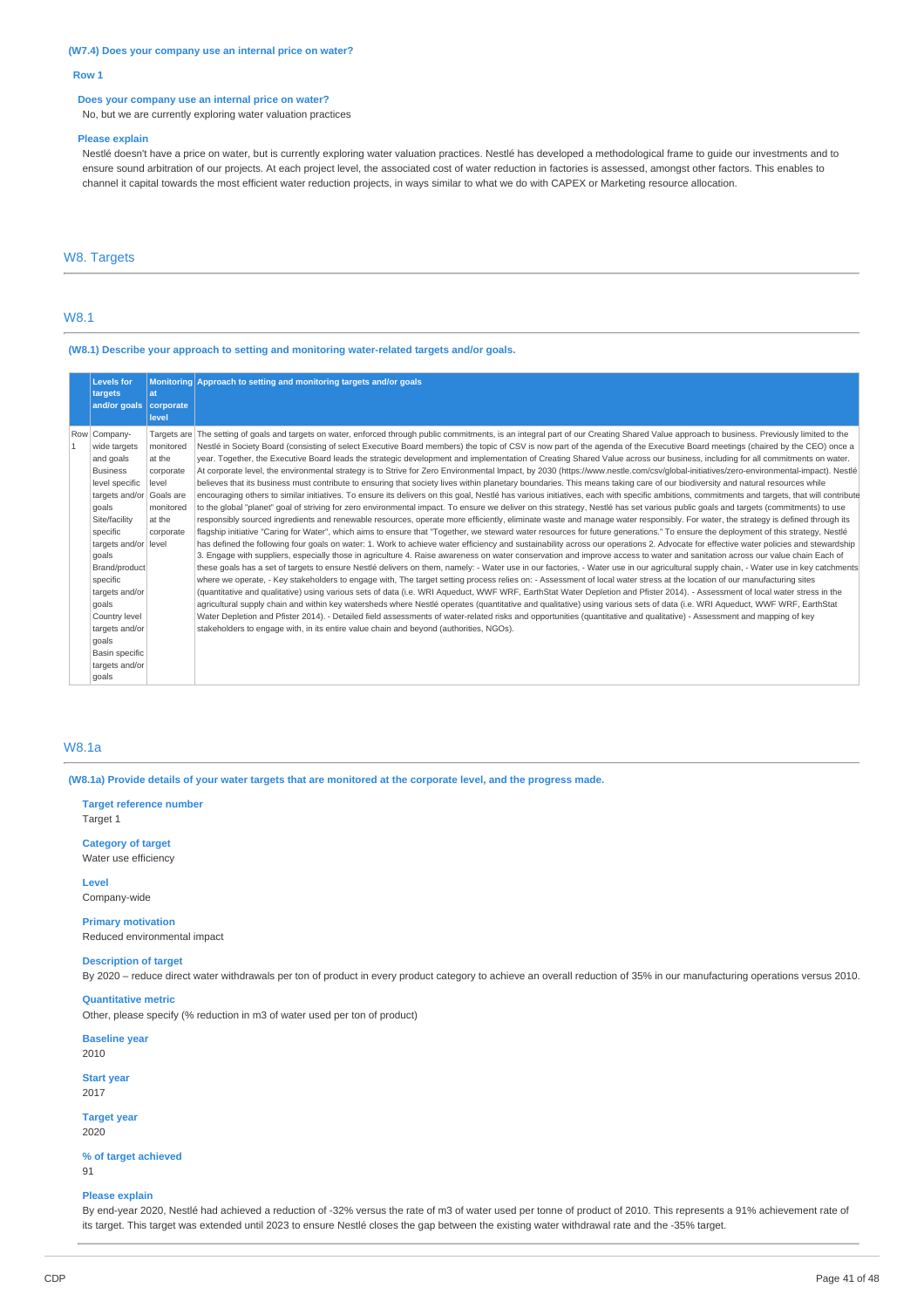#### **Target reference number** Target 2

**Category of target**

Water withdrawals

**Level** Company-wide

**Primary motivation** Reduced environmental impact

### **Description of target**

By 2020 – Carry out 40 new "Water Resources Reviews" in selected manufacturing facilities, and all greenfield sites. This company-wide program of Water Resource Reviews (WRR) for factory sites, helps Nestlé to assess the risks, impacts and opportunities of a manufacturing facility within a local water catchment. A WRR consists of a detailed audit of a factory and its direct surroundings for all aspects related to water. It assesses regulatory compliance, water use in the factory, local water availability and quality, site protection, relationships with local and regional stakeholders (including key aspects related to the human right to water and sanitation). After the review, corrective actions are undertaken, as needed.

### **Quantitative metric**

Other, please specify (Number of WRR performed)

**Baseline year** 2017

**Start year** 2017

**Target year** 2020

#### **% of target achieved** 85

#### **Please explain**

Despite delays caused by the COVID-19 pandemic, Nestlé carried out two Water Resource Reviews throughout 2020, reaching a total of 34 reviews since 2016. This represents an 85% achievement rate of its target. This target was extended in order to ensure Nestlé closes the gap between its existing achievement and the original target of 40.

**Target reference number** Target 3

### **Category of target**

Other, please specify (Water Stewardship Initiatives)

**Level**

Company-wide

**Primary motivation** Reduced environmental impact

### **Description of target**

By 2020 – Implement 10 new water stewardship initiatives in selected locations, with specific focus on "High-Priority Manufacturing Facilities" (HPMF). Through Water Stewardship initiatives, Nestlé ensures local water management is approached within a holistic framework. Not only does it consider water management at catchment level, but it also includes all stakeholders. Together, this approach ensures the sustainability and availability of water for all users within a given catchment.

#### **Quantitative metric**

Other, please specify (Number of projects)

**Baseline year** 2017

**Start year** 2017

**Target year** 2020

**% of target achieved** 100

**Please explain** By end-year 2020, Nestlé had 41 factories certified with the AWS standard, largely exceeding our target of 10.

**Target reference number** Target 4

**Category of target** Other, please specify (Advocacy)

**Level** Company-wide

**Primary motivation** Other, please specify (Advocacy)

**Description of target**

Advocate for effective water policies and stewardship. Working with others for positive impact.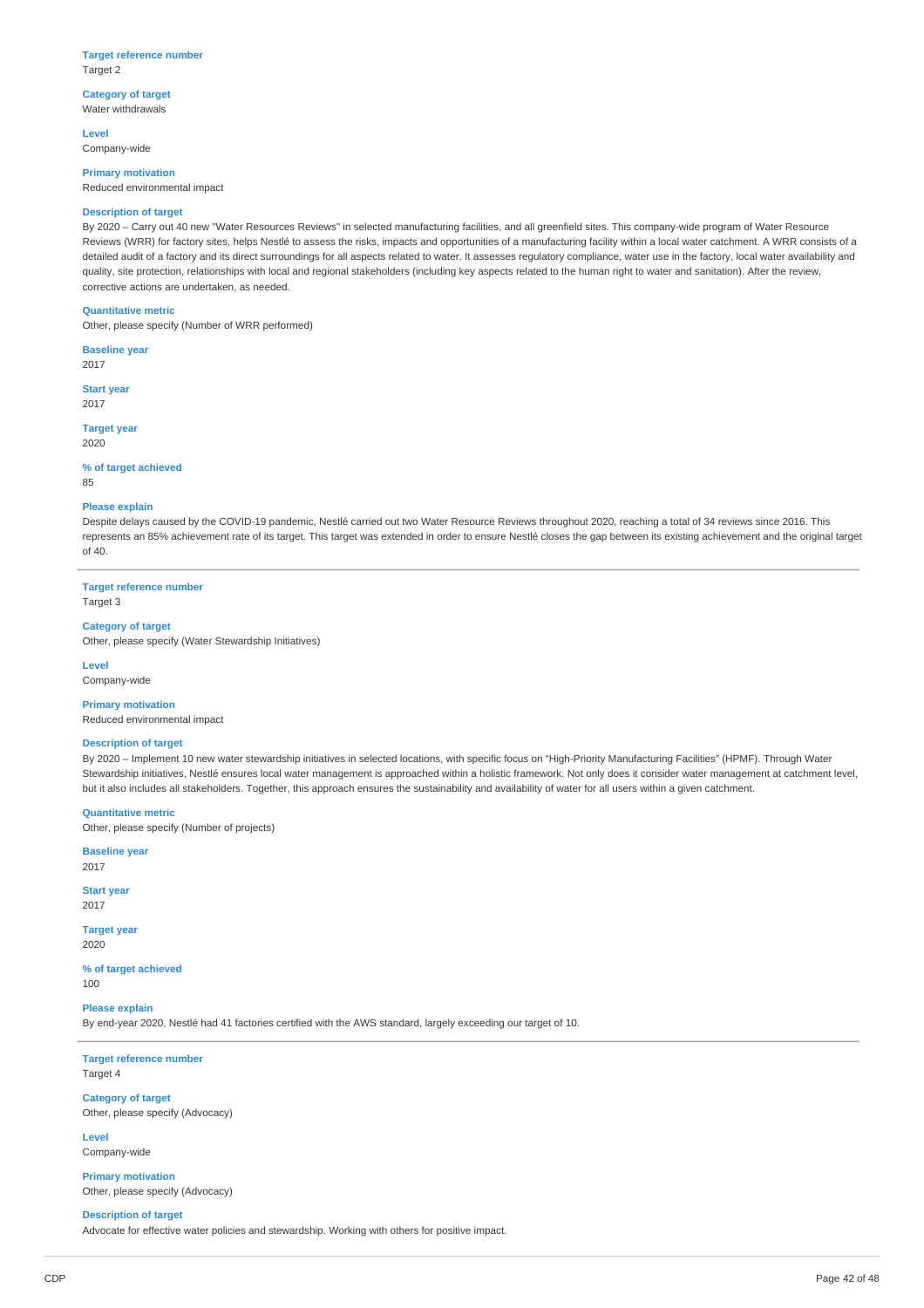#### **Quantitative metric**

Other, please specify (Tracking of advocacy activities)

**Baseline year** 2017

**Start year**

2017

**Target year** 2020

**% of target achieved**

100

#### **Please explain**

Nestlé's key water partnerships and initiatives are outlined below: Nestlé works closely with the World Resources Institute (WRI) to develop two methodologies that help companies quantify the sustainable cost of water and a water stewardship benefit accounting methodology (https://www.wri.org/publication/volumetric-water-benefitaccounting). Nestlé co-chairs the 2030 Water Resources Group (2030 WRG). Nestlé is a founding signatory of the UN Global Compact (UNGC) CEO Water Mandate. Nestlé is involved in The Alliance for Water Stewardship (AWS) Standard that provides a framework for companies to evaluate their water stewardship practices against a range of environmental, social and economic criteria. Nestlé is part of the Joint Water Risk Assessment and Mitigation project, run by the Sustainable Agriculture Initiative Platform (SAI Platform) and the Sustainable Food Lab (SFL).

**Target reference number** Target 5

**Category of target** Supplier engagement

**Level**

Company-wide

#### **Primary motivation**

Recommended sector best practice

## **Description of target**

By 2020 – Implement all action plans defined for improved water management in our upstream supply chain for coffee, sugar, dairy and cereals in high-priority locations. Our greatest challenge in responsible water stewardship, as well as our biggest opportunity, lies in addressing impacts within our supply chains.

#### **Quantitative metric**

Other, please specify (Number of projects tracking various KPI (m3 of water, ha of land covered, beneficiaries, CAPEX). This varies very much from one project to the other.)

**Baseline year** 2017

#### **Start year**

2017

#### **Target year** 2020

**% of target achieved**

75

#### **Please explain**

Nestle works with almost 165,000 direct suppliers (https://supplier.nestle.com/) and 625,000 individual farmers worldwide (https://www.nestle.com/csv/impact/rurallivelihoods). We directly trained 355,000 of them in 2020. During the commitment period up to 2020, Nestlé implemented several action plans in water-stressed areas throughout its supply chains for coffee, dairy and cereals. These action plans have enabled the company to target water management initiatives in high-priority sourcing areas. This commitment is still in progress for the sugar supply chain due to foundational steps taking longer than originally planned. Beyond 2020, Nestlé will place a stronger emphasis on working with its producers to identify and address their key water management needs. Through the Sustainable Agriculture Initiative at Nestlé (SAIN), Nestlé addresses water issues and promote remediation measures.

## **Target reference number**

Target 6

#### **Category of target**

Water, Sanitation and Hygiene (WASH) services in the community

**Level** Business

**Primary motivation**

Corporate social responsibility

#### **Description of target**

By 2020 – Implement detailed guidelines on human rights to water and sanitation due diligence in all Nestlé Markets and key agricultural supply chains. By 2020 – 600,000 beneficiaries in local communities have access to water, sanitation or hygiene projects around Nestlé manufacturing facilities and key agricultural supply chains.

#### **Quantitative metric**

Other, please specify (Number of locations and number of beneficiaries)

**Baseline year** 2010

**Start year** 2010

**Target year**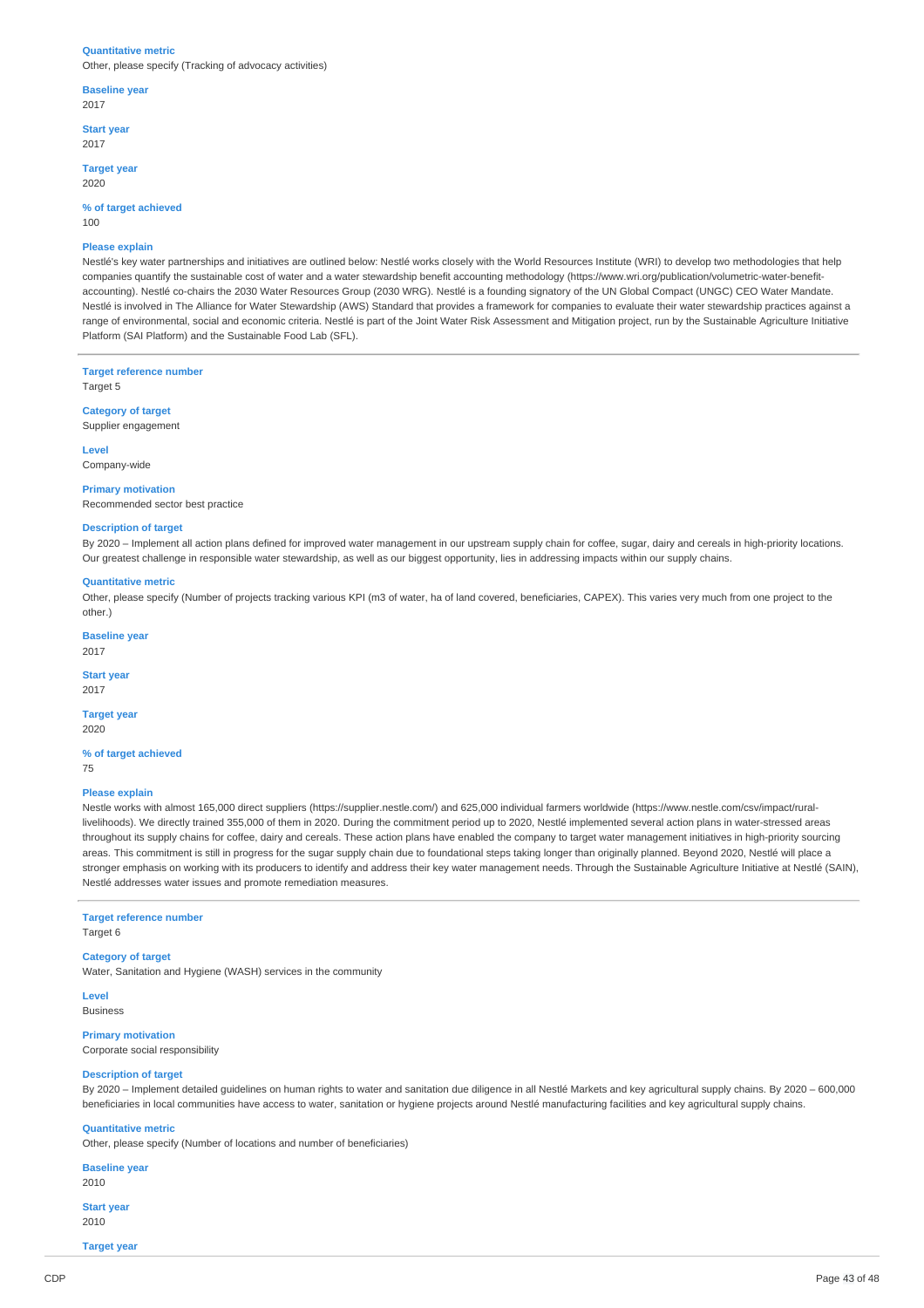#### 2020

## **% of target achieved**

 $100$ 

## **Please explain**

Nestlé developed its own Guidelines on Respecting the Human Rights to Water and Sanitation, helping its markets and factories to respect and support these fundamental rights. In 2020, Nestlé continued to roll out its Guidelines on Respecting the Human Rights to Water and Sanitation, to ensure its operations and upstream supply chain do not have any negative impact on the human right to water. Nestlé has partnered with the International Federation of Red Cross and Red Crescent Societies (IFRC) in western Africa. Its target was met in 2017 and at the end of 2020, 1.4 million people around the world were benefiting from our WASH programs.

**Target reference number**

Target 7

## **Category of target**

Other, please specify (Certification of factories)

**Level** Brand/product

**Primary motivation**

Recommended sector best practice

### **Description of target**

Nestlé Waters will certify all its bottling water facilities with the Alliance for Water Stewardship (AWS) standard by 2025. This commitment is part of how Nestlé cares for water across four key areas: in factories, in watershed, across its agricultural supply chains and in communities where it operates to provide access to clean water and sanitation. By pledging to certify all Nestlé Waters sites against this publicly recognized, credible water stewardship standard, it demonstrates how we positively contribute to water resources where we operate for the shared benefit of all. AWS provides a common language for those willing to be pro-active in Water Stewardship activities through an eye-opening implementation approach and a credible external auditing/certification process. AWS guides companies in assessing risks and needs, and in focusing efforts where it matters most and for the benefit of all.

#### **Quantitative metric**

Other, please specify (Number of sites certified)

**Baseline year** 2017

**Start year** 2017

**Target year** 2025

**% of target achieved**

## **Please explain**

By end-year 2020, 41% of our bottled-water factories were certified by AWS. We are on track to meet our commitment for 2025.

### W8.1b

41

(W8.1b) Provide details of your water goal(s) that are monitored at the corporate level and the progress made.

## **Goal**

Other, please specify (Work to achieve water efficiency and sustainability across our operations)

## **Level**

Company-wide

#### **Motivation**

Reduced environmental impact

#### **Description of goal**

Sustainable water use has long been a priority for Nestlé. As such, Nestlé was already operating very efficiently when it established official water use objectives for 2020. It committed to reduce direct water withdrawals per ton of product in every product category by 35% in its manufacturing operations versus 2010; and to carry out 40 new "Water Resources Reviews" (WRR - internal detailed audits in its factories, focusing on water) in selected manufacturing facilities, and all greenfield sites. Unfortunately, changes in the product portfolio across the commitment period have resulted in falling just short of the target of 35%. For example, while Nestlé had achieved a high level of water use efficiency in bottled water facilities, reductions in the production of these products have translated into a decline in overall water use efficiency performance. To account for future evolutions in its product portfolios, Nestlé is transitioning away from a global water use efficiency target to focus on progress at the product category and factory levels.

**Baseline year**

2010

**Start year**

2010

**End year** 2020

#### **Progress**

By the end of 2020, Nestlé had built on this strong foundation, investing in technology and process developments to reduce direct water withdrawals per tonne of product by 32% versus 2010. Some of its markets are even further ahead. For example, in Spain, Nestlé has approximately halved water withdrawals per tonne of product since 2010. Nestlé will continue to invest in new technologies and initiatives, closing the gap between existing water withdrawal rate and its 35% target. This target was extended until 2023 in order to ensure the gap is closed between existing water withdrawal rate and the -35% target. Despite delays caused by the COVID-19 pandemic, Nestlé carried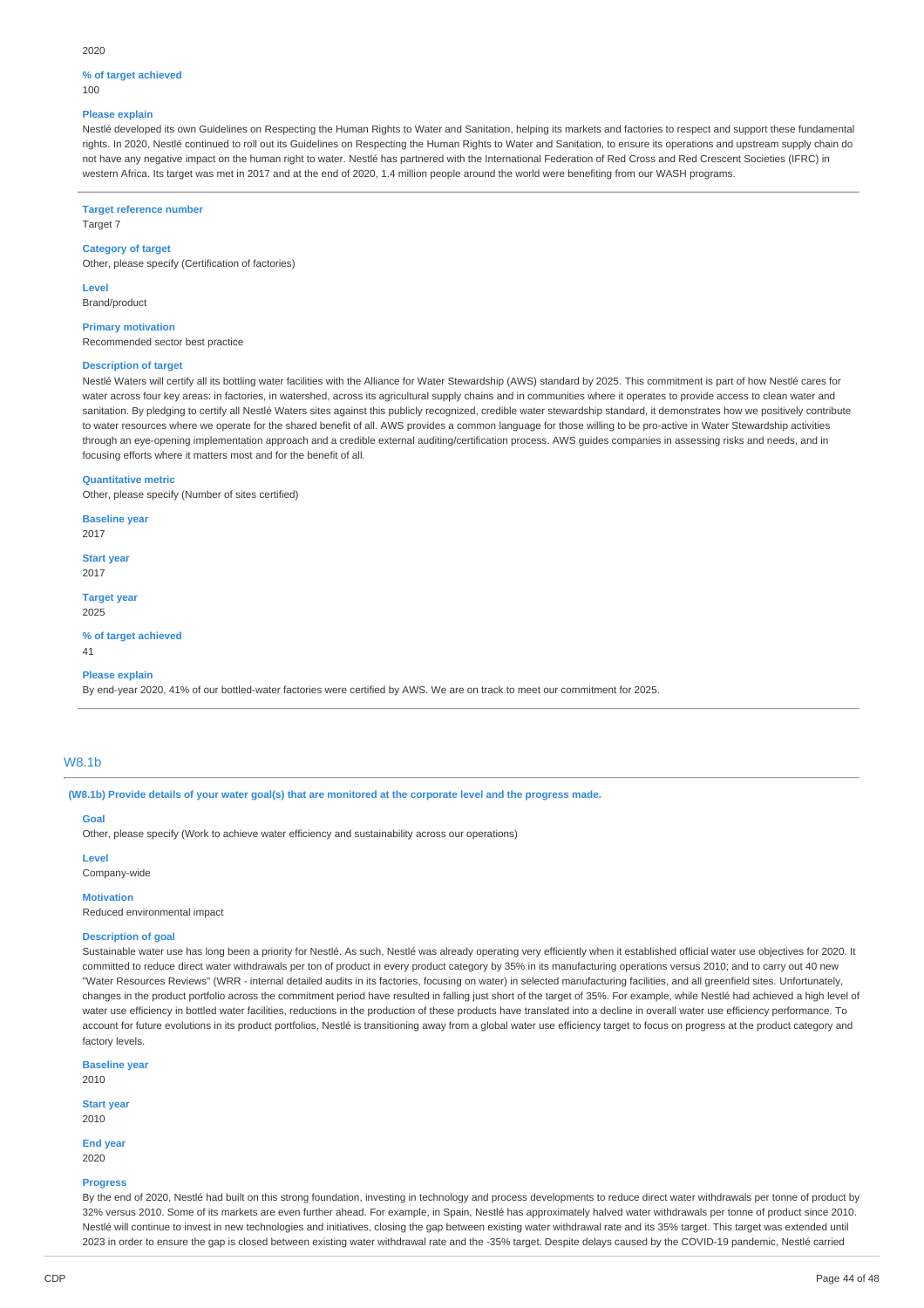out two Water Resource Reviews throughout 2020, reaching a total of 34 reviews since 2016. This represents an 85% achievement rate of its target and it was extended in order to ensure its closes the gap between the existing achievements and the original target of 40 Water Resource Review. Nestlé is are aware that it must double its efforts in the implementation of water-saving initiatives throughout the value chain, particularly in water-stressed regions. Nestlé will work collaboratively with its agricultural suppliers and local communities to invest in water-saving technologies that deliver both environmental and social benefits. At the same time, Nestlé will work with other stakeholders from catchment areas surrounding its facilities to develop joint responses to local water protection.

### **Goal**

Engagement with public policy makers to advance sustainable water management and policies

**Level** Company-wide

**Motivation**

Water stewardship

### **Description of goal**

Water is a shared resource, so protecting it must be a shared responsibility. Nestlé is pursuing joint action to preserve vulnerable water sources and ensure sustainable water management. To ensure Nestlé reaches this goal, it is committed to implementing 10 new water stewardship initiatives in selected locations. Through water stewardship initiatives, Nestlé ensures local water management is approached within a holistic framework. Not only does it consider water management at catchment level, but it also includes all stakeholders. Together, this approach ensures the sustainability and availability of water for all users within a given catchment. Nestlé is also committed to play an active role in advocating for effective water policies and stewardship in various groups and platforms.

**Baseline year** 2010

**Start year**

2010

**End year** 2020

#### **Progress**

Nestlé has continuously implemented the AWS Standard across more sites every year. By end-year 2020, Nestlé had 41 factories certified with the AWS standard. exceeding our target of 10. By 2025, all Nestlé Waters sites will be certified to the AWS Standard. Nestlé has also begun implementation in other business areas, achieving certification in several food and beverage factories across Mexico, Ecuador, Spain and Ireland. Nestlé has supported the 2030 Water Resources Group (WRG) to create 14 multi-stakeholder platforms (MSPs) in water-stressed locations in the last decade, achieving our commitment (adding, on average, one country/state for every year over a 10-year period). Nestlé continues to actively contribute to the 2030 WRG. Nestlé works closely with the World Resources Institute (WRI) to develop two methodologies that help companies quantify the sustainable cost of water and a water stewardship benefit accounting methodology (https://www.wri.org/publication/volumetric-water-benefitaccounting). Nestlé co-chairs the 2030 Water Resources Group (2030 WRG). Nestlé is a founding signatory of the UN Global Compact (UNGC) CEO Water Mandate. Nestlé is part of the Joint Water Risk Assessment and Mitigation project, run by the Sustainable Agriculture Initiative Platform (SAI Platform) and the Sustainable Food Lab  $(SFI)$ 

### **Goal**

Engagement with suppliers to help them improve water stewardship

**Level** Company-wide

## **Motivation**

Water stewardshir

#### **Description of goal**

Farmers rely on a constant supply of water to grow the crops Nestlé needs for its key raw materials. This means that efficient water management is essential – especially for those working in water-scarce areas. Nestlé has always taken a targeted approach to agricultural water use by partnering with growers to address local needs. The development of detailed action plans has helped identify the most pressing issues, including drought and flooding resilience, wastewater treatment and sustainable agriculture methods. To ensure Nestlé reaches its goal of engaging with suppliers on water, it is committed to implementing all action plans defined for improved water management in its upstream supply chain for coffee, sugar, dairy and cereals in high-priority locations.

**Baseline year**

2010 **Start year**

2010

## **End year**

2020

**Progress**

Nestle works with almost 165,000 direct suppliers (https://supplier.nestle.com/) and 625'000 individual farmers worldwide (https://www.nestle.com/csv/impact/rurallivelihoods). Nestlé directly trained 355,000 of them in 2020. During the commitment period, Nestlé implemented several action plans in water-stressed areas throughout its supply chains for coffee, dairy and cereals. These action plans have enabled it to target water management initiatives in high-priority sourcing areas. Nestlé has developed long-term initiatives to improve water use efficiency, developed in collaboration with various suppliers, using advanced technologies and global best practices: • Coffee farmers in Colombia, Brazil and Vietnam • Wheat producers in the US • Dairy producers in South Africa, Pakistan and India. • Tomato growers in Spain This commitment is still in progress for our sugar supply chain due to foundational steps taking longer than originally planned. As Nestlé moves beyond 2020, it will work diligently to complete the implementation of its remaining action plans. This will inform the development of more ambitious, collaborative water interventions. Water use in the agricultural supply chains remains a priority for Nestlé, and it will work with growers to improve the management of this precious resource. In particular, Nestlé will strengthen its focus on addressing irrigation inefficiencies in water-stressed areas.

### **Goal**

Providing access to safely managed Water, Sanitation and Hygiene (WASH) in local communities

#### **Level** Company-wide

**Motivation** Corporate social responsibility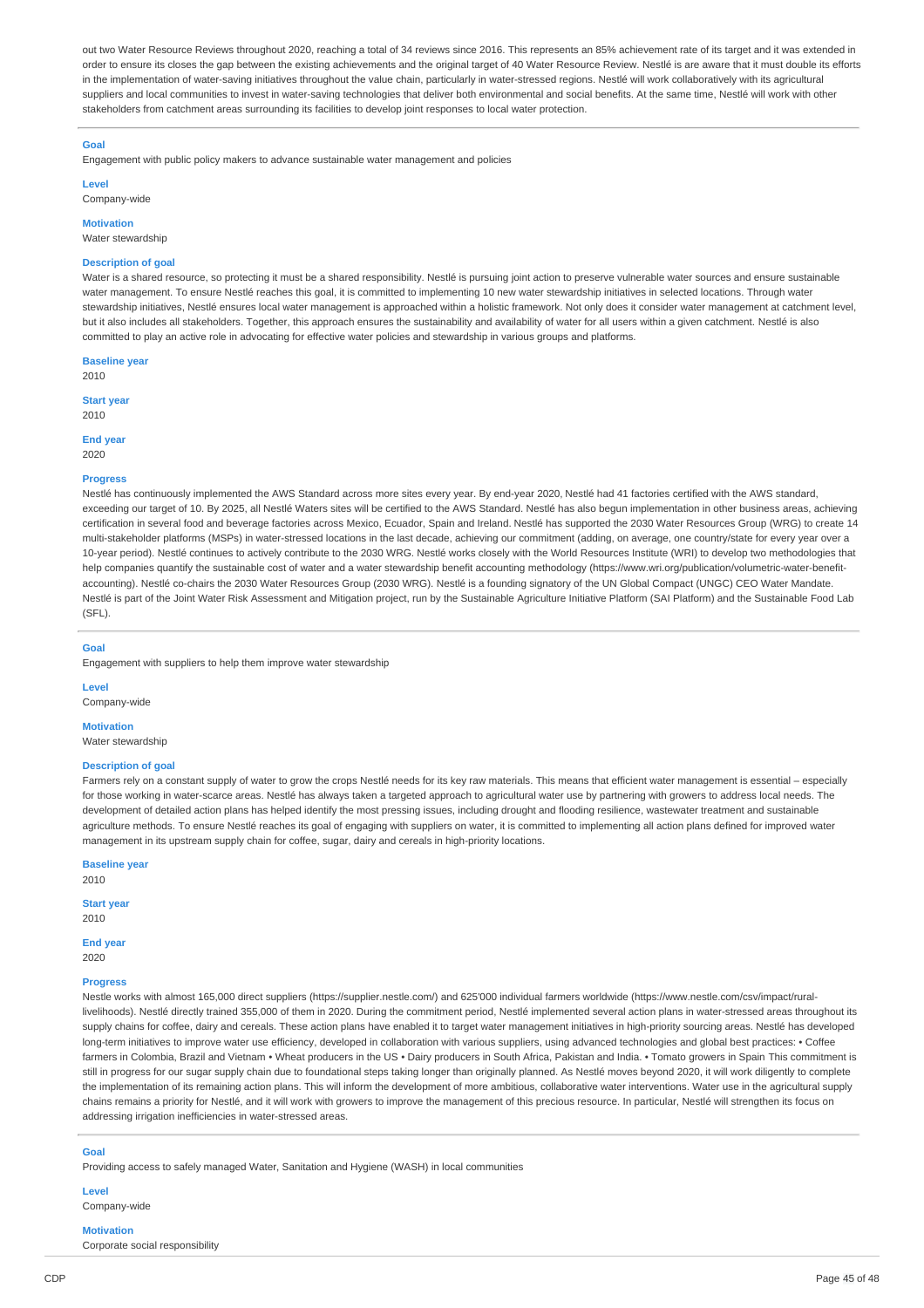#### **Description of goal**

Nestlé can, and must, play its part in breaking down barriers to WASH access in our local communities. That is why, in 2015, Nestlé developed the Nestlé Guidelines on Respecting the Human Rights to Water and Sanitation (https://www.nestle.com/sites/default/files/asset-

library/documents/library/documents/corporate\_social\_responsibility/nestle-guideline-respecting-human-rights-water-sanitation.pdf). WASH is key to keeping people safe, particularly during the COVID-19 pandemic. To date, these rules have been implemented in all of the markets and key agricultural supply chains. Nestlé cannot do it alone – it needs the support of its suppliers to make sure WASH is accessible everywhere. Nestlé has included WASH initiatives as an urgent consideration for its Tier-1 suppliers in the Nestlé Responsible Sourcing Standard (https://www.nestle.com/sites/default/files/asset-library/documents/library/documents/suppliers/nestle-responsible-sourcingstandard-english.pdf). Nestlé has committed to implementing detailed Guidelines on human rights to water and sanitation due diligence in all Nestlé Markets and key agricultural supply chains as well as ensuring 600,000 beneficiaries in local communities have access to water, sanitation or hygiene projects around its manufacturing facilities and key agricultural supply chains. Both to be completed by 2020.

#### **Baseline year**

2010

### **Start year**

2010

## End **year**

2020

## **Progress**

In 2020, Nestlé continued to roll out its Nestlé Guidelines on Respecting the Human Rights to Water and Sanitation, to ensure its operations and upstream supply chain do not have any negative impact on the human right to water. Nestlé has partnered with the International Federation of Red Cross and Red Crescent Societies (IFRC) in western Africa. Its target was met in 2017 and, at the end of 2020, 1.4 million people around the world were benefiting from its WASH programs. In 2020, Nestlé built on a long-standing partnership with the International Federation of Red Cross and Red Crescent Societies (IFRC) to ensure more people had access to safe water and sanitation. To do this, Nestlé: • Donated CHF 3 million to the IFRC's global COVID-19 response fund. • Established partnerships with local IFRC branches, offering CHF 7 million in financial support and in-kind donations. • Launched WASH programs in eight countries in sub-Saharan Africa to combat the spread of COVID-19. • Matched employee donations. Nestlé will continue to respond to the needs of the communities surrounding our factories and supply chains. This includes bringing the CRP tool to all our markets, promoting the development of relationships that are mutually beneficial to Nestlé, our stakeholders and communities throughout our value chain.

## W9. Verification

## W9.1

(W9.1) Do you verify any other water information reported in your CDP disclosure (not already covered by W5.1a)? Yes

### W9.1a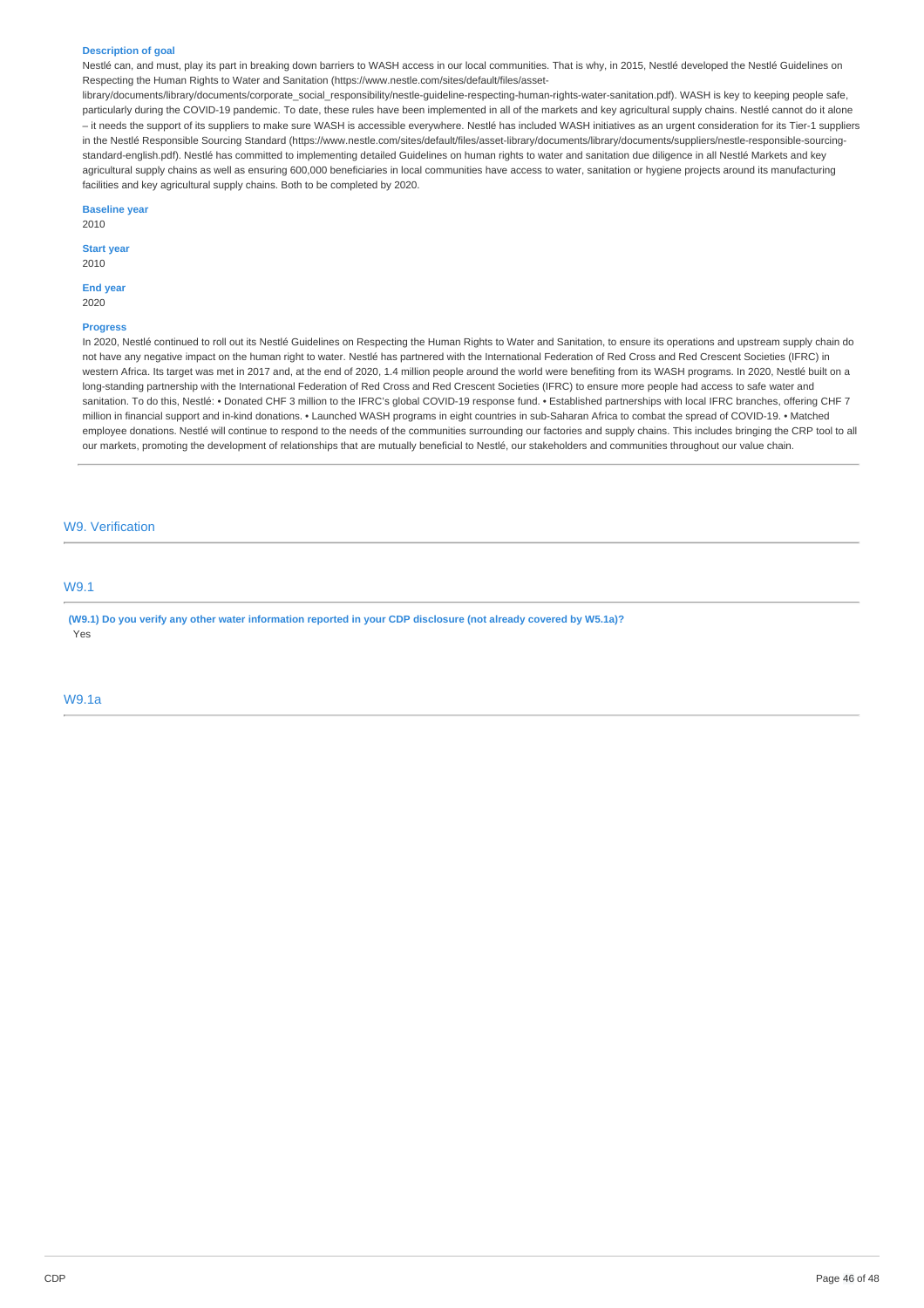## **(W9.1a) Which data points within your CDP disclosure have been verified, and which standards were used?**

| module | Disclosure Data verified                                                                                                                                                                                                | standard | Verification Please explain                                                                                                                                                                                                                                                                                                                                                                                                                                                                                                                                                                                                                                                                                                                                                                                                                                                                                                                                                                                                                                                                                         |
|--------|-------------------------------------------------------------------------------------------------------------------------------------------------------------------------------------------------------------------------|----------|---------------------------------------------------------------------------------------------------------------------------------------------------------------------------------------------------------------------------------------------------------------------------------------------------------------------------------------------------------------------------------------------------------------------------------------------------------------------------------------------------------------------------------------------------------------------------------------------------------------------------------------------------------------------------------------------------------------------------------------------------------------------------------------------------------------------------------------------------------------------------------------------------------------------------------------------------------------------------------------------------------------------------------------------------------------------------------------------------------------------|
| state  | W1 Current W1.2b Total withdrawals                                                                                                                                                                                      | AA1000AS | Bureau Veritas UK Ltd. (Bureau Veritas) has provided independent assurance to Nestlé SA (Nestlé) over the Nestlé in society: Full report 2020 ('the CSV<br>Report') published on the Nestlé website (https://www.nestle.com/csv). The assurance process was conducted in line with the requirements of the AA1000<br>Assurance Standard (2008) Type 2 at moderate level of assurance. The scope of Bureau Veritas' work was limited to Nestlé's head-office based activities<br>where Nestlé consolidates and reconciles data provided by local markets/countries. The assurance was provided over all data and text included in the CSV<br>Report and included a review of the CSV report's alignment to GRI standards. It also included a review of Nestlé's UNGP (United Nations Guiding Principles)<br>Index on human rights against the 'Tier 1' Assurance Indicators of the UNGP Reporting Framework. Bureau Veritas' full assurance statement includes certain<br>exclusions, observations of good practices, recommendations for improvement, as well as detailed assurance methodology and scope of work.  |
| state  | W1 Current W1.2b Total discharges                                                                                                                                                                                       | AA1000AS | Bureau Veritas UK Ltd. (Bureau Veritas) has provided independent assurance to Nestlé SA (Nestlé) over the Nestlé in society: Full report 2020 ('the CSV<br>Report') published on the Nestlé website (https://www.nestle.com/csv). The assurance process was conducted in line with the requirements of the AA1000<br>Assurance Standard (2008) Type 2 at moderate level of assurance. The scope of Bureau Veritas' work was limited to Nestlé's head-office based activities<br>where Nestlé consolidates and reconciles data provided by local markets/countries. The assurance was provided over all data and text included in the CSV<br>Report and included a review of the CSV report's alignment to GRI standards. It also included a review of Nestlé's UNGP (United Nations Guiding Principles)<br>Index on human rights against the 'Tier 1' Assurance Indicators of the UNGP Reporting Framework. Bureau Veritas' full assurance statement includes certain<br>exclusions, observations of good practices, recommendations for improvement, as well as detailed assurance methodology and scope of work.  |
|        | W8 Targets   W8.1a By end-year 2020,<br>Nestlé had achieved a<br>reduction of -32% versus<br>the rate of m3 of water<br>used per ton of product of<br>2010. This represents a<br>91% achievement rate of its<br>target. | AA1000AS | Bureau Veritas UK Ltd. (Bureau Veritas) has provided independent assurance to Nestlé SA (Nestlé) over the Nestlé in society: Full report 2020 ('the CSV<br>Report') published on the Nestlé website (https://www.nestle.com/csv). The assurance process was conducted in line with the requirements of the AA1000<br>Assurance Standard (2008) Type 2 at moderate level of assurance. The scope of Bureau Veritas' work was limited to Nestlé's head-office based activities<br>where Nestlé consolidates and reconciles data provided by local markets/countries. The assurance was provided over all data and text included in the CSV<br>Report and included a review of the CSV report's alignment to GRI standards. It also included a review of Nestlé's UNGP (United Nations Guiding Principles)<br>Index on human rights against the 'Tier 1' Assurance Indicators of the UNGP Reporting Framework. Bureau Veritas' full assurance statement includes certain<br>exclusions, observations of good practices, recommendations for improvement, as well as detailed assurance methodology and scope of work.  |
|        | W8 Targets W8.1a Nestlé carried out<br>two Water Resource<br>Reviews throughout 2020,<br>reaching a total of 34<br>reviews since 2016. This<br>represents an 85%<br>achievement rate of its<br>target.                  | AA1000AS | Bureau Veritas UK Ltd. (Bureau Veritas) has provided independent assurance to Nestlé SA (Nestlé) over the Nestlé in society: Full report 2020 ('the CSV<br>Report') published on the Nestlé website (https://www.nestle.com/csv). The assurance process was conducted in line with the requirements of the AA1000<br>Assurance Standard (2008) Type 2 at moderate level of assurance. The scope of Bureau Veritas' work was limited to Nestlé's head-office based activities<br>where Nestlé consolidates and reconciles data provided by local markets/countries. The assurance was provided over all data and text included in the CSV<br>Report and included a review of the CSV report's alignment to GRI standards. It also included a review of Nestlé's UNGP (United Nations Guiding Principles)<br>Index on human rights against the 'Tier 1' Assurance Indicators of the UNGP Reporting Framework. Bureau Veritas' full assurance statement includes certain<br>exclusions, observations of good practices, recommendations for improvement, as well as detailed assurance methodology and scope of work.  |
|        | W8 Targets W8.1a By end-year 2020,<br>Nestlé had 41 factories<br>certified with the AWS<br>standard, largely exceeding<br>our target of 10.                                                                             | AA1000AS | Bureau Veritas UK Ltd. (Bureau Veritas) has provided independent assurance to Nestlé SA (Nestlé) over the Nestlé in society: Full report 2020 ('the CSV<br>Report') published on the Nestlé website (https://www.nestle.com/csv). The assurance process was conducted in line with the requirements of the AA1000<br>Assurance Standard (2008) Type 2 at moderate level of assurance. The scope of Bureau Veritas' work was limited to Nestlé's head-office based activities<br>where Nestlé consolidates and reconciles data provided by local markets/countries. The assurance was provided over all data and text included in the CSV<br>Report and included a review of the CSV report's alignment to GRI standards. It also included a review of Nestlé's UNGP (United Nations Guiding Principles)<br>Index on human rights against the 'Tier 1' Assurance Indicators of the UNGP Reporting Framework. Bureau Veritas' full assurance statement includes certain<br>exclusions, observations of good practices, recommendations for improvement, as well as detailed assurance methodology and scope of work.  |
|        | W8 Targets W8.1a During the<br>commitment period up to<br>2020, Nestlé implemented<br>several action plans in<br>water-stressed areas<br>throughout its supply chains<br>for coffee, dairy and<br>cereals.              | AA1000AS | Bureau Veritas UK Ltd. (Bureau Veritas) has provided independent assurance to Nestlé SA (Nestlé) over the Nestlé in society: Full report 2020 ('the CSV<br>Report') published on the Nestlé website (https://www.nestle. com/csv). The assurance process was conducted in line with the requirements of the AA1000<br>Assurance Standard (2008) Type 2 at moderate level of assurance. The scope of Bureau Veritas' work was limited to Nestlé's head-office based activities<br>where Nestlé consolidates and reconciles data provided by local markets/countries. The assurance was provided over all data and text included in the CSV<br>Report and included a review of the CSV report's alignment to GRI standards. It also included a review of Nestlé's UNGP (United Nations Guiding Principles)<br>Index on human rights against the 'Tier 1' Assurance Indicators of the UNGP Reporting Framework. Bureau Veritas' full assurance statement includes certain<br>exclusions, observations of good practices, recommendations for improvement, as well as detailed assurance methodology and scope of work. |

## W10. Sign off

## W-FI

(W-FI) Use this field to provide any additional information or context that you feel is relevant to your organization's response. Please note that this field is optional **and is not scored.**

## W10.1

**(W10.1) Provide details for the person that has signed off (approved) your CDP water response.**

|       | <b>Job title</b>                                   | iob categor<br><b>Corresponding</b> |
|-------|----------------------------------------------------|-------------------------------------|
| Row 1 | Executive Vice President Global Head of Operations | Other C-Suite Officer               |

## W10.2

(W10.2) Please indicate whether your organization agrees for CDP to transfer your publicly disclosed data on your impact and risk response strategies to the CEO Water Mandate's Water Action Hub [applies only to W2.1a (response to impacts), W4.2 and W4.2a (response to risks)]. Yes

## Submit your response